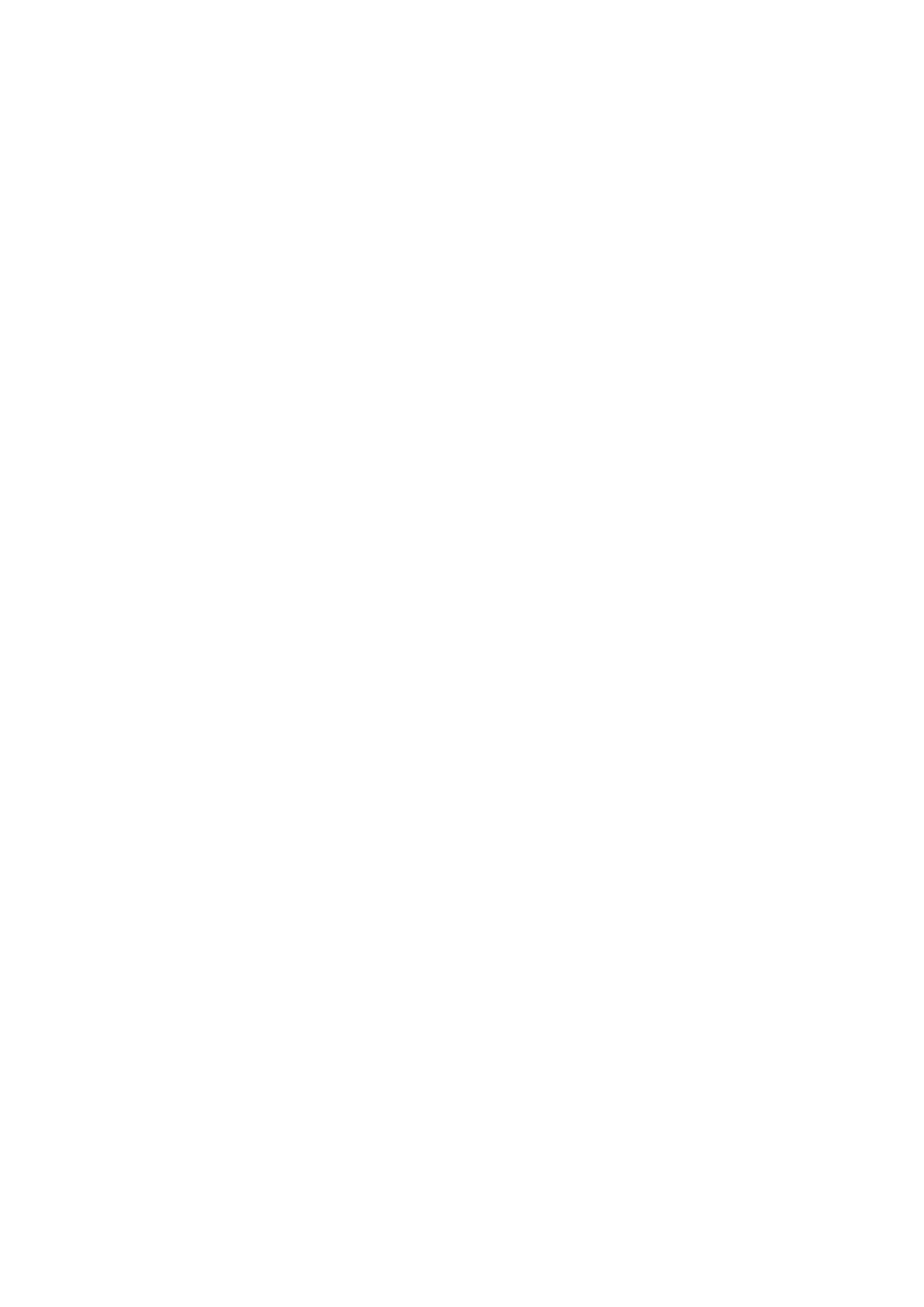# **Foreword**

Natural England commission a range of reports from external contractors to provide evidence and advice to assist us in delivering our duties. The views in this report are those of the authors and do not necessarily represent those of Natural England.

## **Background**

Although there is a growing evidence base about the benefits that people derive from contact with the natural environment, there is a lack of information about how and why people currently engage with the natural environment.

In the past, a series of surveys have been carried out by Government and its partners to track participation in leisure day visits. The Leisure Day Visits Survey Series (undertaken in 1994, 1996, 1998, 2002/03 and 2005) collected information on the extent of participation in leisure day visits and provided estimates of the volume of visits. Whilst these surveys included "days out" in the countryside, they did not provide up to date and robust information on people"s day to day use and enjoyment of the natural environment.

Natural England, Defra and the Forestry Commission therefore commissioned TNS Research International to undertake this survey.

#### **The survey was commissioned in order to:**

- Understand how people use, enjoy and are motivated to protect the natural environment.
- Provide data that monitors changes in use and enjoyment of the natural environment over time at a range of different spatial scales and for key groups within the population.

#### **How will Natural England use the findings?**

In relation to its remit for promoting public understanding, conservation and enjoyment of the natural environment, Natural England will use the findings to:-

- **.** Inform its own work, and that of other interested parties, to link it more closely to need.
- Evaluate the impact and effectiveness of this work.

The technical report provides full details of the survey methodology including approaches to sampling, grossing and weighting, estimates of confidence intervals.

Published alongside this report are:

- An annual report (NECR049) presenting the headline findings for 2009-10.
- Summary data tables (as an annex to the annual report) which provide cross tabulations of all survey questions against standard socio-economic variables.

Further reports are planned from the 2009-10 survey and will be available from the Natural England website.

### **Official Statistics**

The information within this report is categorised as "Official Statistics", and has been produced and published according to arrangements approved by the UK Statistics Authority. A document detailing Natural England"s compliance with the Code of Practice for Official Statistics is available separately on the Natural England website.

**Natural England Project Manager** - Ben Nichols/Alison Darlow **[Ben.Nichols@naturalengland.org.uk](mailto:Ben.Nichols@naturalengland.org.uk)**

**Contractor** - Duncan Stewart, TNS Research International Travel & Tourism, 19 Atholl Crescent, Edinburgh EH3 8HQ

**Keywords** - visits, engagement, natural environment, participation, motivations, barriers

#### **Further information**

For further information relating to official statistics contact **Stephen.herbert@naturalengland.org.uk** This report can be downloaded from the Natural England website: **[www.naturalengland.org.uk](http://www.naturalengland.org.uk/)**. For information on Natural England publications contact the Natural England Enquiry Service on 0845 600 3078 or e-mail **[enquiries@naturalengland.org.uk](mailto:enquiries@naturalengland.org.uk)**.

You may reproduce as many individual copies of this report as you like, provided such copies stipulate that copyright remains with Natural England, 1 East Parade, Sheffield, S1 2ET

ISSN 2040-5545

**© Natural England 2010**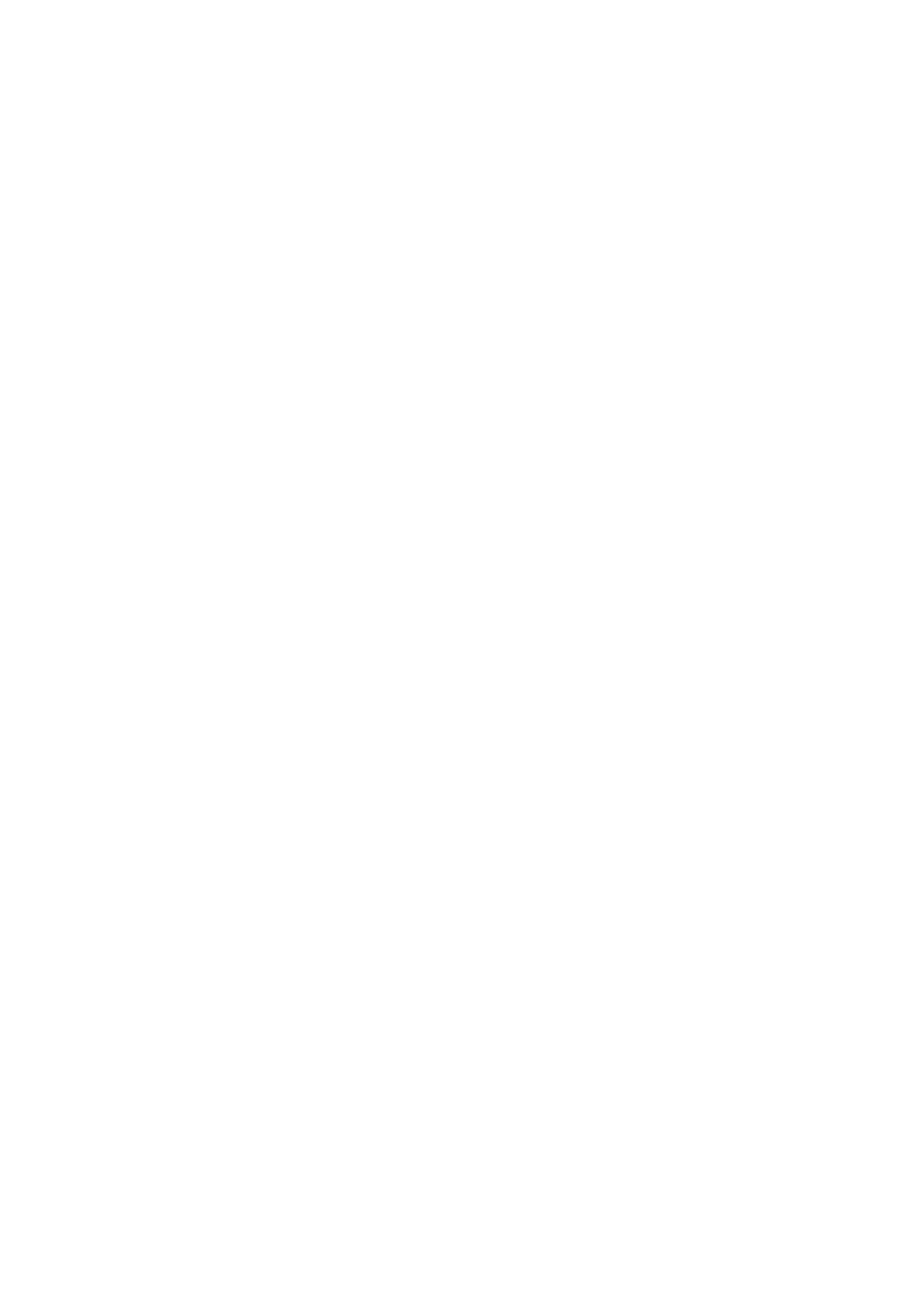# **Contents**

| 1              |  |
|----------------|--|
|                |  |
|                |  |
|                |  |
|                |  |
| $\overline{2}$ |  |
|                |  |
|                |  |
|                |  |
|                |  |
|                |  |
|                |  |
|                |  |
|                |  |
|                |  |
|                |  |
|                |  |
| 3              |  |
|                |  |
|                |  |
|                |  |
|                |  |
|                |  |
|                |  |
|                |  |
|                |  |
| 4              |  |
|                |  |
|                |  |
|                |  |
|                |  |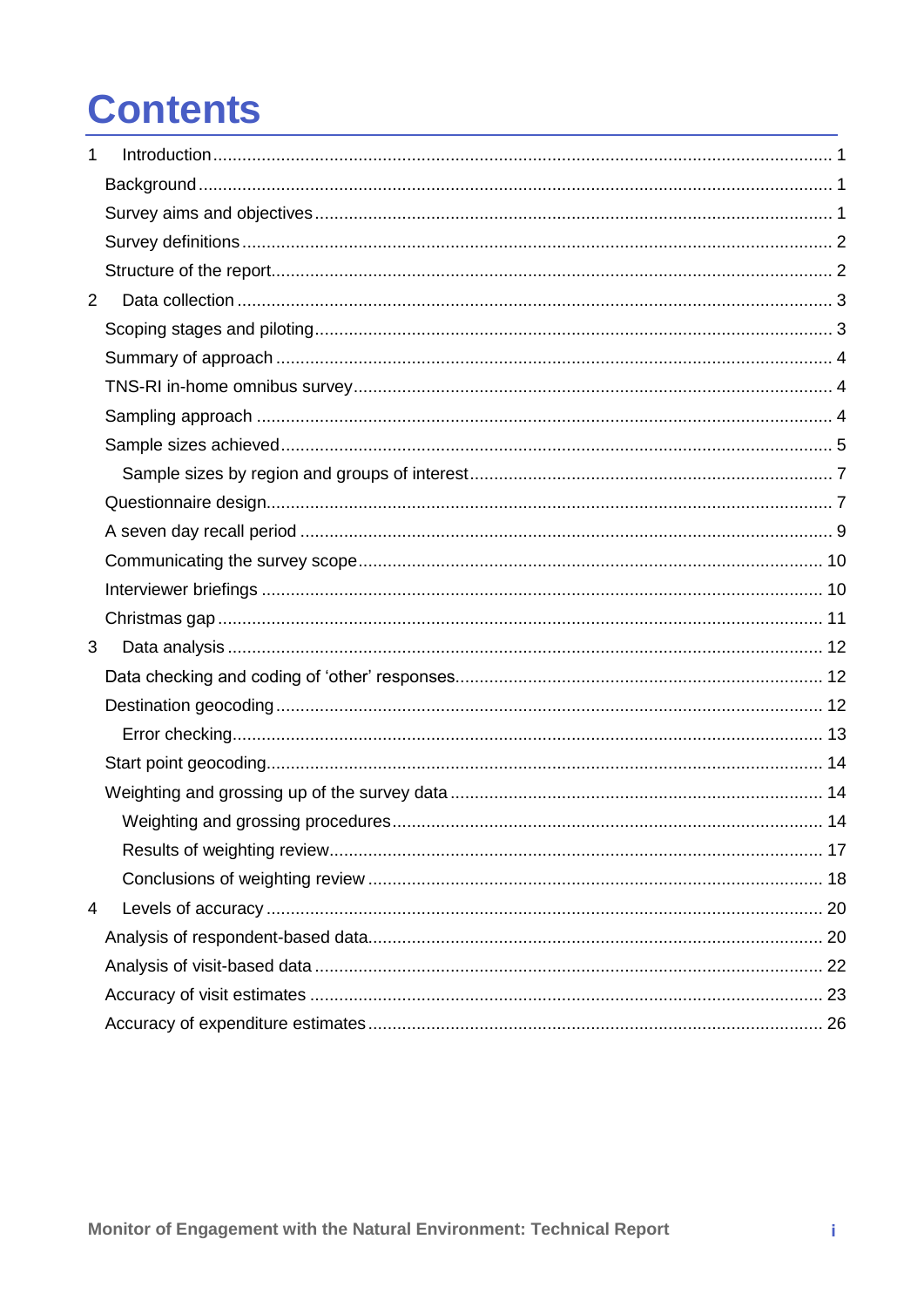# **Appendices**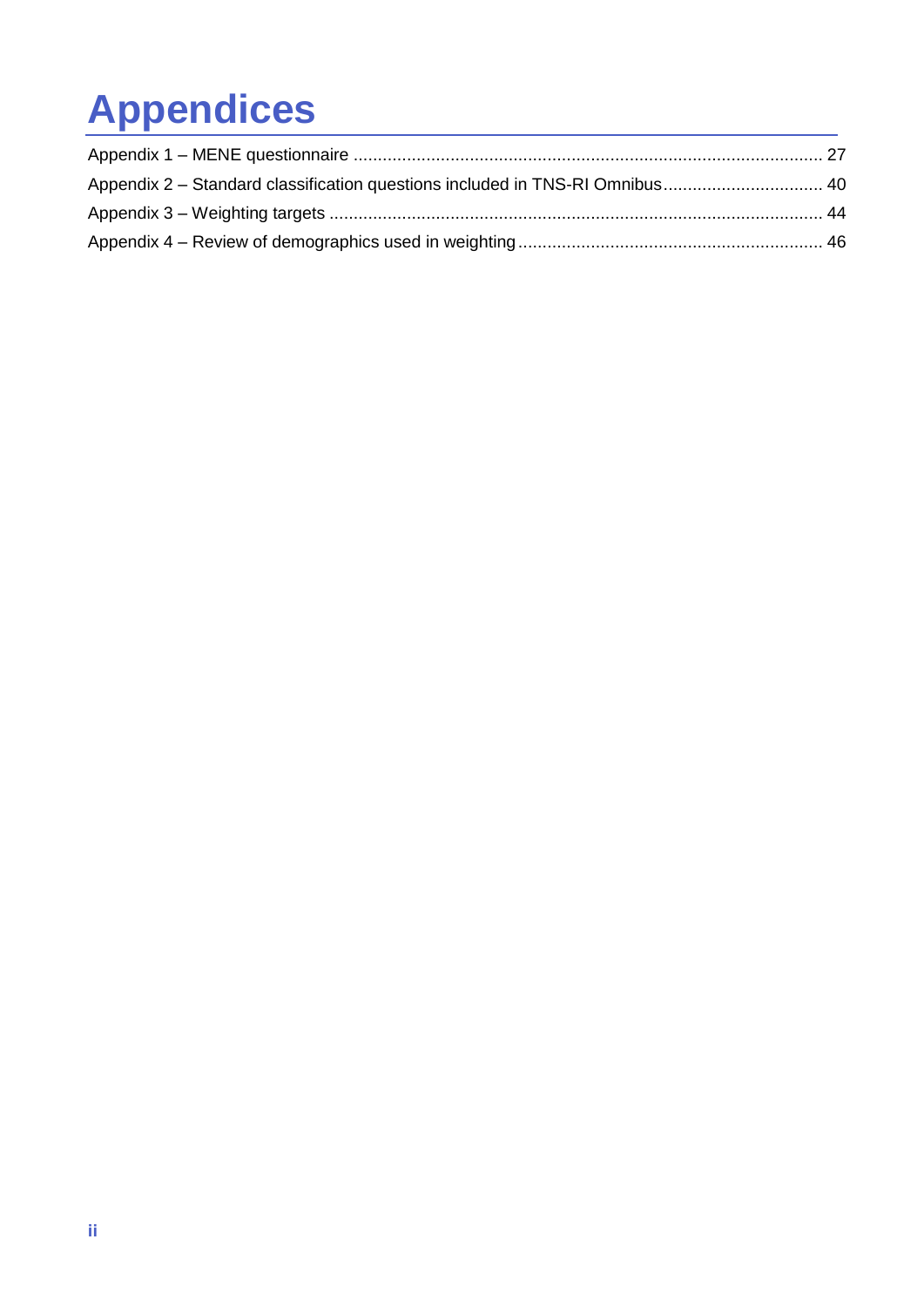# **List of tables**

| Table 2-1 Total samples achieved – respondents and visits                                                                 | 6  |
|---------------------------------------------------------------------------------------------------------------------------|----|
| Table 2-2 Total samples achieved by Government Office Region and groups of interest March<br>2009 to February 2010        | 7  |
| Table 2-3 Questionnaire topics and frequency of inclusion in survey fieldwork                                             | 8  |
| Table 3-1 Weeks included in each MENE month                                                                               | 15 |
| Table 4-1 Levels of accuracy – respondent based results                                                                   | 21 |
| Table 4-2 Levels of accuracy – all visit based results                                                                    | 22 |
| Table 4-3 Levels of accuracy – selected visit based results                                                               | 23 |
| Table 4-4 Visit estimates - total, by Government Office Region of residence and by specific and<br>general places visited | 25 |
| Table 4-5 Expenditure estimates                                                                                           | 26 |
| <b>Appendix 1:</b>                                                                                                        |    |
| Table A MENE questionnaire                                                                                                | 27 |
| <b>Appendix 2:</b>                                                                                                        |    |
| Table B Weighting targets                                                                                                 | 44 |
| <b>Appendix 3:</b>                                                                                                        |    |
| Table C Review of demographics used in weighting                                                                          | 46 |
|                                                                                                                           |    |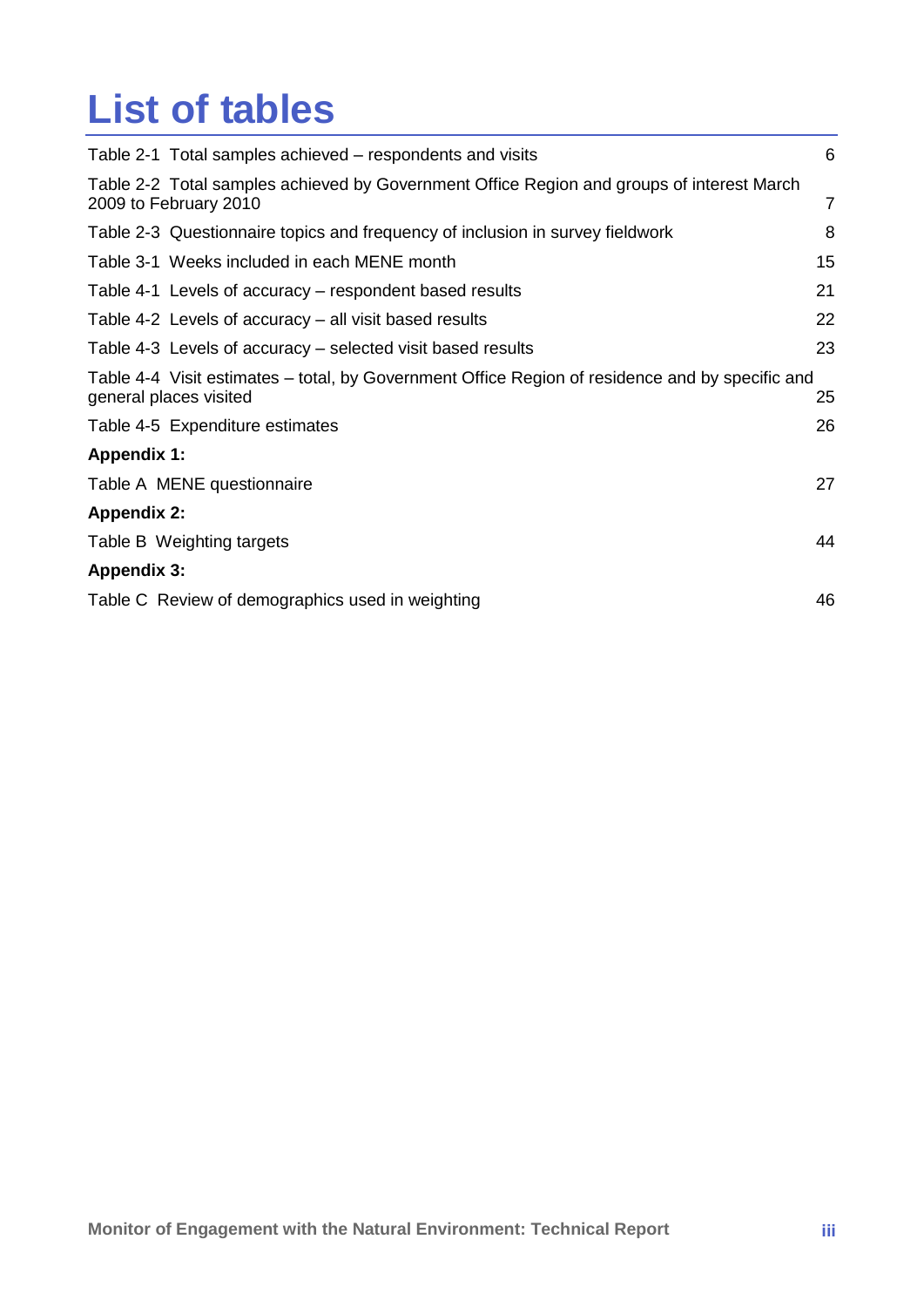# **List of figures**

[Figure 2-1 Introduction to MENE interview](#page-17-2) 10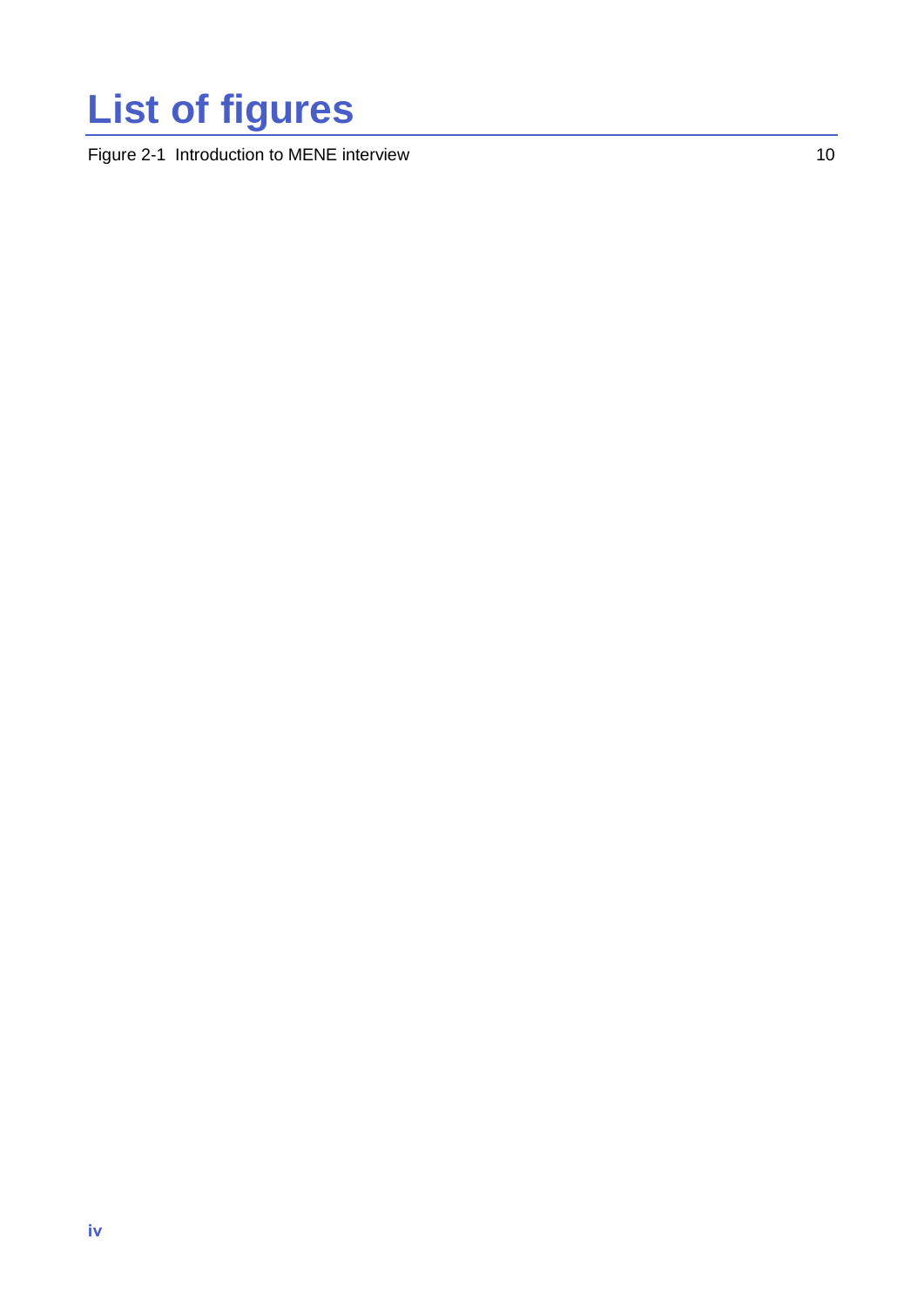# <span id="page-8-0"></span>**1 Introduction**

- 1.1 This report summarises the headline findings from the first year of the Monitor of Engagement with the Natural Environment (MENE) survey. The survey collects detailed information on people"s use and enjoyment of the natural environment, focusing on visits to the natural environment. Fieldwork took place between March 2009 and February 2010.
- 1.2 The survey was undertaken by TNS Research International on behalf of Natural England, the Department for Environment, Food and Rural Affairs (Defra) and the Forestry Commission.

## <span id="page-8-1"></span>**Background**

- 1.3 Although there is a growing evidence base about the benefits that people derive from contact with the natural environment there is a lack of information on how and why people currently engage with the natural environment.
- 1.4 A series of previous surveys have been carried out by Government and its partners to track participation in leisure day visits. The leisure day visits survey series (undertaken in 1994, 1996, 1998, 2002/03 and 2005) collected information on the extent of participation in leisure day visits and provided estimates of the volume of visits. While these surveys included "days out" in the countryside, they did not provide up to date and robust information on people"s day to day use and enjoyment of the natural environment.
- 1.5 Natural England, Defra and the Forestry Commission therefore commissioned TNS Research International to undertake the MENE survey.
- 1.6 This survey provides the most comprehensive dataset yet available on people"s use and enjoyment of the natural environment. It includes information on visits to the natural environment (including short, close to home visits) as well as other ways of using and enjoying the natural environment such as gardening, watching wildlife and volunteering.

## <span id="page-8-2"></span>**Survey aims and objectives**

- 1.7 This survey has been commissioned to provide information about the relationship between people and the natural environment. Whilst the main focus of the survey is on visits to the natural environment, it also seeks to capture other ways of using or enjoying the natural environment.
- 1.8 The aims of the survey are to:
	- **•** provide estimates of the number of visits to the natural environment by the adult (16 years and over) population in England;
	- measure the extent of participation in visits to the natural environment and find out the barriers and drivers that shape participation;
	- **•** provide robust information on the characteristics of visitors and visits to the natural environment;
	- measure other ways of using and enjoying the natural environment; and
	- find out patterns in use and participation for key groups within the population and at a range of spatial scales.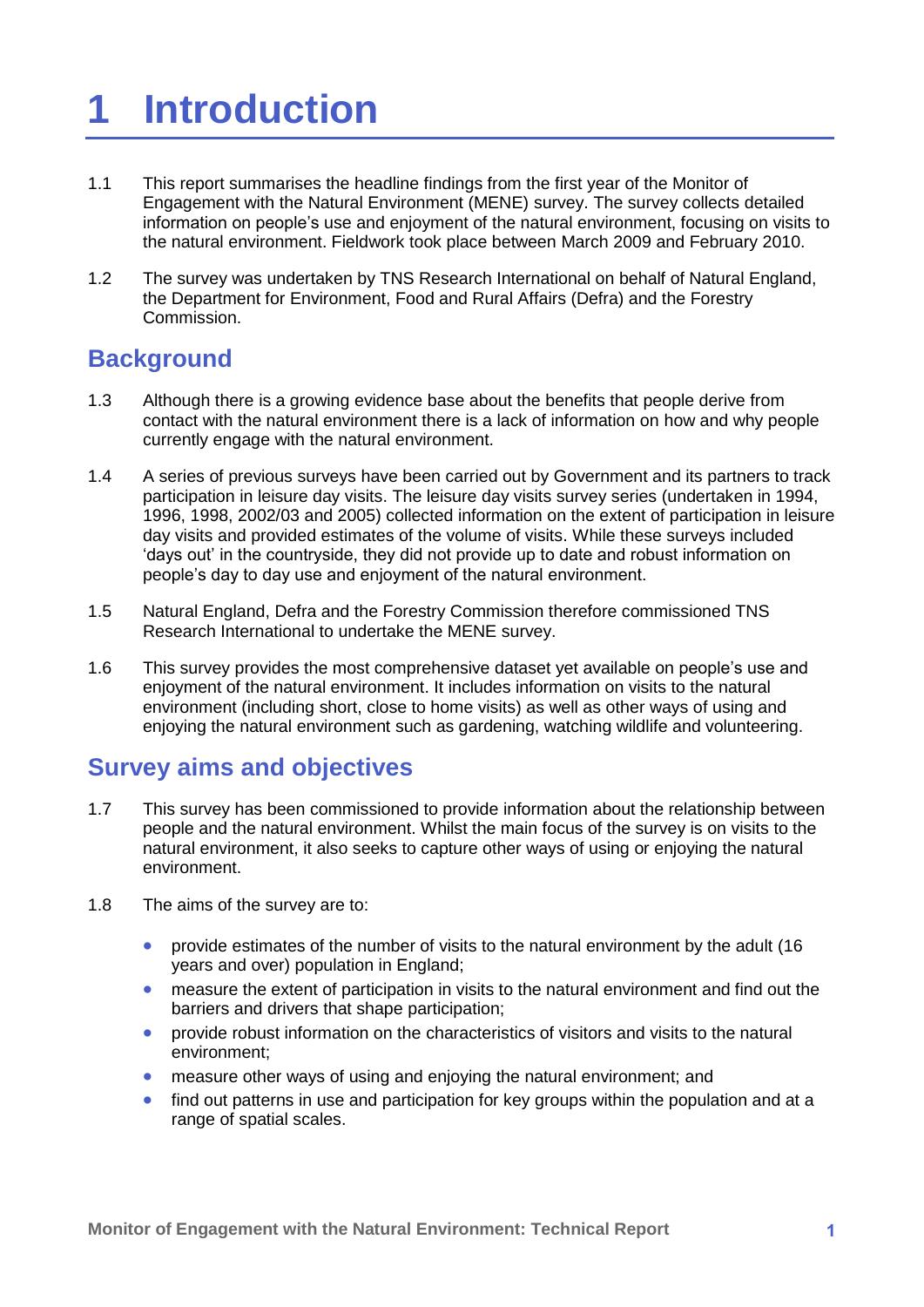# <span id="page-9-0"></span>**Survey definitions**

1.9 The survey focuses upon people"s use and enjoyment of the natural environment. By natural environment we mean the green open spaces in and around towns and cities as well as the wider countryside and coastline. It does not include time spent in private gardens.

## <span id="page-9-1"></span>**Structure of the report**

1.10 This technical report provides details of the methods used in MENE and the levels of accuracy of the survey outputs, under the following section headings:

**Section 2: Data collection** – covering the rationale for the survey approach, a description of the TNS-RI in-home omnibus, sampling approach, questionnaire and interviewer training.

**Section 3: Data analysis** – covering data checking and coding, geocoding and the weighting and grossing of survey data.

**Section 4: Levels of accuracy** – the results of an analysis of the Complex Standard Errors associated with the first year of MENE.

### **Appendices:**

- **1. Appendix 1: MENE Questionnaire** including details of base, timing and additional notes
- **2. Appendix 2: Standard classification questions included in the TNS-RI Omnibus.**
- **3. Appendix 3: Weighting targets**
- **4. Appendix 4: Review of demographics used in weighting of results**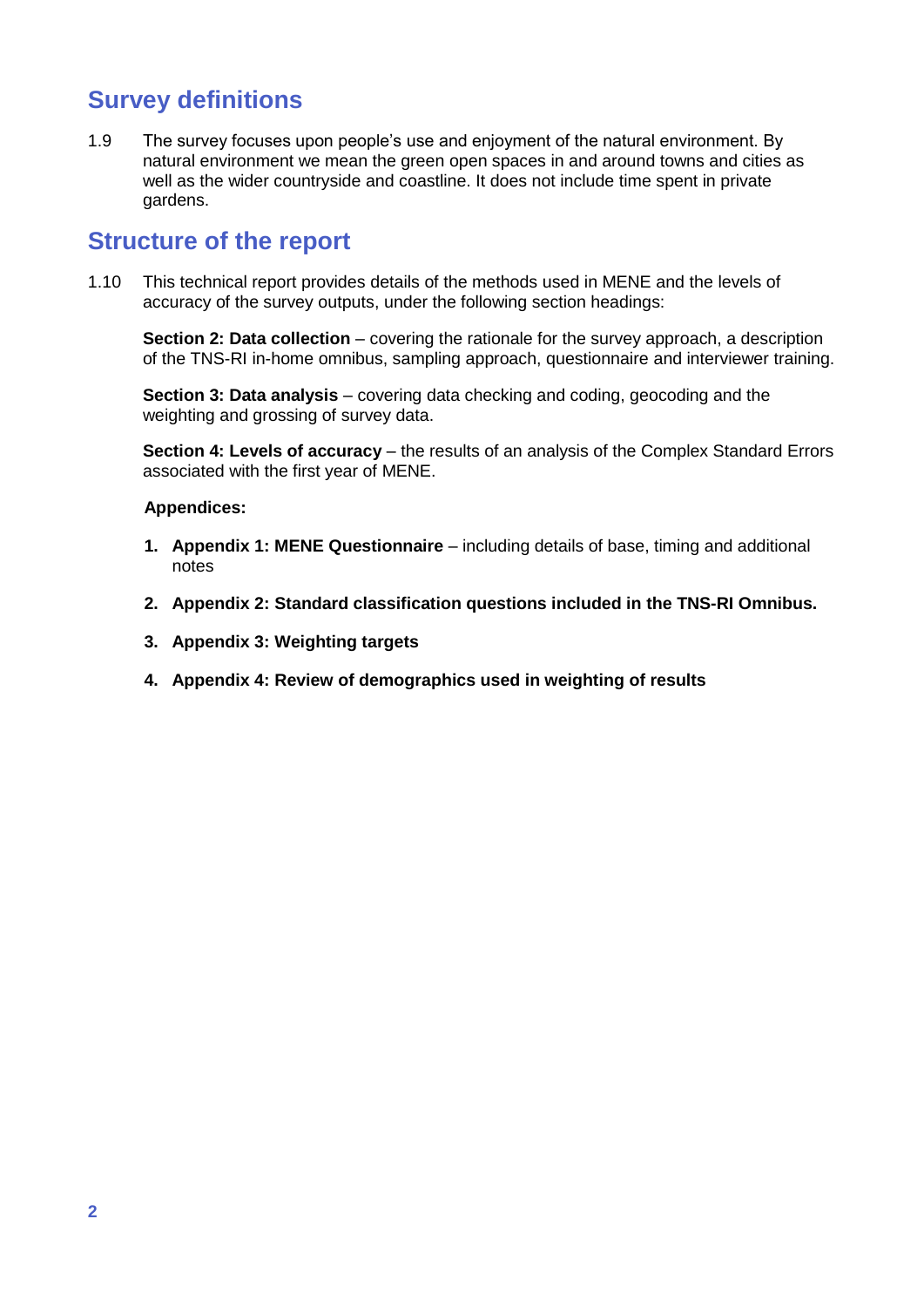# <span id="page-10-0"></span>**2 Data collection**

2.1 This section of the report describes the approach to data collection. Areas covered survey scoping and piloting, sampling approach, achieved sample size, questionnaire design and interviewer briefing.

## <span id="page-10-1"></span>**Scoping stages and piloting**

- 2.2 The methods used in MENE were developed through a scoping study undertaken in 2007. The aim of the study was to identify the most appropriate survey methods to use in a study which aimed to measure participation in visits to the natural environment amongst the English adult population.
- 2.3 It involved:
	- Consultations with the organisations likely to be end users of a study of this type, to ensure that their information needs were taken into account.
	- Qualitative research with members of the public to test their understanding of potential questionnaire wording options.
	- Pilot surveys using online, telephone and face-to-face survey approaches, allowing a direct comparison of the results obtained using each method.
- 2.4 The study concluded that an in-home interview method was the most appropriate method and that the inclusion of a series of questions on a weekly basis in a consumer omnibus survey would represent the most cost effective approach for a future study.
- 2.5 Undertaking interviewing using a face to face approach was recommended as, for a study of this type, it would provide the best quality of data, with interviewers able to clarify points to respondents. This approach also facilitated the use of show prompts, such as lists of answer options.
- 2.6 Including the questions on every wave of a weekly omnibus survey meant that respondents could be asked about any visit they had taken during the last seven days, providing better quality data than if a longer recall period was used<sup>1</sup>. Also, the nationally representative sample obtained in every week of the survey allowed for the questionnaire to be split into modules with certain questions asked every week, some asked once a month and others asked less often or on a one off, "ad hoc" basis.
- 2.7 Following the recommendations of the scoping study, data collection for the first year of MENE commenced with a pilot wave of fieldwork in February 2009, prior to the launch of the main survey period.
- 2.8 This pilot survey involved 1,763 interviews undertaken between  $13<sup>th</sup>$  February 2009 and  $17<sup>th</sup>$ February 2009 and allowed for final testing of the questionnaire. The purpose of this phase was to verify certain key elements of the survey approach including:
	- Refining the definitions used in the survey including 'a visit', 'the outdoors' and 'the natural environment". This included agreeing the best ways to communicate these definitions to survey respondents and finalising the relevant introductory wording in the questionnaire.

 $1$  A review of the 2002/03 Great Britain Day Visits Survey concluded that 'a two week recall period is simply too long for respondents" see Day Visits Quality Assurance, National Centre, 2004.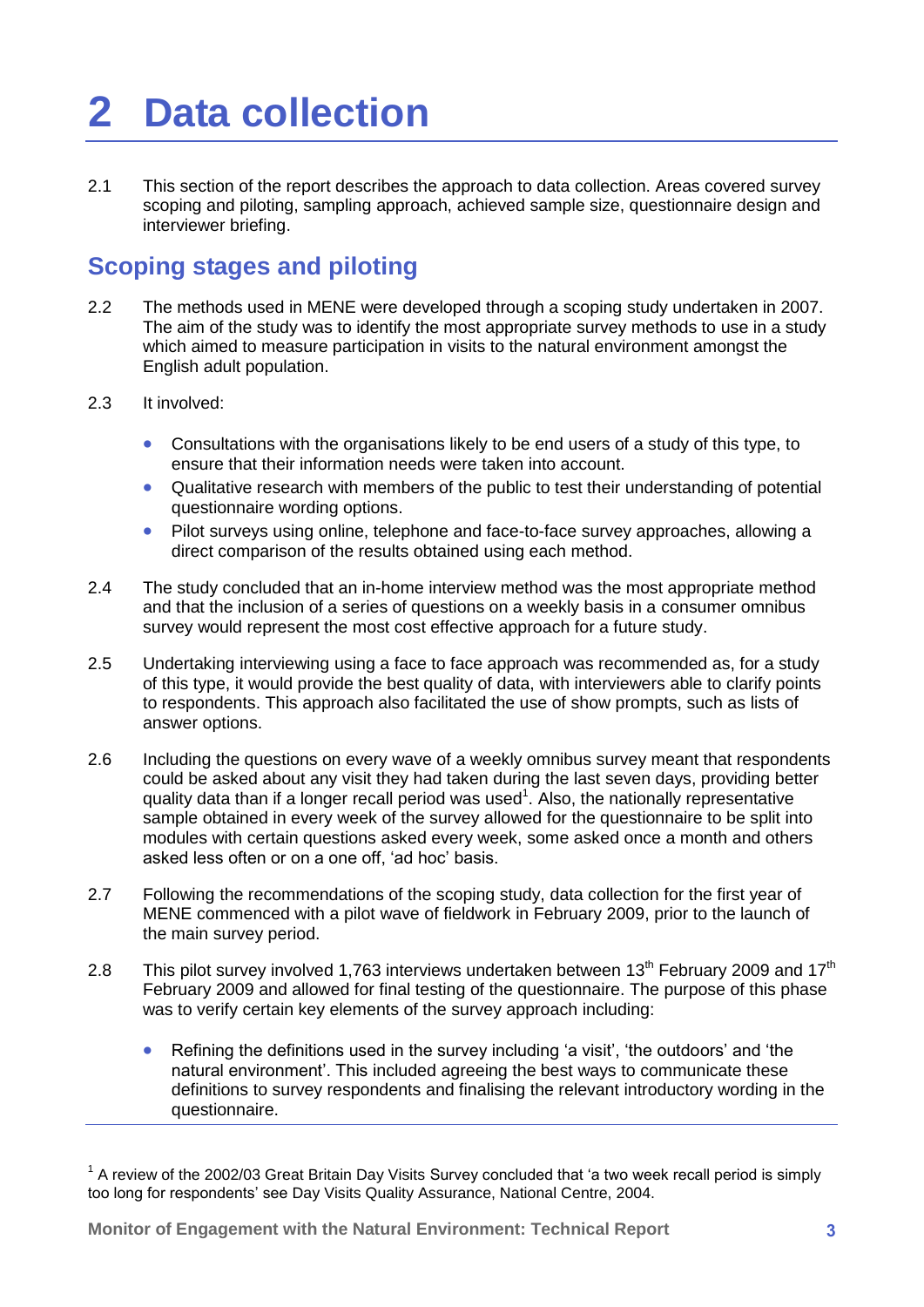Refining other parts of the questionnaire including decisions on which questions should be asked on a weekly, monthly or quarterly basis.

## <span id="page-11-0"></span>**Summary of approach**

- 2.9 The main stage of data collection commenced on 6th March 2009. The survey involves weekly waves of interviewing on the TNS-RI in-home Omnibus Survey with respondents asked about visits taken in the seven days preceding the interview. In each wave, interviews are undertaken with a representative sample of the English adult population (aged 16 and over) with a sample of at least 800 achieved across 100 sample points.
- 2.10 The number of visits taken in each of the seven days and key details of these visits (type of place visited, duration of visit, activities undertaken) are recorded. One of the visits taken is then randomly selected and the respondent is asked to provide more details on this single visit including type of place visited, specific location visited, distance travelled, where the visit started from and modes of transport used.
- 2.11 While the majority of survey questions are included in every weekly wave of the survey, some are asked on a monthly basis while a series of questions regarding other forms of engagement with the natural environment, such as watching nature programmes on television and engagement in pro-environmental activities such as recycling, are asked on a quarterly basis.
- 2.12 Each wave of fieldwork is conducted over five days of the week (Friday to Tuesday inclusive). Using a seven day recall period also makes it necessary to undertake interviewing in every week of the year. In the March 2009 to February 2010 period, the TNS Omnibus survey operated over 51 weeks of the year, with no fieldwork for one week during the Christmas period. However, recognising that visits taken during the holiday week could vary somewhat from other times of year, an additional module of questions was included in the survey wave undertaken in the first week of 2010 to collect data on this "gap" period (see below for further details on the Christmas Gap).

## <span id="page-11-1"></span>**TNS-RI in-home omnibus survey**

- 2.13 Two face-to-face omnibus surveys are operated by TNS-RI, one with a weekly fieldwork period from Wednesday to Sunday inclusive, the other with a fieldwork period from Friday to Tuesday inclusive. In every wave, representative samples of 2,000 UK adults aged 16 years and over – a total of 4,000 interviews per week – are achieved. Both surveys use the latest in Computer Assisted Personal Interviewing (CAPI) software and PEN PCs.
- 2.14 The MENE questions are included in every week of the in-home omnibus which operates from Friday to Tuesday inclusive. Questions are asked of respondents in England only (at least 80 per cent of the total sample) and of around half the sample in each sampling point. Therefore, at least 800 respondents are asked the MENE questions each week.
- 2.15 The MENE question set is consistently included in the second position of the omnibus questionnaire and asked within the first minute of the interview.

## <span id="page-11-2"></span>**Sampling approach**

2.16 The TNS-RI in-home Omnibus Survey uses a computerised sampling system which integrates the Post Office Address (PAF) file with the 2001 Census small area data at output area level. This enables replicated waves of multi-stage stratified samples to be drawn with accurate and up to date address selection using PPS methods (probability proportional to size). This is explained in greater detail below.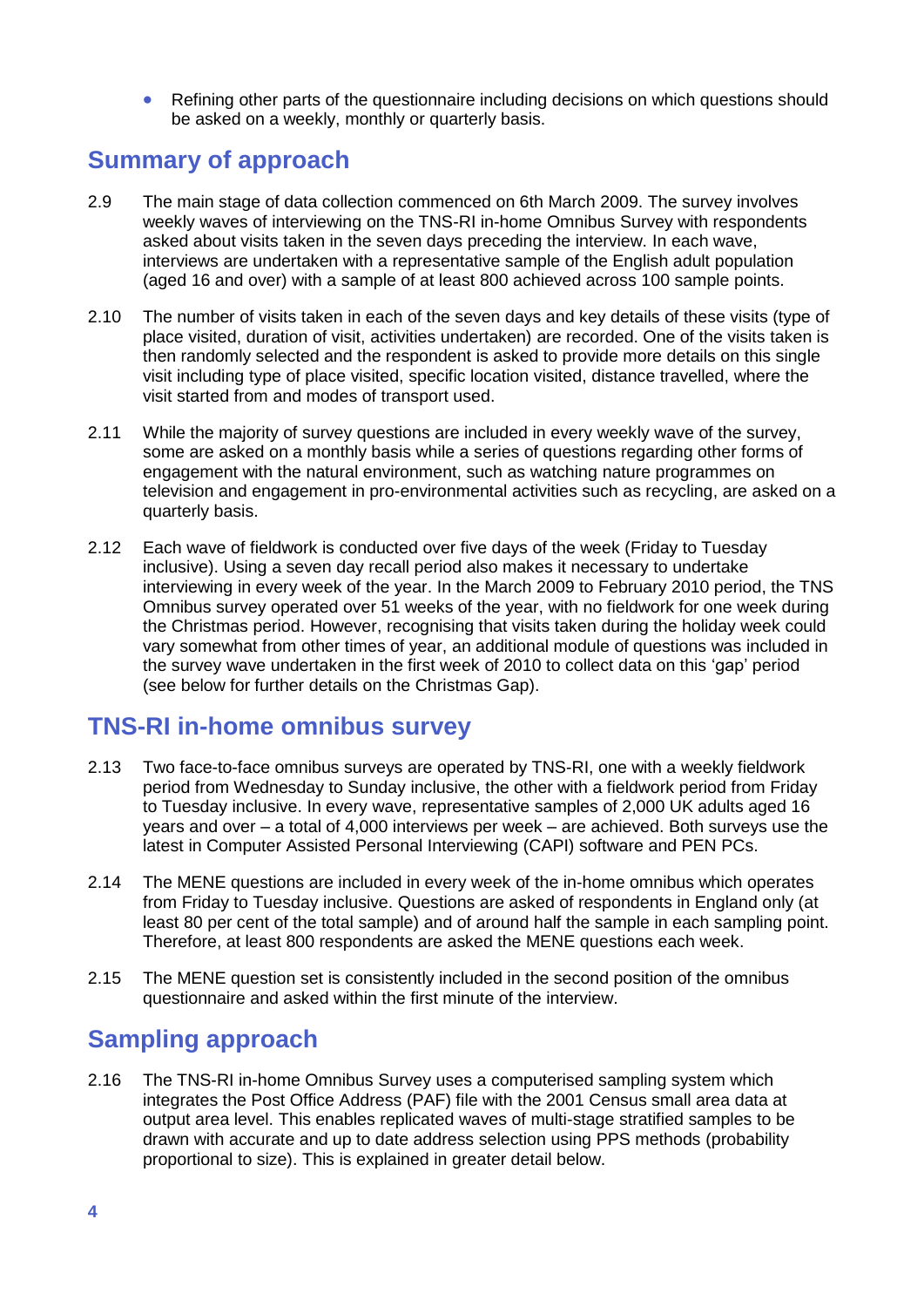- 2.17 The TNS-RI in-home Omnibus Survey has Random Location Sampling as its sampling basis and a unique sampling system has been developed for this purpose. Utilising 2001 UK Census small area statistics and the Post Office Address File (PAF), Great Britain south of the Caledonian Canal - has been divided into 600 areas of equal population. From these 600 areas, a master sampling frame of 300 sample points has been selected to reflect the country"s geographical and socio-economic profile. The areas within each Standard Region are stratified into population density bands and within band, in descending order by percentage of the population in socio-economic Grade I and II.
- 2.18 To maximise the statistical accuracy of the sampling, sequential waves of fieldwork are allocated systematically across the sampling frame to ensure maximum geographical dispersion. The 300 primary sampling units are allocated to 12 sub-samples of 25 points each, with each sub-sample in itself being a representative drawing from the frame. For each wave of fieldwork, a set of sub-samples is selected in order to provide the number of sample points required (typically c. 139 for 2,000 interviews). Across sequential waves of fieldwork all sub-samples are systematically worked, thereby reducing the clustering effects on questionnaires asked for two or more consecutive weeks.
- 2.19 Each primary sampling unit is divided into two geographically distinct segments, both containing, as far as possible, equal populations. The segments comprise aggregations of complete postcode sectors. Within each half (known as the A and B halves) postcode sectors have been sorted by the percentage of the population in socio-economic groups I and II. One postcode sector from each primary sampling unit is selected for each survey wave, alternating on successive selections between the A and B halves of the primary sampling unit, again to reduce clustering effects. For each wave of interviewing, each interviewer is supplied with two blocks of 70 addresses, drawn from different parts of the sector.
- 2.20 To ensure a balanced sample of adults within the effective contacted addresses, a quota is set by sex (male, female housewife, female non-housewife); within the female housewife quota, presence of children and working status and within the male quota, working status. In each weekly wave of the survey, a target of 2,000 interviews is set and the survey data is weighted to ensure that the sample is representative of the UK population in terms of the standard demographic characteristics (see Section 3 for details of the bespoke weighting procedures used in MENE).
- 2.21 In each weekly wave, at least 1,600 interviews are undertaken in England. The MENE survey is included within a half sample of the English element of the survey, generating at least 800 interviews per week across at least 100 sample points. The half sample is obtained by automatically asking the questions of every other respondent included in an interviewing shift.
- 2.22 Within each sample point, only one interview is undertaken per household and a minimum of three households is left between each successful interview. As the MENE questions are asked in every other interview, this interval is increased to at least six households. This procedure ensures that interviewing in each sample point is not restricted to a small geographic area containing individuals with similar demographic and lifestyle characteristics thereby further minimising the effects of clustering within the sample.

## <span id="page-12-0"></span>**Sample sizes achieved**

2.23 The total samples of respondents and visits asked about over the 12 months, including the Christmas gap additional survey wave are shown in Table 2-1 below.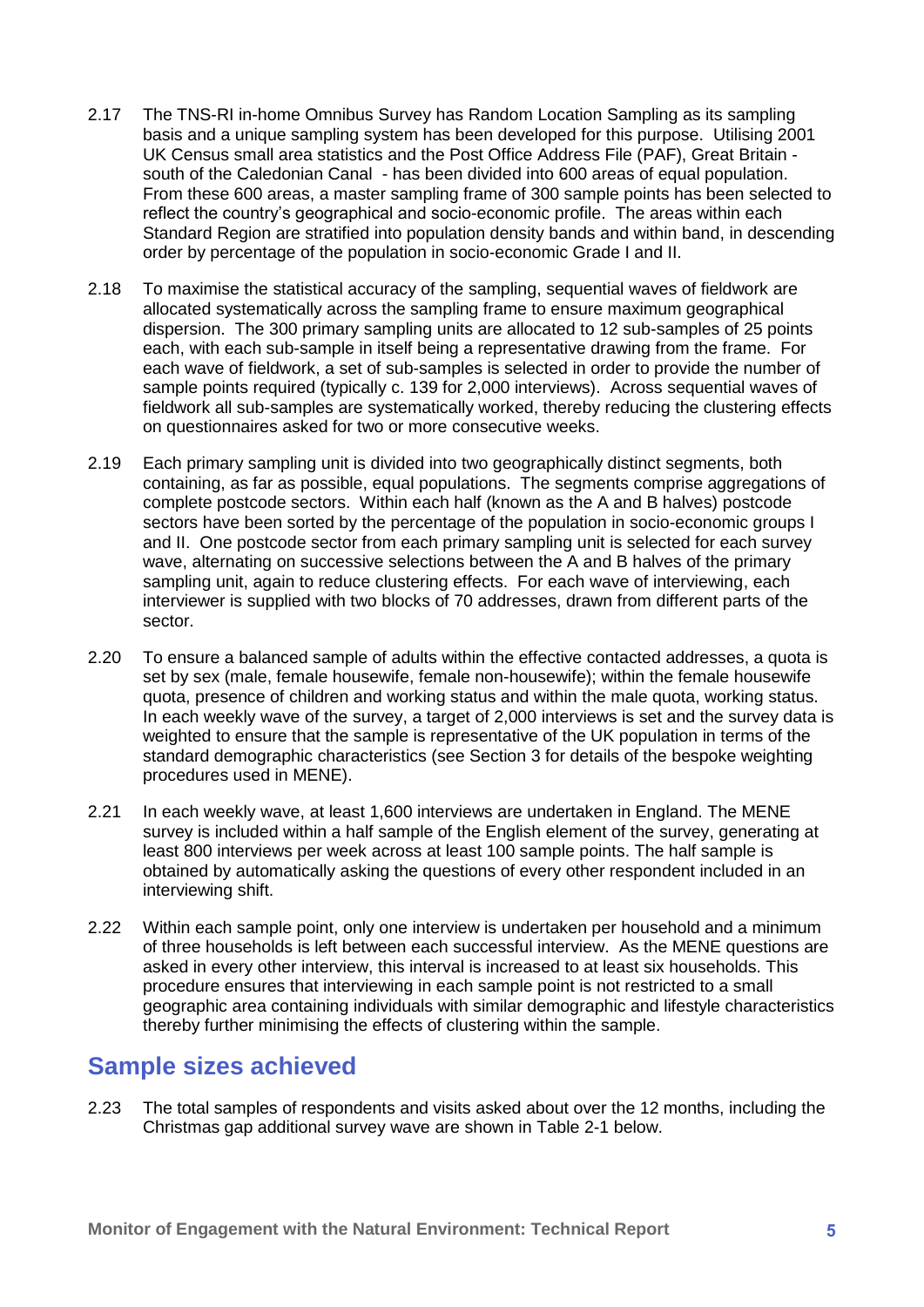<span id="page-13-0"></span>**Table 2-1** Total samples achieved – respondents and visits

|                                                                                        | <b>Weekly questions</b><br>included in every<br>weekly survey<br>wave | <b>Monthly questions</b><br>asked in one survey<br>wave per month.<br>Included during last<br>week of each<br>month. | <b>Quarterly questions asked in</b><br>4 survey waves.<br>Included during last week of<br><b>June 2009, August 2009,</b><br>November 2009, February<br>2010. |
|----------------------------------------------------------------------------------------|-----------------------------------------------------------------------|----------------------------------------------------------------------------------------------------------------------|--------------------------------------------------------------------------------------------------------------------------------------------------------------|
| Total respondents                                                                      | 48,514                                                                | 11,107                                                                                                               | 3,549                                                                                                                                                        |
| Visit takers (last 7<br>days)                                                          | 20,374                                                                | 4,755                                                                                                                | 1,452                                                                                                                                                        |
| All visits asked about<br>(key details Q2 to Q4)                                       | 58,653                                                                | n/a                                                                                                                  | n/a                                                                                                                                                          |
| Randomly selected<br>visits asked about<br>(1 visit per visit taker,<br>$Q5 - Q11/Q16$ | 20,374                                                                | 4,755                                                                                                                | 1,452                                                                                                                                                        |

- 2.24 Over the 12 months" period, a total of 48,514 interviews was undertaken and of this total, 20,374 respondents had taken a visit to the natural environment in the seven days prior to the interview (42 per cent of the total).
- 2.25 Key details (duration of visits, general type of place visited and activities) were asked for up to ten of the visits taken by each respondent. As such, these details were recorded for 58,653 visits.
- 2.26 Three per cent of the 20,374 visit takers had taken more than ten visits in the previous seven days but, to prevent an excessively long interview duration, these respondents were not asked for details of all of the visits they had taken. In these cases, the total volume of visits taken was recorded and this data was used in the weighing stages to ensure that the survey results were as representative as possible of all visits taken (see Section 3). The 58,653 visits for which details have been recorded represents 93 per cent of the total number of 62,962 visits taken by respondents during the survey period.
- 2.27 Each visit-taking respondent was asked to provide further information on one of the visits they had taken (the visit is automatically selected at random by the CAPI script). As such further details were collected for a total of 20,374 visits.
- 2.28 As described in more detail below, while most questions were asked every week, certain questions were only asked in the last week of each month while others were asked once a quarter (in the last week of interviewing in June 2009, August 2009, November 2009, February 2010). Table 2-1 illustrates the respondent and visit base sizes for these question modules.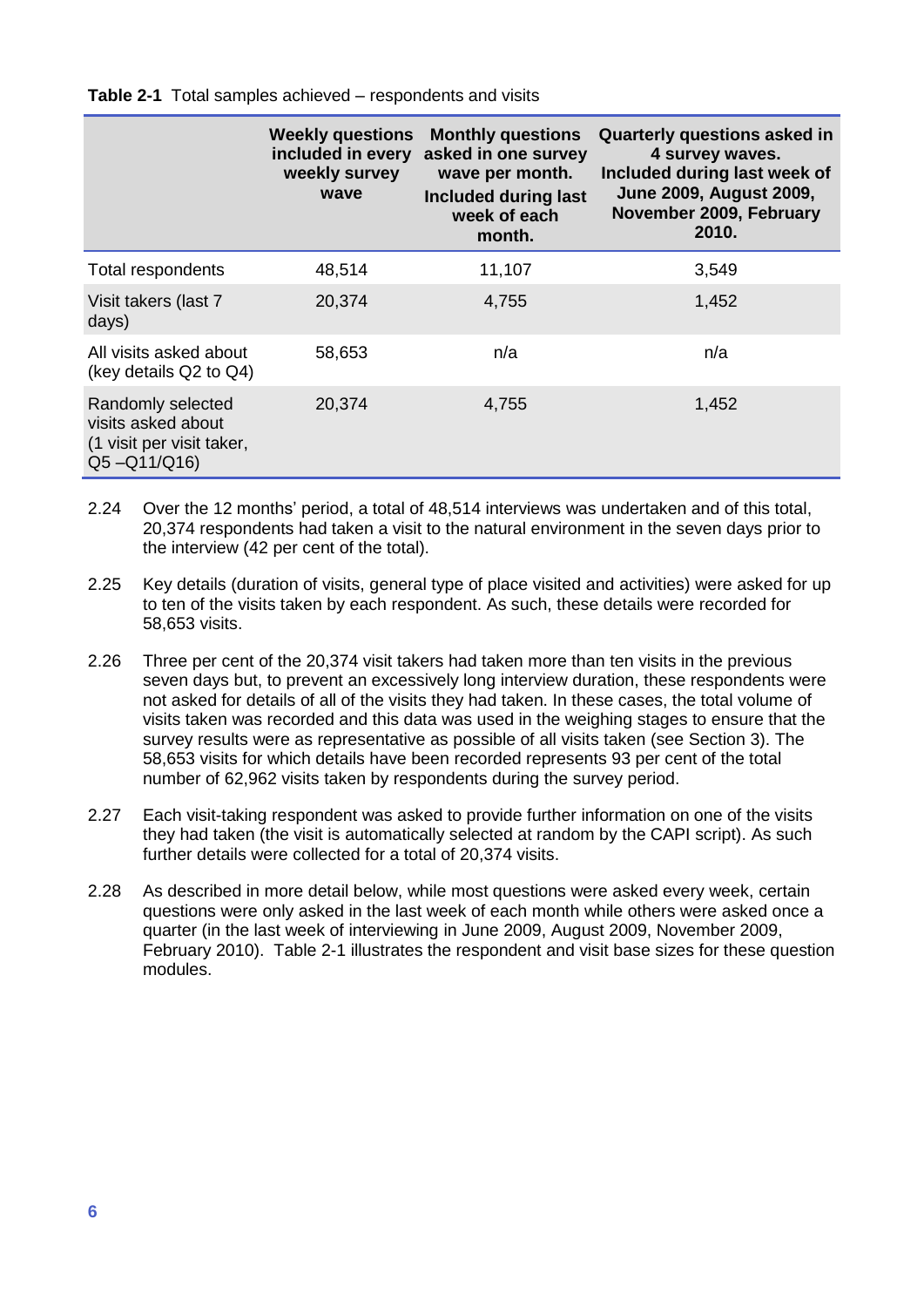## <span id="page-14-0"></span>**Sample sizes by region and groups of interest**

2.29 Table 2-2 below illustrates the respondent and visit sample sizes achieved by Government Office Region and for certain key demographic groups of interest to Natural England.

<span id="page-14-2"></span>**Table 2-2** Total samples achieved by Government Office Region and groups of interest March 2009 to February 2010

|                                                                        | <b>Total</b><br>respondents | <b>All visits asked</b><br>about (key details<br>Q2 to Q4) | <b>Randomly selected visits</b><br>asked about (1 visit per<br>visit taker) |
|------------------------------------------------------------------------|-----------------------------|------------------------------------------------------------|-----------------------------------------------------------------------------|
| <b>By Government Office</b><br><b>Region</b>                           |                             |                                                            |                                                                             |
| <b>North East</b>                                                      | 2,452                       | 3,026                                                      | 992                                                                         |
| North West                                                             | 6,563                       | 6,408                                                      | 2,463                                                                       |
| Yorkshire and the Humber                                               | 4,917                       | 5,600                                                      | 1,891                                                                       |
| East Midlands                                                          | 4,148                       | 5,256                                                      | 1,718                                                                       |
| <b>West Midlands</b>                                                   | 5,206                       | 4,921                                                      | 1,816                                                                       |
| South West                                                             | 4,765                       | 8,315                                                      | 2,492                                                                       |
| East England                                                           | 5,407                       | 8,011                                                      | 2,636                                                                       |
| London                                                                 | 7,020                       | 5,690                                                      | 2,475                                                                       |
| South East                                                             | 8,036                       | 11,426                                                     | 3,891                                                                       |
| By groups of interest                                                  |                             |                                                            |                                                                             |
| <b>Black and Minority Ethnic</b><br>Population                         | 5,581                       | 2,985                                                      | 1,506                                                                       |
| People with a disability or<br>long term illness                       | 10,294                      | 10,141                                                     | 3,228                                                                       |
| Residents of bottom 10 per<br>cent of Index of Multiple<br>Deprivation | 5,462                       | 4,035                                                      | 1,589                                                                       |
| People aged 16 to 24                                                   | 6,241                       | 6,212                                                      | 2,673                                                                       |

## <span id="page-14-1"></span>**Questionnaire design**

2.30 The MENE questionnaire was divided into a series of modules with certain questions included in every weekly survey wave while others were included in one survey wave per month or once every three months. Table 2-3 below details the question areas included at each level of frequency and the base of respondents asked each question. A copy of the questionnaire is provided in Appendix 1.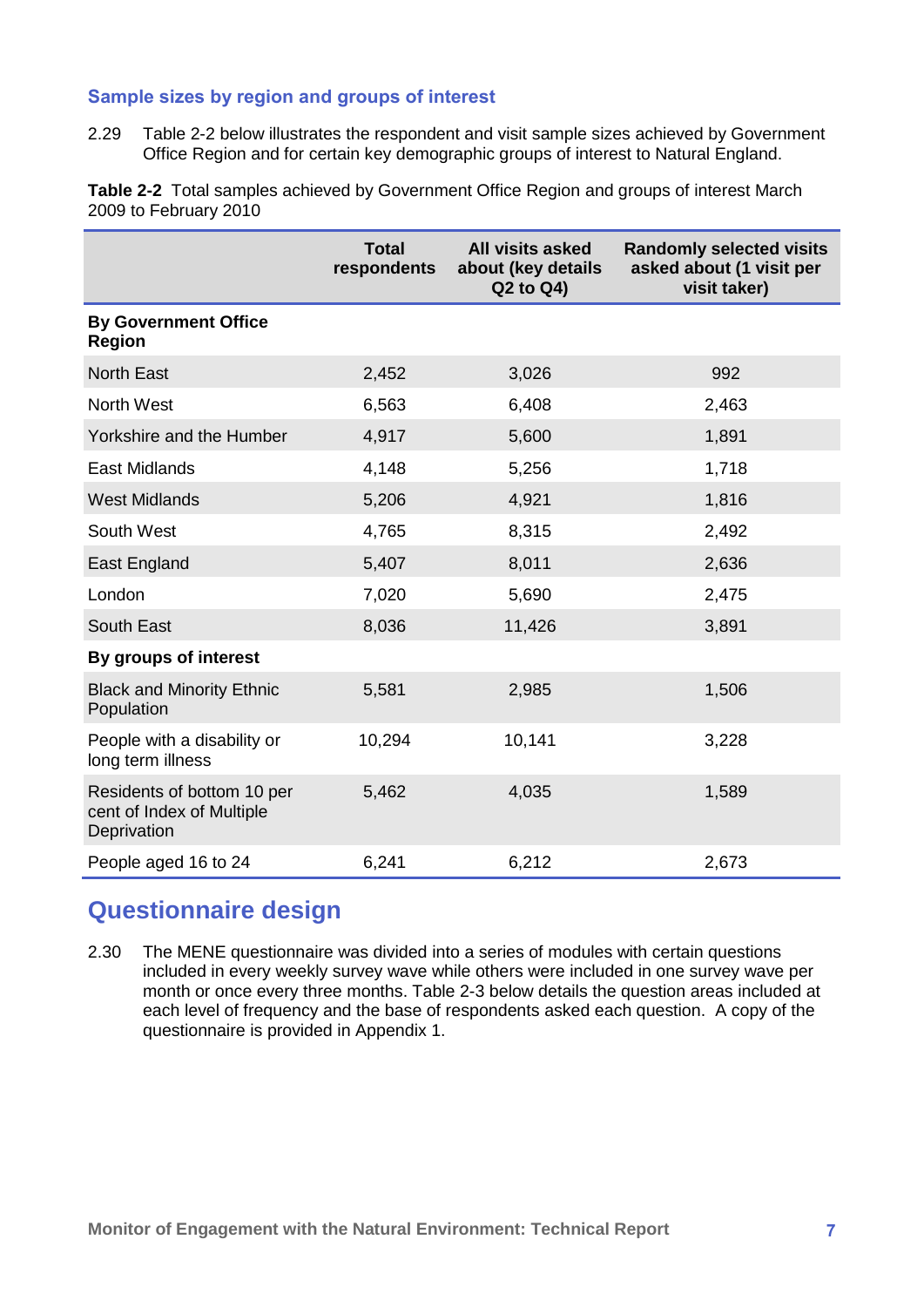<span id="page-15-0"></span>

| <b>Questions included in</b><br>every weekly survey wave                                                                                                                                                                                                                                                                                                                              | Questions asked in 1 survey<br>wave per month.<br>Included during last week of<br>each month.                                                                                                                      | <b>Questions asked in 4 survey</b><br>waves.<br>Included during last week of<br><b>June 2009, August 2009,</b><br>November 2009, February 2010.                                                                                              |
|---------------------------------------------------------------------------------------------------------------------------------------------------------------------------------------------------------------------------------------------------------------------------------------------------------------------------------------------------------------------------------------|--------------------------------------------------------------------------------------------------------------------------------------------------------------------------------------------------------------------|----------------------------------------------------------------------------------------------------------------------------------------------------------------------------------------------------------------------------------------------|
| <b>Question asked of all</b><br>respondents<br>$Q1 -$ Volume of visits per day<br>over last 7 days                                                                                                                                                                                                                                                                                    | <b>Questions asked of visit</b><br>takers regarding single<br>randomly selected visit only<br>Q12 - Reasons for visit<br>Q13 - Party composition                                                                   | <b>Question asked of visit takers</b><br>regarding single randomly<br>selected visit only<br>E1 Outcomes of visit                                                                                                                            |
| <b>Questions asked of visit</b><br>takers regarding all visits<br>taken<br>(up to a maximum of 10<br>visits)<br>$Q2 - Type$ of place visited<br>(general)<br>Q3 - Visit duration<br>Q4 - Activities undertaken                                                                                                                                                                        | $Q14 - Whether$ a dog/dogs<br>were taken on visit<br>Q15/16 - Expenditure during<br>visit<br><b>Visit participation question</b><br>asked of all respondents<br>Q17 - Frequency of visits<br>during last 12 months | <b>Environmental attitudes and</b><br>behaviours questions asked of<br>all respondents<br>E2 - attitudes to environment<br>E3 - activities in the natural<br>environment<br>E4 – pro-environmental activities<br>$E5$ – changes in lifestyle |
| <b>Questions asked of visit</b><br>takers regarding single<br>randomly selected visit<br>only<br>$Q5 - Type$ of place visited<br>(specific)<br>Q6 - Village/town/city visited<br>Q7 - Name of actual place<br>visited or details of location if<br>no name<br>Q8 - Distance travelled to<br>place visited<br>Q9/10 - Where journey<br>started from<br>Q11 - Mode of transport<br>used | <b>Barriers question asked of</b><br>respondents who normally<br>take visits less than once a<br>month<br>Q18 - Barriers to visits during<br>last 12 months                                                        |                                                                                                                                                                                                                                              |
| Profile questions asked of<br>all respondents<br>Q <sub>19</sub> - Access to car<br>Q20 - Dog ownership<br>Q21 - Frequency of<br>undertaking exercise<br>Q22 - Disability and long<br>term illness                                                                                                                                                                                    |                                                                                                                                                                                                                    |                                                                                                                                                                                                                                              |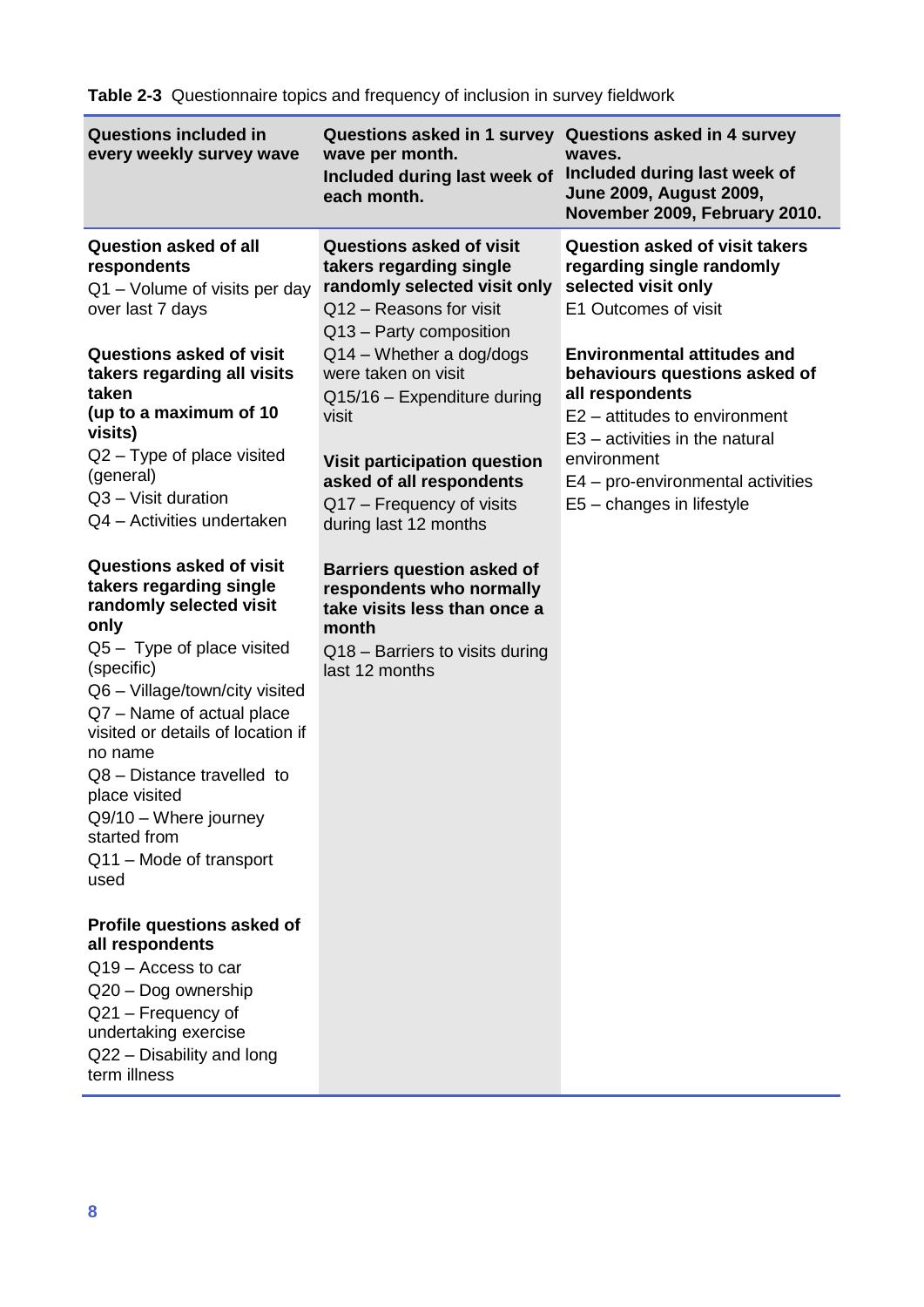- 2.31 The approach followed involved respondents firstly being asked about the volume of visits taken in each of the seven days preceding the interview (Q1). Key details of up to ten of these visits (Q2 type of place visited, Q3 duration of visit, Q4 activities undertaken) were then recorded. In practice, the vast majority of respondents took ten or less visits (97 per cent of respondents).
- 2.32 If more than one visit had been taken in the last seven days (24 per cent of respondents), one of the visits was randomly selected as the basis for further questions. This approach ensured that there was no bias in the visit selection and the CAPI software was used to automatically make the random selection of one of the visits taken by each respondent.
- 2.33 In each wave, the questionnaire also contained profiling questions which are asked of all respondents regarding access to a car, dog ownership, frequency of undertaking exercise and disabilities and long term illnesses. These are in addition to the classification questions included as standard in the TNS-RI in-home Omnibus Survey - the following data being collected for all respondents (also see Appendix 2):
	- Age;
	- Sex;
	- Socio-economic status (A, B, C1, C2, D and E groups);
	- Working status;
	- Marital status:
	- Children in home/ life stage (for example, Young Independents, Family, Empty Nester);
	- Region of residence (GOR or other regions);
	- Full home postcode (available for all respondents, used for ACORN classification, Index of Multiple Deprivation, urban – rural classification and other classifications); and
	- **•** Ethnicity.
- 2.34 Other questions are asked of all respondents once a month regarding their normal frequency of visit taking and (if less than once a month), barriers to participation. In each quarter, other questions are asked of all respondents regarding other forms of engagement with the natural environment, attitudes to the environment and pro-environmental behaviours.

## <span id="page-16-0"></span>**A seven day recall period**

- 2.35 Evaluations of previous studies undertaken for Natural England and its predecessors have recognised there is trade-off between the recall period people are asked about in the questionnaire and the number of visits that can be recorded within the interview.
- 2.36 In the 2002 Great Britain Day Visits Survey (GBDVS), respondents were asked about visits taken during the two weeks before the interview. An independent review of the results, undertaken by the National Centre for Social Research in 2004<sup>2</sup>, found that respondents were likely to have a higher level of recall of trips taken in the seven days immediately prior to the interview than for the preceding seven days. This issue related particularly to shorter, more regularly taken visits, which were less likely to be recalled for the earlier period. Given the conclusions of this review and experience in other surveys of participation, it was decided that a seven day recall period provided the best approach for MENE, collecting accurate data for a large base of visits.

 $2$  Day Visits Quality Assurance, National Centre, 2004.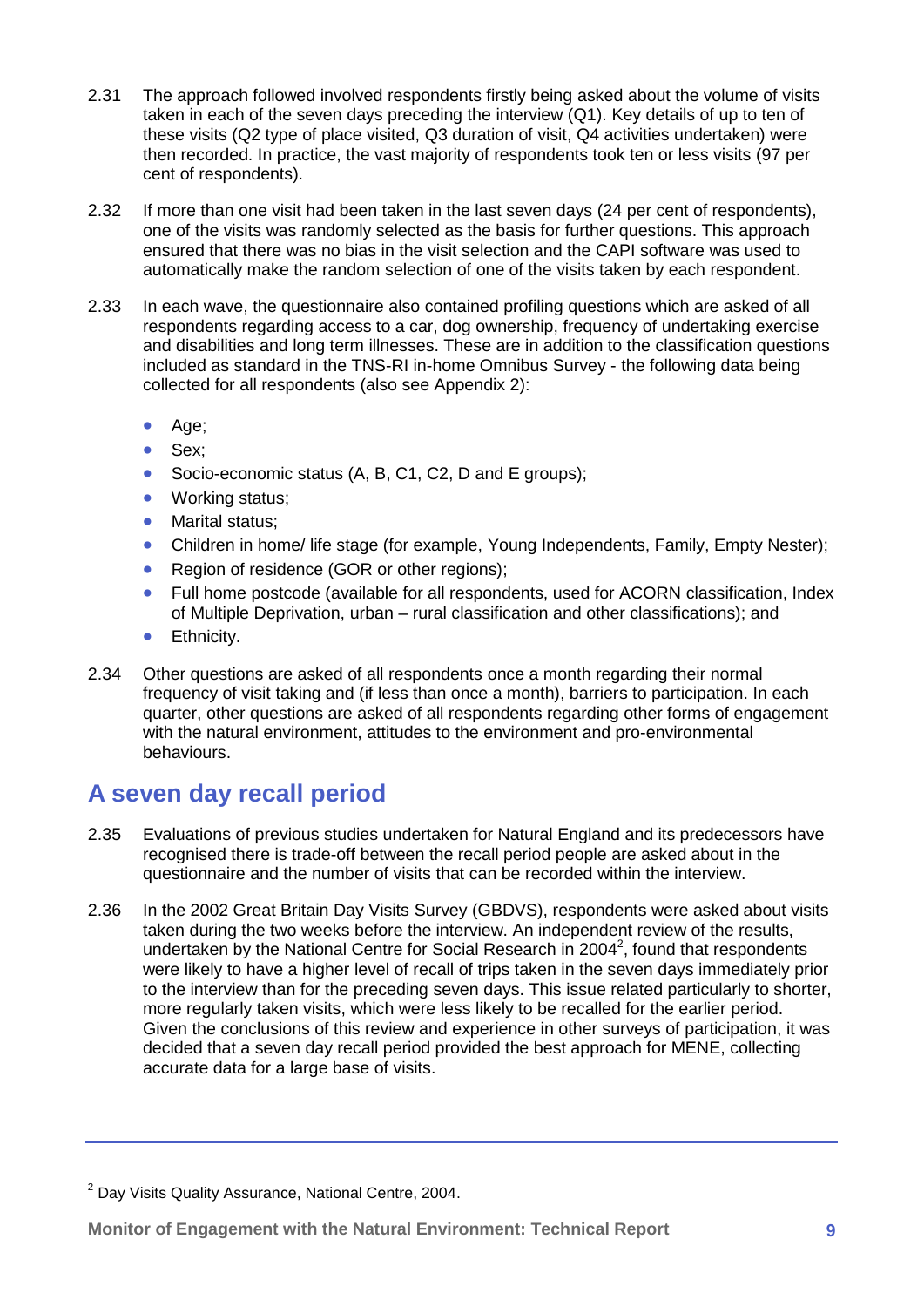2.37 Ensuring the accurate collection of data on all of the visits taken on every day in the recall period was a priority at the questionnaire design stage and an area covered extensively in the interviewer briefings.

## <span id="page-17-0"></span>**Communicating the survey scope**

- 2.38 Reflecting the survey aims, the main focus of MENE is on time spent in the natural environment for leisure purposes. However, unlike previous surveys, MENE collects details of both visits to the natural environment such as on days out to the coast and countryside and more routine trips taken close to home for purposes such as dog walking or exercise, including those taken in urban green spaces. Whilst previous studies including the 2005 England Leisure Visits Survey are likely to have under-represented close to home visits to the natural environment, significant efforts have been made to ensure that MENE records the full spectrum of recreation in the natural environment undertaken by adults in England.
- 2.39 The outcomes of the aforementioned scoping study informed the wording of the introductory text used in MENE, as shown in Figure 2-1. The wording used aims to ensure that survey respondents are clear that participation in activities in both urban and rural locations are of interest and that there is no upper or lower time limit on the duration of the visit. Respondents are informed that routine shopping trips and time spent in the garden are not included in the definition of a visit. Interviewers are also provided with further guidance to provide to respondents who may be uncertain of what is and is not included within the definition of a visit.

*Now I am going to ask you about occasions in the last week when you spent your time out of doors.* 

*By out of doors we mean open spaces in and around towns and cities, including parks, canals and nature areas; the coast and beaches; and the countryside including farmland, woodland, hills and rivers.* 

*This could be anything from a few minutes to all day. It may include time spent close to your home or workplace, further afield or while on holiday in England.* 

*However this does not include:*

*- routine shopping trips or;*

*- time spent in your own garden.*

#### <span id="page-17-2"></span>**Figure 2-1** Introduction to MENE interview

## <span id="page-17-1"></span>**Interviewer briefings**

- 2.40 It is particularly important that interviewers who undertake the MENE fieldwork are clear regarding key areas such as the definition of a visit and the level of detail to be recorded in questions regarding destinations visited, visit start points and visit expenditure.
- 2.41 Therefore, during the first 12 months of the study, interviewer briefings have been undertaken by means of the following channels:
	- Written instructions displayed to interviewers via their CAPI machine. These must be read prior to commencing every interviewing shift and can be referred to at any time during the interview.
	- A video "pod cast" provided on a DVD to all interviewers who work on the survey. This short training video communicates key points regarding the survey scope and the importance of collecting the correct data regarding visit destinations and start points and expenditure.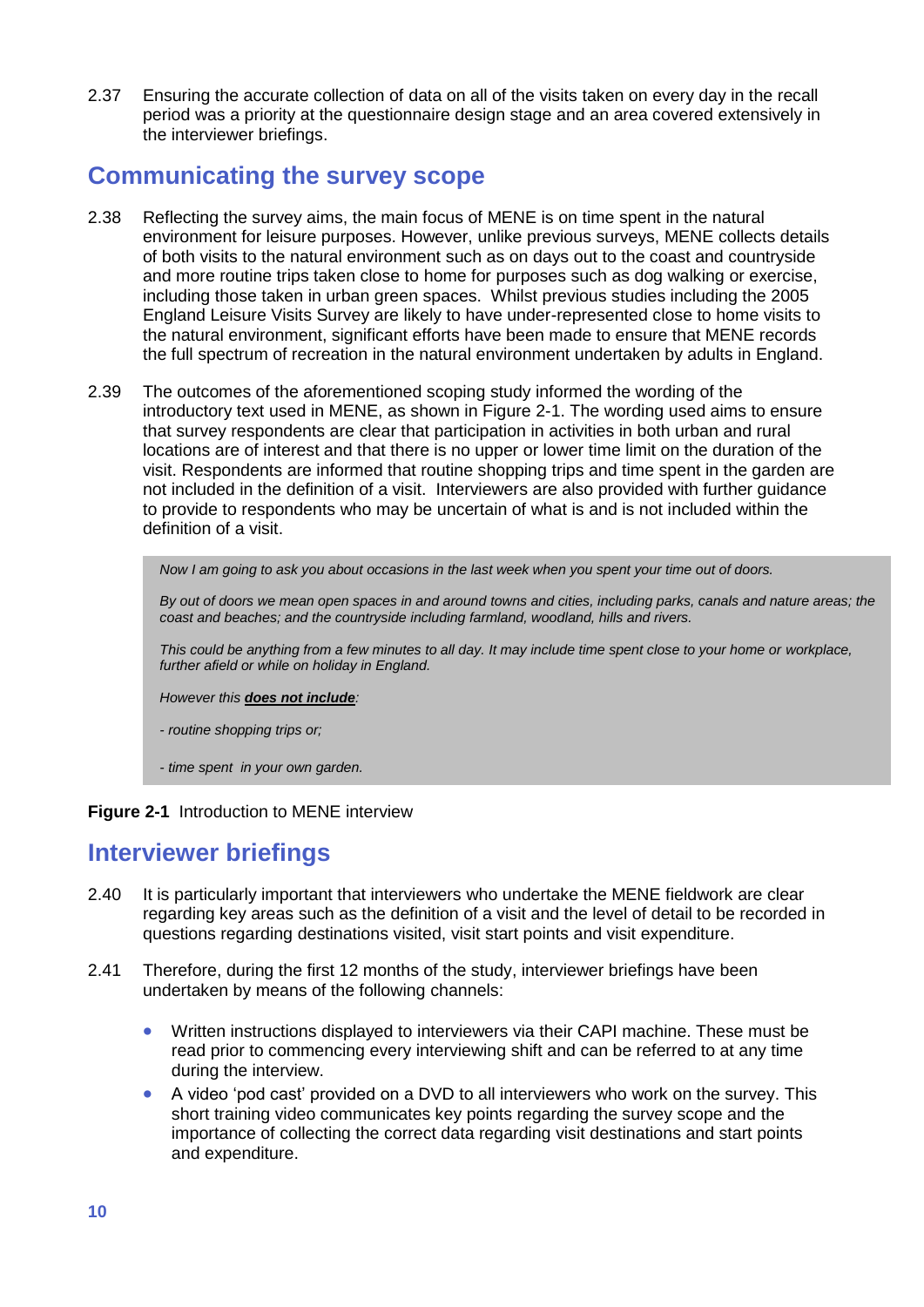- A presentation in March 2009 to regional fieldwork supervisors outlining the survey objectives and the importance of their interviewing teams following the instructions with a focus on the key areas mentioned above. A similar presentation was undertaken again in early 2010 providing an update on survey progress and a reminder of the guidelines which interviewers must follow.
- Articles in the newsletter which is distributed to interviewers updating them on the survey progress, reinforcing the key areas to focus on in the interview.
- 2.42 Also, on two occasions during the first 12 months of the survey, interviewers have been sent feedback forms inviting them to comment on the questionnaire design and any issues from both the interviewer's and respondent's perspectives.

## <span id="page-18-0"></span>**Christmas gap**

- 2.43 During the March 2009 to February 2010 period, fieldwork for the TNS-RI in-home omnibus took place from Friday to Tuesday every week with the exception of the period between  $25<sup>th</sup>$ December and 29<sup>th</sup> December.
- 2.44 As MENE records details of visits taken during the seven days prior to interview, this gap in fieldwork coverage meant that full data could not collected through the normal survey process for the period  $18<sup>th</sup>$  to  $28<sup>th</sup>$  December 2009.
- 2.45 It was anticipated that, given the timing of this gap in the fieldwork, the volume and characteristics of visit taking could differ from other periods. As such, it was important to find a way to collect data for this period whilst recognising that it was not viable to continue normal interviewing over the Christmas weekend.
- 2.46 The solution adopted was to undertake additional interviewing during the  $1<sup>st</sup>$  January to  $5<sup>th</sup>$ January 2010 omnibus wave, with the half of the English sample who were not asked the normal MENE questions asked a similar series of questions regarding the visits they had taken in the period between 14 days and eight days prior to the interview date.
- 2.47 Questions identical to those normally asked regarding the previous seven days were asked of this sample, the only difference being the period asked about and the addition of extra prompts to ensure that respondents were clear about the days for which they were being asked about. Given the aforementioned issues regarding poor recall of visits taken more than seven days prior to interview, additional efforts were made to ensure that respondents were prompted to recall the correct day and also given adequate time to consider their responses. The "special" nature of the period being asked about was used with respondents given prompts such as "this was the day before Christmas Day" to remind them of what they had done during each of the seven days within the survey period.
- 2.48 A total of 846 interviews were undertaken for this exercise, recording the key details of 811 visits (questions 2 to 4) and further details of 291 of these visits (randomly selected as in the main fieldwork). The results of these interviews were reviewed and have been integrated into the main monthly, quarterly and annual datasets.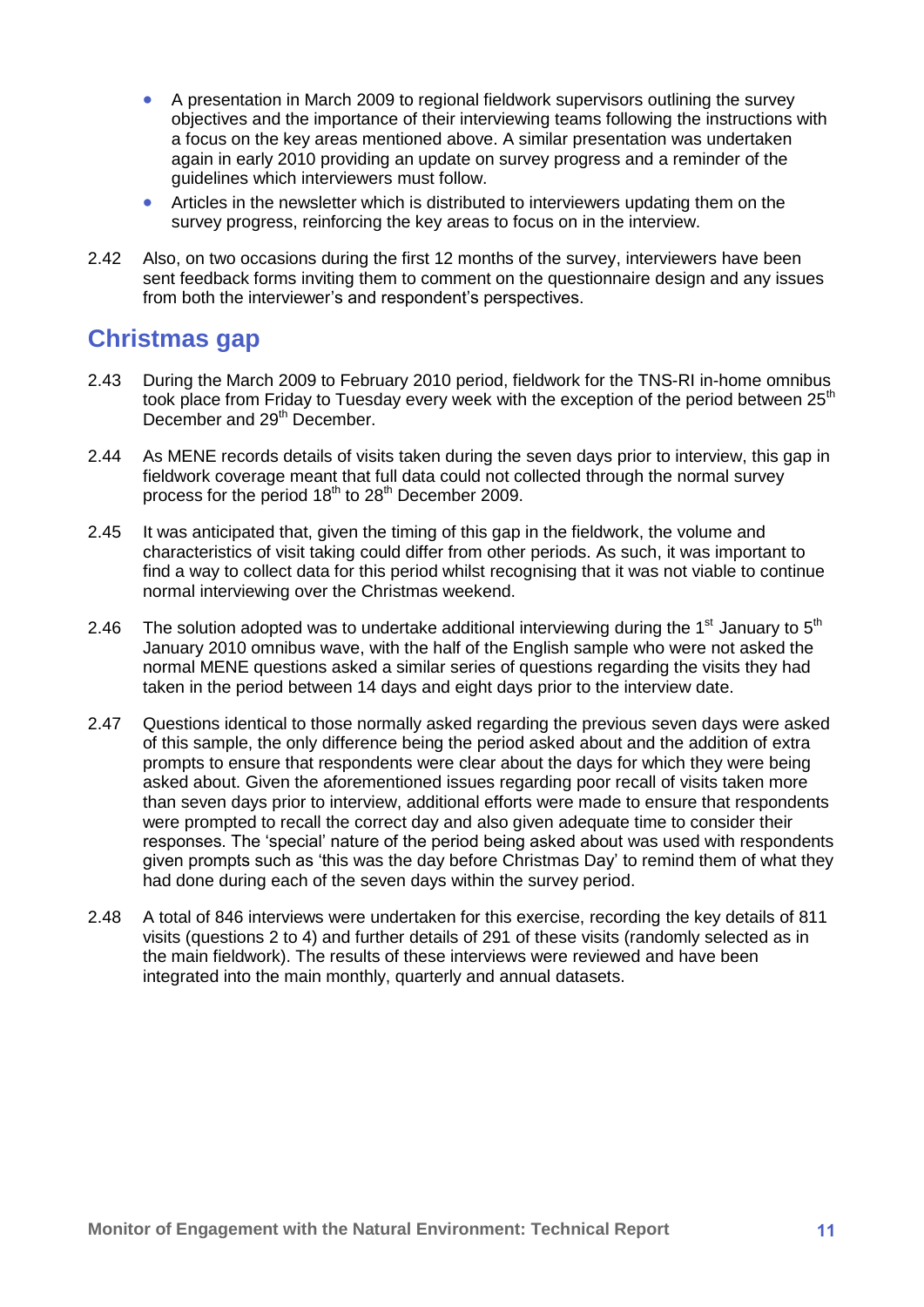# <span id="page-19-0"></span>**3 Data analysis**

3.1 This section of the report describes the approach followed to check, code and analyse the data following its collection. Areas covered include the coding of standard survey responses, geocoding, weighting and grossing procedures.

## <span id="page-19-1"></span>**Data checking and coding of 'other' responses**

- 3.2 The CAPI (Computer Assisted Personal Interviewing) approach allows for checks on the validity of the data to be incorporated into the script programming and conducted "live" in the course of the interview. For MENE this includes a check at Question 1 where the interviewer is prompted to "double check" if a respondent claims to have taken five or more natural environment visits in a single day.
- 3.3 While the MENE questionnaire does not include any fully open-ended questions, a number of questions provide an "other" option which, if selected, requires the interviewer to record a response by handwriting this on their CAPI machine screen so that it can be digitally recorded. Following the interview, these responses are then reviewed and either "back coded" to one of the existing answer options, if any are appropriate, or allocated a new code so that they can be included within the subsequent data analysis. This coding is undertaken for the 'other' responses to the following questions:
	- Question 4 Activities undertaken;
	- Question  $5 Type$  of place visited (specific);
	- Question 11 Mode of transport used;
	- Question 12 Reasons for visit; and
	- Question 18 Barriers to visits during last 12 months.

## <span id="page-19-2"></span>**Destination geocoding**

- 3.4 Respondents are asked the following two questions regarding the location of the main destination of their visit. These questions are asked only of the single, randomly selected visit:
	- Question 6 "What is the name of the city, town or village or nearest city, town or village to the place you visited?"
	- Question 7 "Now please provide the name of the actual place you visited, for example the park, wood or canal".
- 3.5 At Question 6, a Gazetteer which contains the names of all of England"s cities, towns and villages is used. Around 21,000 places are included in this Gazetteer. The interviewer selects the place named by the respondent from this list and it is then possible to analyse responses at a range of geographical levels including Government Office Region, County or Local Authority. Following this approach, over the first 12 months" fieldwork period, 19,964 of the 20,374 visits recorded were "allocated" to a city, town or village (98 per cent).
- 3.6 At Question 7, a place name Gazetteer containing details of places which could be the main destination of visits to the natural environment is used. This Gazetteer was compiled on the basis of a number of existing sources provided to TNS-RI by Natural England including the Ordnance Survey 1: 50,000 Scale Gazetteer, and listings of designated areas and other potential outdoor recreation sites including Open Access Land, woodland and allotments. As well as place names, the Gazetteer contains location details in terms of six figure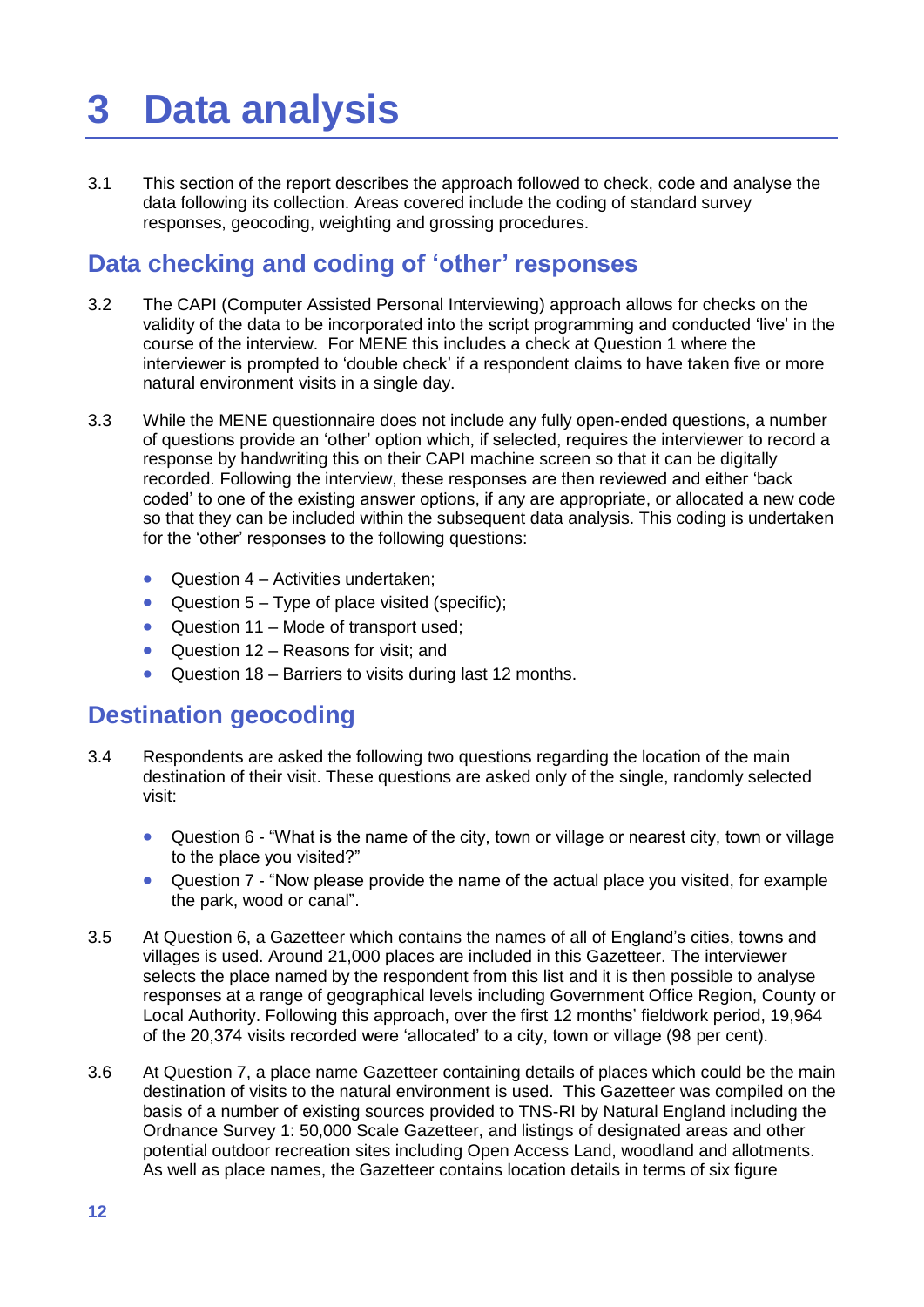Eastings and Northings (using the Universal Transverse Mercator (UTM) coordinate system).

- 3.7 A total of 42,993 places are included in this Gazetteer, including over 7,000 woodland areas, around 6,000 water features (rivers, lakes, canals and other inland water), around 2,500 hills and mountains, over 2,000 Commons and over 250 Country Parks.
- 3.8 During the interview, the interviewers aim to initially find the name of the place visited from the Gazetteer. However, where the visit destination cannot be found or is not included in the Gazetteer, the interviewer records as many details as possible on the place visited (name, address and places close to destination such as shops, pubs, etc.) to facilitate the subsequent identification of the location after the interview, as discussed in the next section.
- 3.9 Where necessary, interviewers provide respondents with the following guidance to ensure that they are clear of how to respond and the appropriate details are recorded:
	- *If the place does not have a name, provide a nearby street name or landmarks which would help us to find it on a map.*
	- *If you were on a walk with no particular 'destination', tell us the location of the furthest away place reached.*
	- *If you visited more than one place, provide the name of the place that was your final destination, for example, furthest away.*
- 3.10 Following the completion of each week of interviewing, the responses provided are reviewed and locations are identified and verified using a variety of sources including Internet search engines, online mapping websites and the place name gazetteer mentioned above. Once the location is verified using these sources, Eastings and Nothings are added to the survey data file.
- 3.11 By pursuing this detailed approach, it was possible to apply destination grid references to 16,109 of the 20,374 visits asked about in the first 12 months of interviewing, a "success" rate of 79 per cent. In the remaining 21 per cent of cases it has not been possible to obtain a destination geocode. This is usually due to a lack of sufficient information being provided by the respondent to allow the place to be identified with sufficient accuracy to allocate a geocode. As described in Section Two, continuous efforts are made to ensure that the level of detail collected from respondents and recorded by interviewers is sufficient to identify the visit destination for the purposes of geocoding. The 79 per cent of visits allocated a grid reference exceeds the target for the first year of MENE.

## <span id="page-20-0"></span>**Error checking**

- 3.12 To ensure the accuracy of the destination geocodes applied, the outputs of the above processes have been profiled by Natural England to identify the following types of potential error:
	- **Grid references which are outside of England.**
	- Grid references which are offshore and so are unlikely to be the main visit destination.
	- **Grid references which have an identical Easting and Northing.**
	- Grid references in positions which have a markedly different distance from the start point than recorded as the distance travelled in the main survey (at Question 8).
- 3.13 These checks have been undertaken at a six months" interim and 12 months" final stage with potential errors flagged and checked. Where necessary data has then been corrected and further checks have been added at the data collection and coding stages to reduce the incidence of these types of error.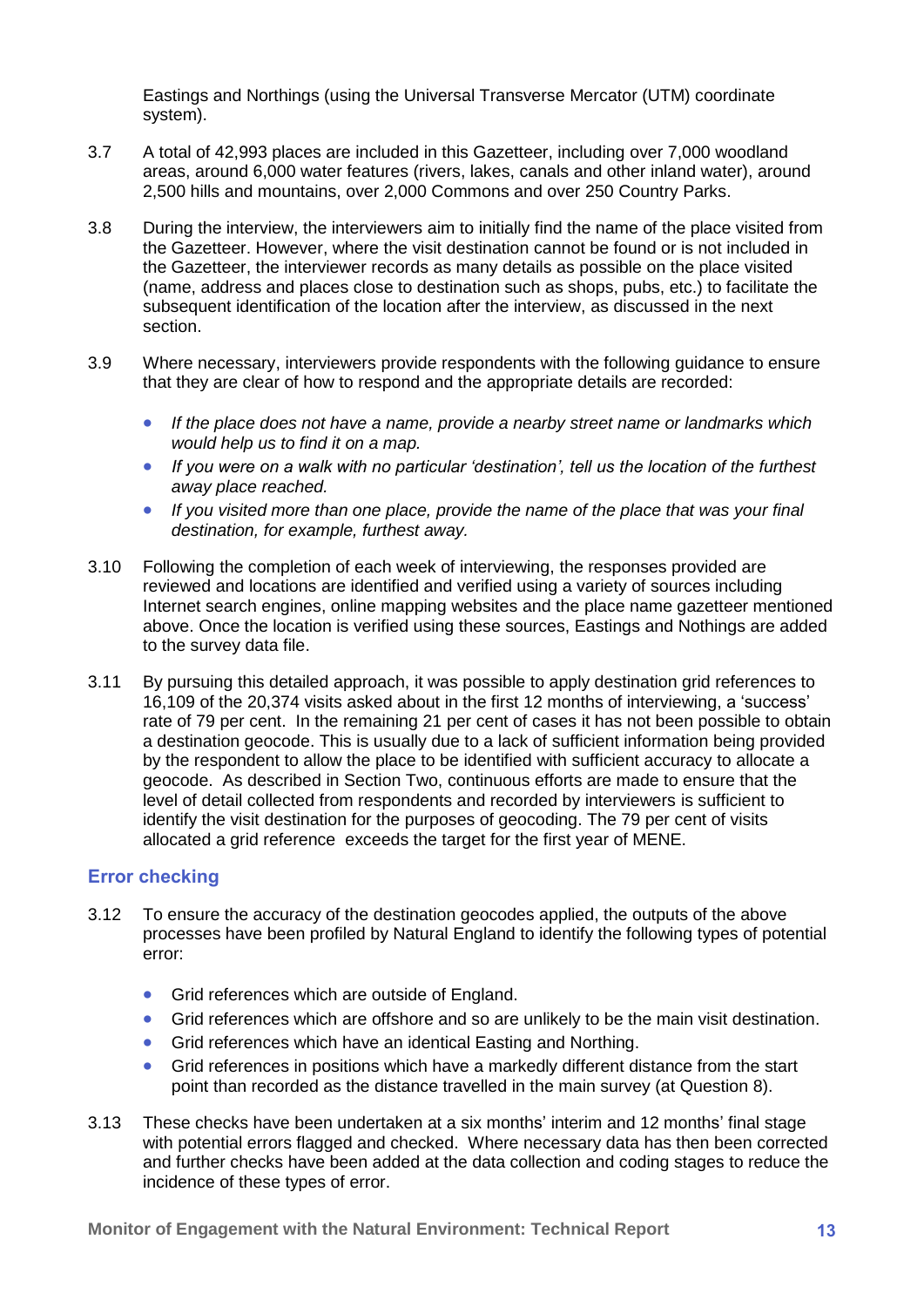## <span id="page-21-0"></span>**Start point geocoding**

- 3.14 In addition to the identification of the position of visit destinations, efforts have been made to identify the location of visit start points.
- 3.15 For the majority of visits taken (95 per cent) the start point was the survey respondent"s home. In most of these cases, the address and full postcode included in the survey sample file has been used to identify the Easting and Northing of this point. This is done by matching the respondent"s address to the corresponding record in OS Address Layer (provided by Natural England for this purpose). Following this approach it has been possible to obtain a precise grid reference for 85 per cent of addresses.
- 3.16 For a further 14 per cent of addresses, it has not been possible to obtain a precise grid reference for the address, usually because the format of the address in the sample file varied significantly from that used in the OS Address Layer file. In these cases it has been possible to obtain the geocode for the centre point of the respondent"s home postcode. The remaining 1 per cent of addresses could not be matched with an address or postcode.
- 3.17 Five per cent of visits started from a point other than the respondent"s home. In these cases, the survey respondent was asked to specify the address and postcode of the start point or, if they did not know these details, to provide other information which could then be used to identify the address. OS Address Layer was then used to obtain an Easting and Northing for this point.
- 3.18 Following this approach it has been possible to obtain a grid reference for 36 per cent of visit start points which were not the respondent"s home. It was not possible to obtain a geocode for the remaining 64 per cent of visits as insufficient information was provided by the respondent to allow for the point to be accurately identified. Recording more detailed information regarding start points other than home is a priority in the ongoing survey and a focus of interviewer briefings (see Section 2).
- 3.19 In total over the 12 months of interviewing, it has been possible to obtain a start point grid reference for 19,481 of the 20,374 visits recorded, a "success" rate of 96 per cent.

## <span id="page-21-1"></span>**Weighting and grossing up of the survey data**

- 3.20 This section provides details of the approaches taken to weight and gross up the MENE data. The outputs of this process are estimates of the total volume of visits taken to the natural environment by the English adult population and results representative of the adult population and the visits they have taken over the study period.
- 3.21 Reviews of these procedures were undertaken following the first six months of data collection and again after 12 months. The results of this latest review are provided later in this section.

## <span id="page-21-2"></span>**Weighting and grossing procedures**

### **A) Questions asked every week**

3.22 Monthly data is based on the results of survey weeks which fell entirely or mainly within the reporting month. As such, for the March 2009 to February 2010 period, monthly outputs were based on the following periods (week numbers shown are weeks of the year).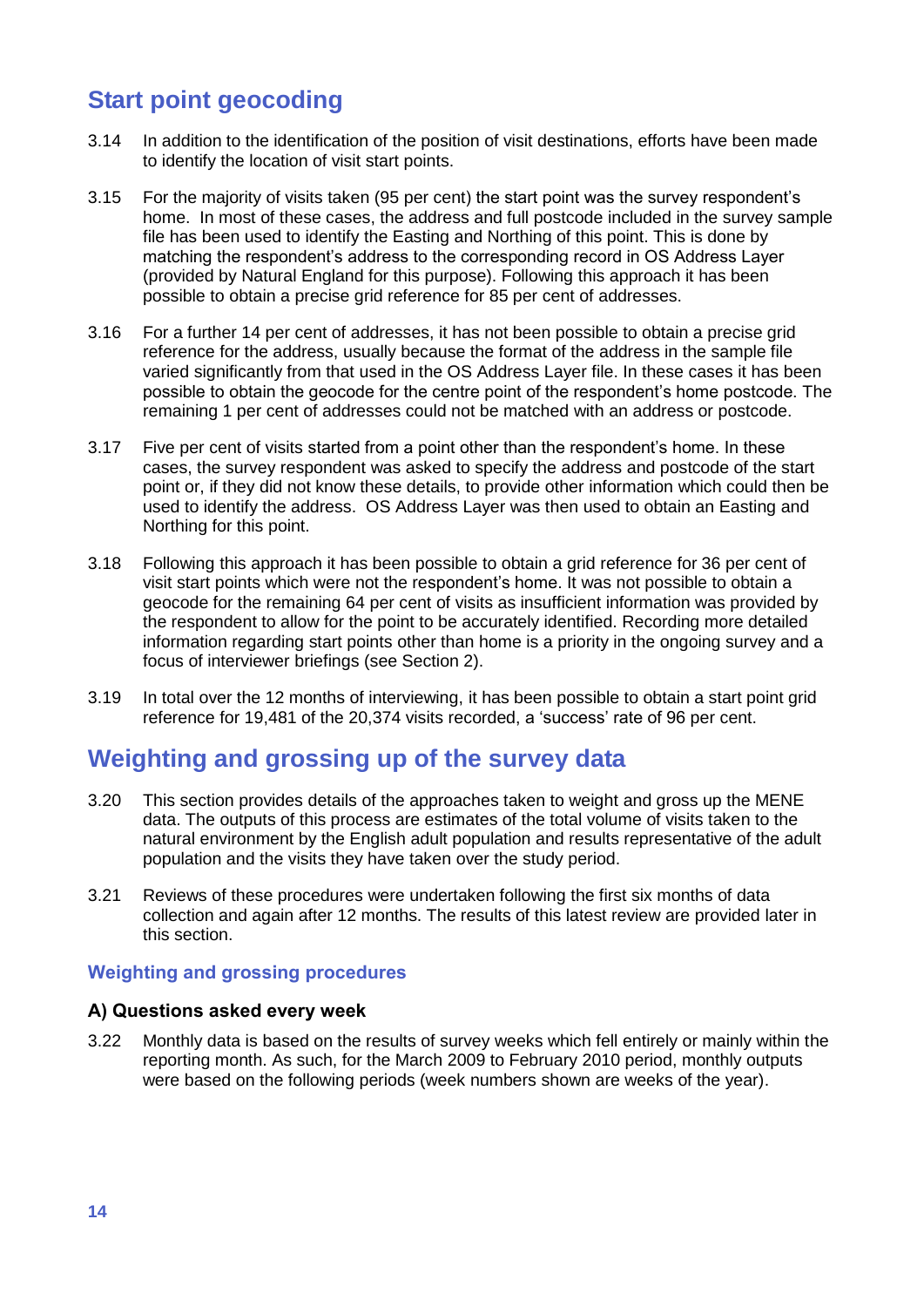| <b>Month</b>     | <b>Calendar weeks</b> |
|------------------|-----------------------|
| March 2009       | $10 - 13$             |
| April 2009       | $14 - 18$             |
| May 2009         | 19-22                 |
| <b>June 2009</b> | 23-26                 |
| <b>July 2009</b> | $27 - 31$             |
| August 2009      | 32-35                 |
| September 2009   | 36-39                 |
| October 2009     | 40-44                 |
| November 2009    | 45-48                 |
| December 2009    | 49-53                 |
| January 2010     | $1 - 4$               |
| February 2010    | $5 - 8$               |

### <span id="page-22-0"></span>**Table 3-1** Weeks included in each MENE month

3.23 The steps followed to weight the results of questions which are included in every week of fieldwork are as follows:

- 1) Each month"s data is weighted on the basis of age and sex (for example, males 16-24, females 85+), Government Office Region of residence, social grade, presence of children in the household, sex and working status (for example, male full time), presence of a dog in the household and urban/rural residence.
- 2) The weighting targets used are representative of the English adult population and use the latest data available (see Appendix 3 for details). The resultant Demographic Weight (DW) is used to weight respondent based data from questions asked every week (Question 1 and classification questions).
- 3) The total claimed number of trips is calculated for each respondent (TCT). That is the sum of the claimed trips in the seven days preceding the interview as recorded at Question 1.
- 4) The total number of trips with details given is calculated for each respondent (TDT). This is the sum of the trips taken in the seven days preceding the interview as recorded at Question 2 to Question 4. Each respondent can provide details of up to ten visits taken during the previous seven days.
- 5) The Trip Correction Factor (TCF) for each respondent is calculated as follows: TCF=TCT/TDT.
- 6) A Calendar Month Factor (CMF) is calculated as the total days in the reporting month divided by seven (i.e. the number of days for which visits have been collected for each respondent).
- 7) The Overall Trip Weight (OTW) is calculated for each respondent as the product of their Demographic Weight (DW), Trip Correction Factor (TCF) and Calendar Month Factor (CMF).
- 8) The estimate of the total number of visits taken in the month by the English adult population is the sum of each respondent"s Overall Trip Weight. This weight is applied to visit based results which are collected for up to ten visits taken in the last seven days at Question 2 to Question 4.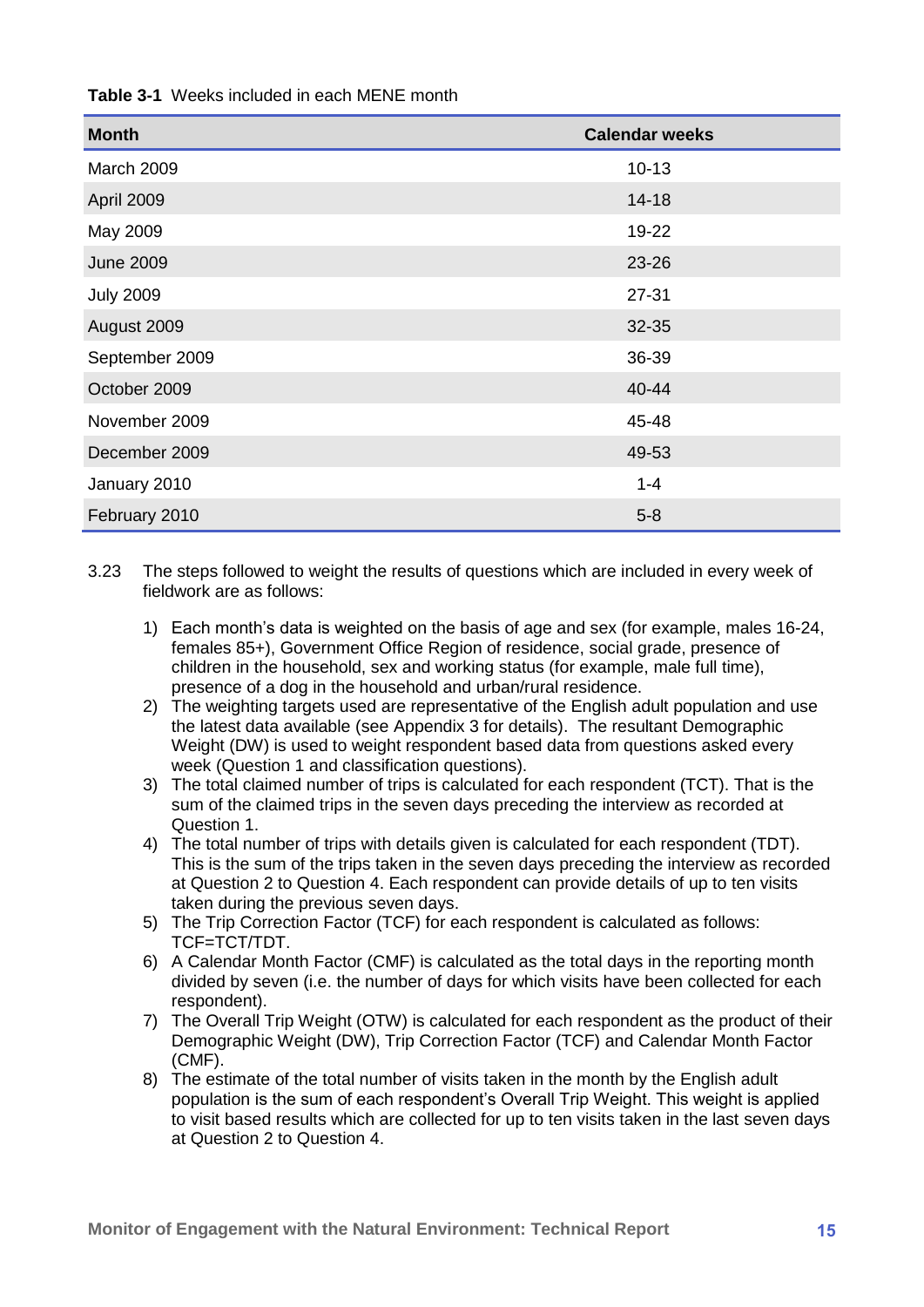9) A Randomly Selected Trip Weight is calculated for each respondent as the product of their Demographic Weight (DW), Total Claimed Trips (TCT) and the Calendar Month Factor (CMF). This weight is applied to visit based results which are collected for a single randomly selected visit from Question 5 to Question 11.

### **B) Questions asked once a month and once a quarter**

- 3.24 The steps followed to weight the results of questions which are included in one wave of fieldwork per month or one wave of fieldwork every three months are as follows:
	- 1) Questions asked once a month and once a quarter are only included in quarterly tables with results based on the March to May, June to August, September to November and December to February periods.
	- 2) For each of the quarterly periods, the combined three months' sample (for example, March, April and May) is weighted to the same demographic targets as the monthly data. This Quarterly Demographic Weight (QDW) is used to weight respondent based data from questions asked once a month or once a quarter.
	- 3) A Quarter Factor (QF) is calculated as the number of days in the quarter divided by seven.
	- 4) The Initial Quarterly Weights (IQW) to be applied to the monthly questions is then calculated for each respondent as the product of their Quarterly Demographic Weight (QDW), the Quarter Factor (QF) and their Total Claimed Trips (TCT).
	- 5) An estimate of the total trips made in the quarter is calculated as a sum of the Initial Quarterly Weights. This sum will differ from the sum of the total trips in the quarter produced from the analysis of data collected every week (i.e. as described in bullet 8 above).
	- 6) It is therefore necessary to calculate a Processing Correction (PC) as the estimate of trips taken in the quarter as estimated in the analysis of data collected every week divided by the estimate obtained in bullet 5 above.
	- 7) The Final Quarterly Weight (FQW) for each individual is calculated as their IQW x PC. This weight is applied to visit based results which are collected on a monthly basis for a single randomly selected visit from Question 12 to Question 16.
- 3.25 In summary the following outputs are produced by undertaking the above weighting processes:
	- **Estimates of the total volume of visits taken by the English adult population during each month** – this is the sum of every respondent"s Overall Trip Weight which takes account of the volume of adults resident in England (through the Demographic Weight), the number of visits taken by each respondent in the previous seven days (Total Claimed Trips) and the number of days in the month (through the Calendar Month Factor). The monthly estimates of visits are added together to obtain estimates of visits for longer periods.
	- **Results which relate to the English adult population such as percentages of the population taking visits at a certain level of frequency**. These "respondent based" results are produced for Question 1 (number of visits in last 7 days), Question 17 (normal frequency of visits in last 12 months), Question 18 (reasons for not taking visits) and all of the demographic classification questions. These results are obtained by applying the Demographic Weight.
	- **Results which relate to visits taken by English adult population such as the percentages of all visits involving a certain activity or taken to a particular type of place.** These "visit based" results are produced for Questions 2 to 4 for all of the visits taken by respondents (up to a maximum of ten per respondent) and for Questions 5 to 16 for questions asked about a single randomly selected visit. These results are obtained by applying the Overall Trip Weight to questions 2 to 4, Randomly Selected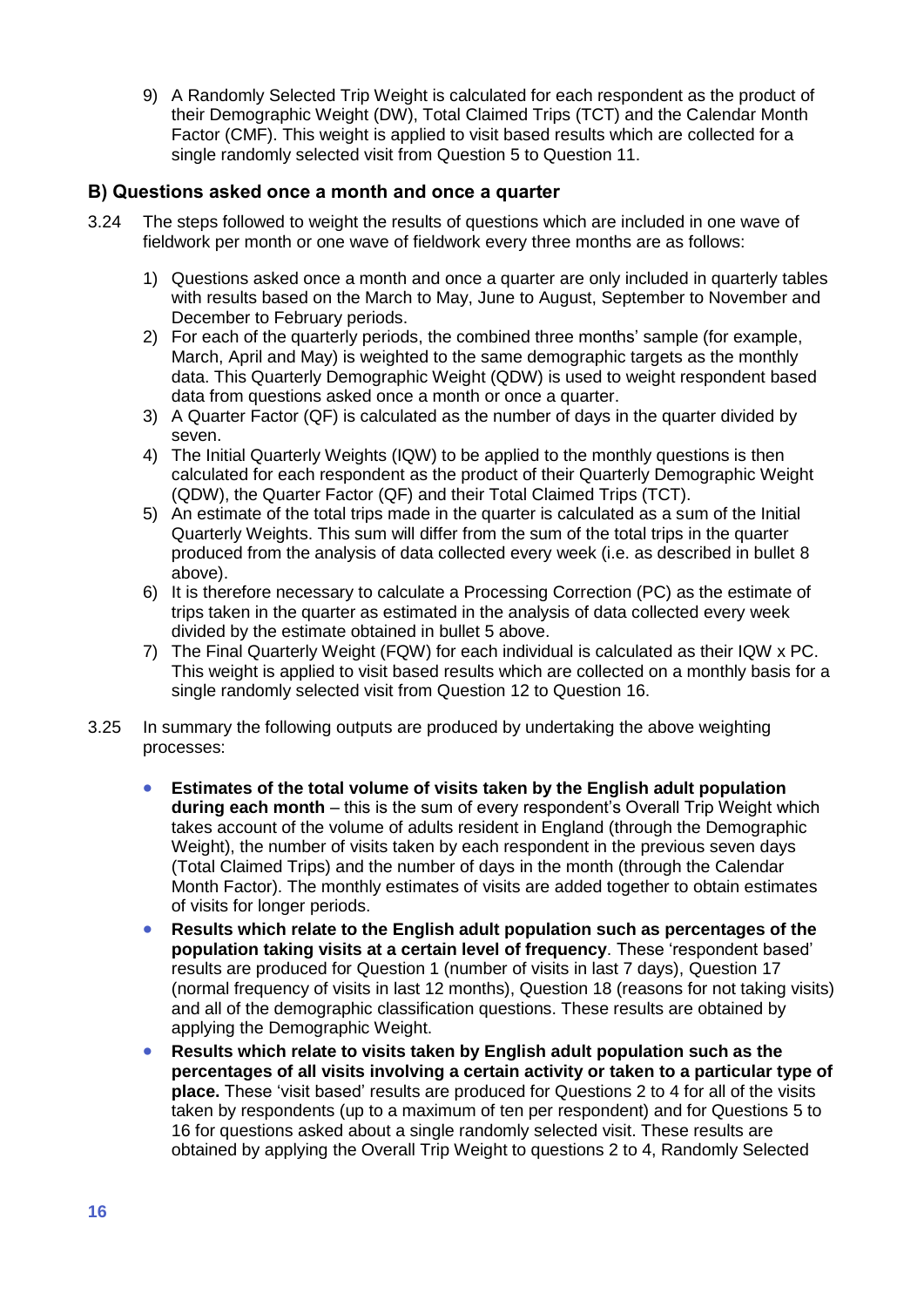Trip Weight to questions 5 to 11 which are asked every week and Final Quarterly Weight to questions are asked monthly or quarterly.

3.26 The MENE Annual Report includes an estimate of total expenditure during visits to the natural environment. This estimate is obtained by multiplying the estimate of total visits taken by the mean expenditure per visit (i.e. as collected at question 15).

### <span id="page-24-0"></span>**Results of weighting review**

- 3.27 The purpose of weighting survey data is to ensure that outputs are representative of the population. In the case of MENE, the approaches outlined on the previous pages aim to ensure that the survey results are representative of the visits taken by the English adult population, in terms of volume and characteristics.
- 3.28 In designing the weighting approach for MENE, the demographic variables which were considered to be most closely related to levels and types of visit taking and those which were expected to be important reporting categories were selected. These consist of a combination of "standard" demographic characteristics (such as age and sex) and other characteristics expected to be closely related to participation levels, such as having a dog in the home.

### **Review of demographics currently used in weighting**

- 3.29 The table in Appendix 4 provides details of the unweighted number of visits reported by respondents during the first 12 months of interviewing and estimates of total visits following the application of weights. Comparing the unweighted and weighted profiles of visits illustrates the following:
	- The application of weighting inflates the visit estimates for men aged 16 to 64 (from 36 per cent of unweighted visits to 40 per cent with weighting), members of the ABC1 socio-economic group (from 51 per cent to 56 per cent) and men who work full time (from 23 per cent to 29 per cent).
	- Conversely, the application of weighting deflates the visit estimates for women aged 65 and over (from 11 per cent to 8 per cent), those in the E socio-economic group (from 16 per cent to 10 per cent) and women who work part time or are not working (from 40 per cent to 35 per cent).
- 3.30 The above variations reflect varying response rates amongst these population groups, with those listed in the second bullet above more likely to be available for interview and therefore included in the survey. The demographic weighting corrects for these variations.
- 3.31 The next stage of the review involved an analysis of the average number of visits per adult amongst the groups which weighting is based upon. Across the population as a whole an estimated 68.7 visits were taken per adult during the first 12 months of interviewing.
- 3.32 As the table in Appendix 4 illustrates (see column furthest to right), there are significant differences in average levels of visit-taking across all of the categories used in the weighting except for children in household. One of the most notable differences relates to having a dog in the household.
- 3.33 Most of the differences confirm preconceptions, for example, smaller numbers of visits taken by residents of London and the elderly population.
- 3.34 These large differences in visit taking levels indicate that these characteristics are relevant variables to use in the MENE weighting. Therefore, our recommendation is for these characteristics to continue to be used in the weighting of future years" outputs.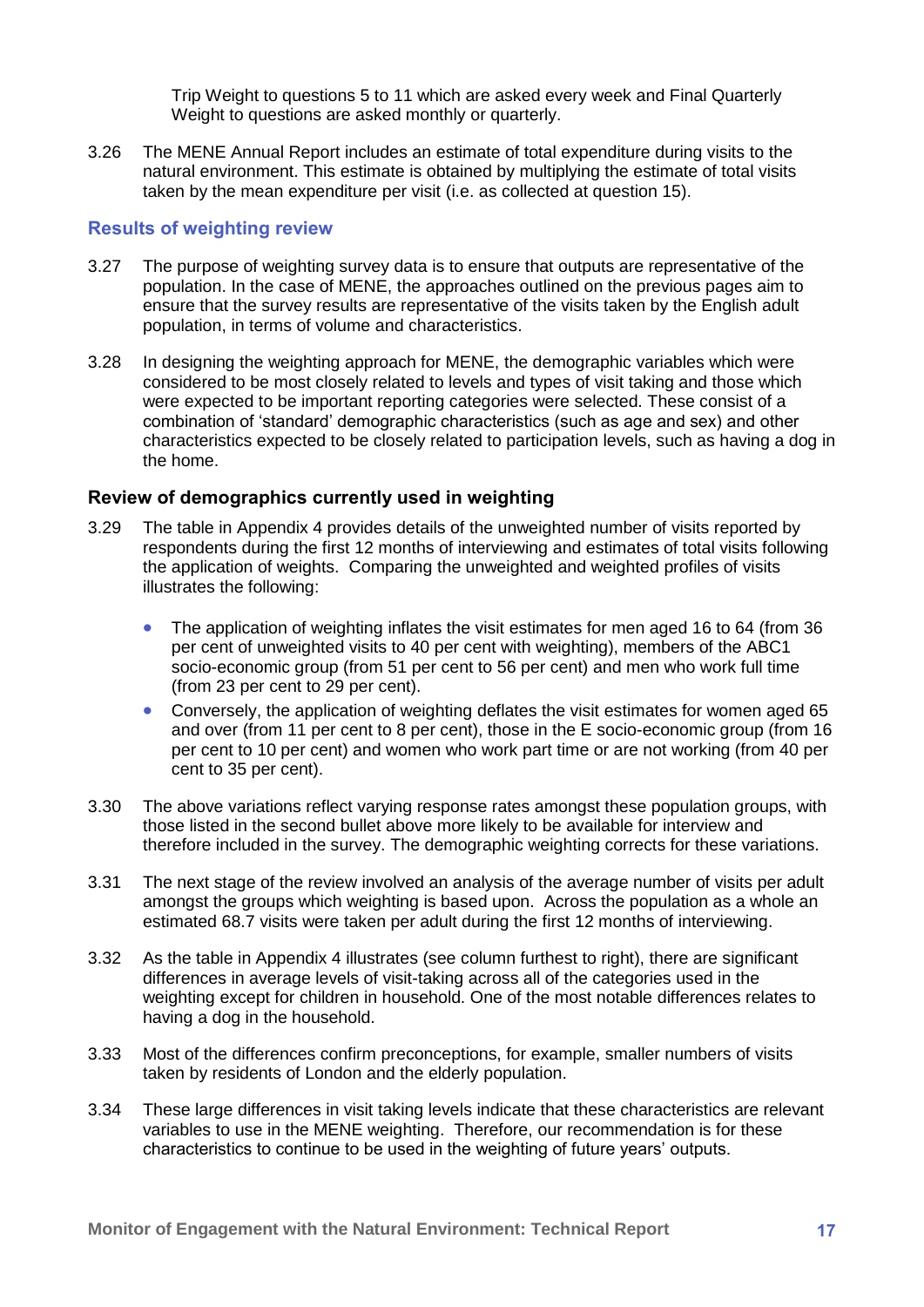### **Review of other demographics considered for weighting**

- 3.35 A similar review was undertaken with a focus on a further two demographic characteristics which were considered as potential weighting factors but not applied - access to a car and having a long standing illness or disability.
- 3.36 While these characteristics were seen as potential weighting factors due to their likely influence on the ability to take visits, they were not used due to a lack of accurate and up to date population data (data on car access and long standing illness were collected in the Census in 2001 but it was felt that weighting to such out of date targets could produce a bias in the results).
- 3.37 As the table in Appendix 4 illustrates, unsurprisingly, more visits are taken by those with access to a car than those without and fewer trips are taken by those with a long term illness or disability than those in good health.
- 3.38 Twenty per cent of the sample during the first 12 months of interviewing had a long term illness or disability. This group represented 18 per cent of the weighted sample and made 16 per cent of the weighted visits. By comparison this group formed 21 per cent of the population at the time of the 2001 Census.
- 3.39 As we know that those aged over 65 years are over represented in the unweighted data and are more likely to have a limiting long term illness or disability, the reduction of this group following weighting by age is to be expected. The Census data is out of date by nine years now and therefore the percentage of the population with a limiting long term illness or disability may have changed. Also, as this is a self certification question, the perception amongst respondents of what constitutes a limiting long term illness or disability may well have changed since the Census.
- 3.40 Given the lack of up to date targets for weighting and the fact the percentage in the weighted sample has reduced as expected given the demographics of the unweighted sample, we would recommend not including this as a variable in the weighting.
- 3.41 In terms of car access, 68 per cent of the sample had access to a car. This group represented 70 per cent of the weighted sample and made 83 per cent of the weighted visits. By comparison the 2001 Census recorded 73 per cent of *households* as having access to a car - data for adults was not published. No more recent data is available.
- 3.42 Weighting to the 2001 Census data could be incorrect as car ownership levels will almost certainly have changed and would be different for individuals compared to household. Car ownership is linked to other demographics and the existing weighting using other demographics already increases the unweighted sample of those with car ownership from 68 per cent to 70 per cent.
- 3.43 Given the fact we do not have up to date information on car ownership, the fact that the Census data is at the household level and not at the individual level and as the differences in visit taking frequency between those with and without car access are smaller than for some other characteristics, we would recommend not including this as a variable in the weighting.

### <span id="page-25-0"></span>**Conclusions of weighting review**

3.44 The results of this review suggest that the demographics used in the weighting procedures are appropriate. In particular, the variations in frequency of visit taking on the basis of presence of a dog in the household demonstrate the importance of including this characteristic in the weighting.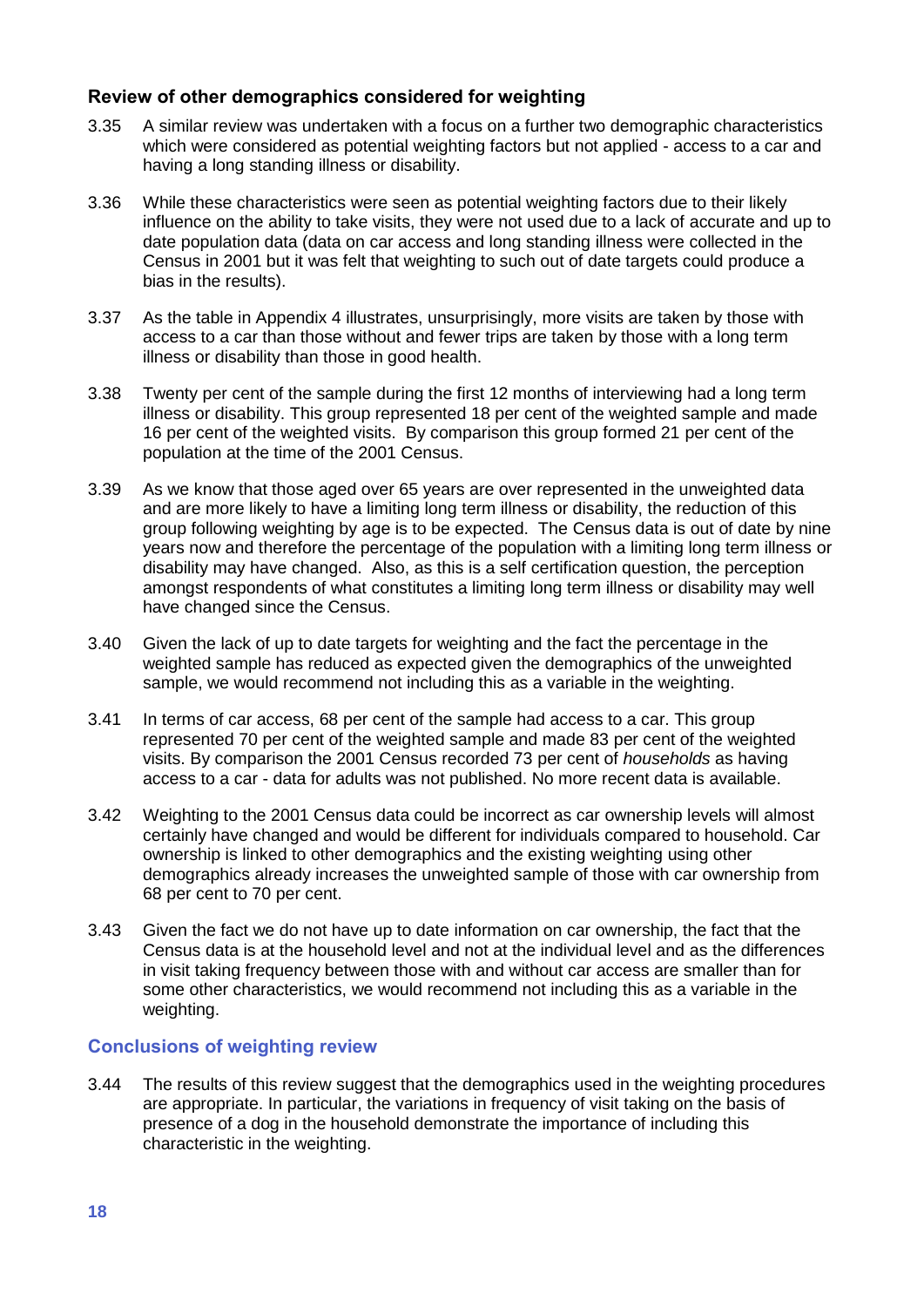3.45 We do not recommend any significant changes to the current procedures being followed but this approach will be kept under review.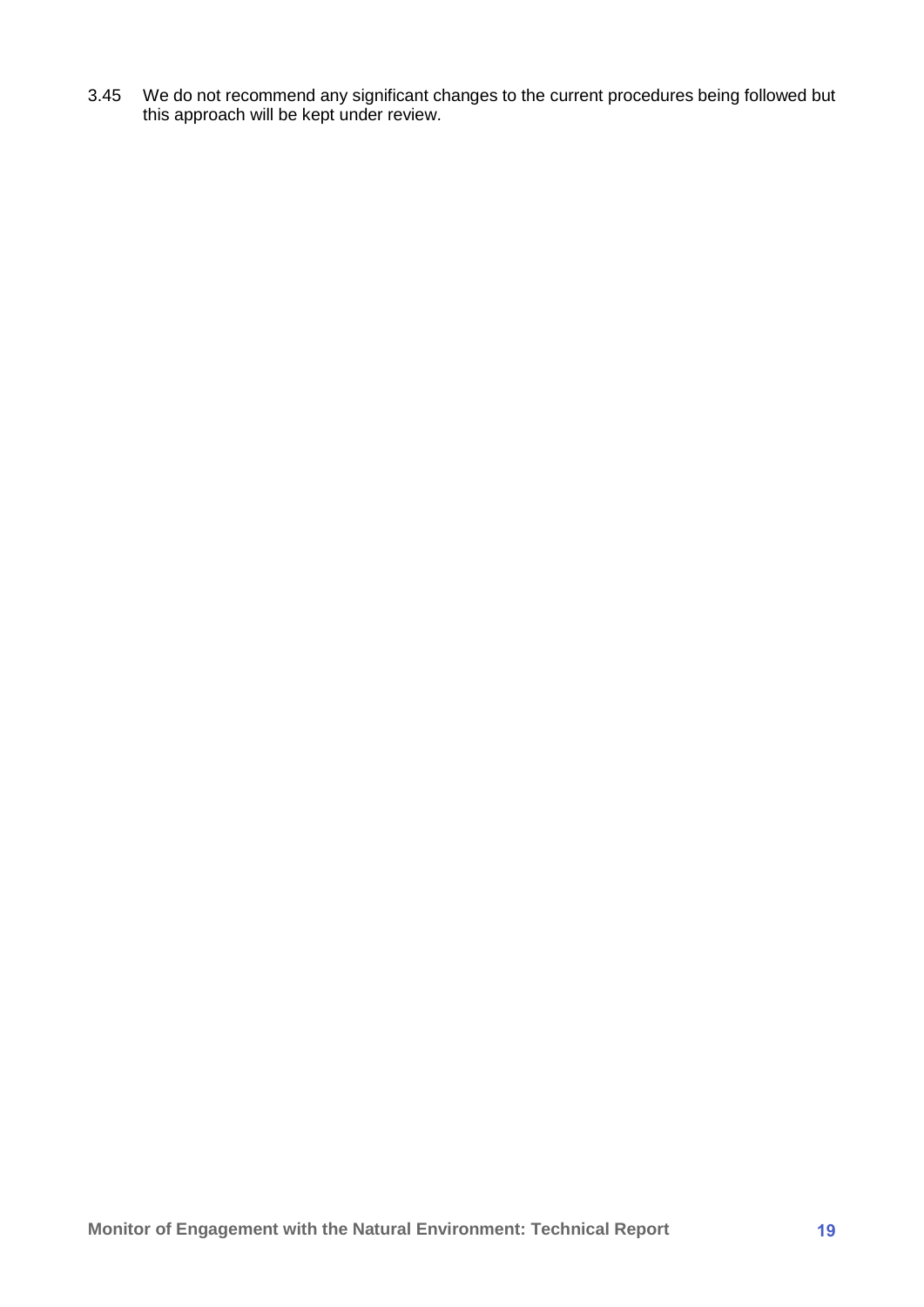# <span id="page-27-0"></span>**4 Levels of accuracy**

- 4.1 This section of the report provides details of the outputs of an analysis of Complex Standard Errors associated with the MENE data undertaken following the first twelve months of interviewing. As described in detail in section 2.4, during this period some 48,514 interviews were completed, key details were collected on 58,653 visits and full details were collected on 20,374 selected visits.
- 4.2 Normal confidence intervals and standard errors assume that the data has come from a Simple Random Sample (SRS). In such a sample, every individual in the population (for MENE, the English adult population) has an equal chance of being included in the survey sample.
- 4.3 In most surveys, however including MENE the sampling approach followed means that the survey sample is not a SRS. Complex Standard Errors (CSE) therefore take into account the extra information from the sampling design. Two sources of sample design are taken into account:
	- Strata showing homogenous groups, for example, gender, region.
	- Clusters points where the data was sampled from (if not an SRS).
- 4.4 The following estimates have been produced using a resampling method which resamples the original sample 1,000 times and then takes an average of all the estimates calculated in order to provide a more robust estimate of variance, taking account of the complex survey design.

## <span id="page-27-1"></span>**Analysis of respondent-based data**

- 4.5 Some of the MENE results are analysed and presented as proportions of the adult population in England. For example the percentages taking visits in the last 7 days or last 12 months. At an overall level these results are based on the full annual sample of 48,514 respondents.
- 4.6 Table 4-1 overleaf illustrates the design effect associated with this overall sample and the sub-samples obtained in each of the English regions. The design effect is an indication of how much larger the sample variance is with the complex survey design used in MENE than it would be if the survey was based on the same sample size but selected randomly (i.e. a Simple Random Sample (SRS)).
- 4.7 The table also includes the design factor which is an inflation factor for the standard errors obtained using a complex survey design. The design factor at the all respondent level of 1.31 indicates that standard errors for the 12 months" data are 1.31 times as large as they would have been had the design been an SRS.
- 4.8 The design factor is used to obtain the effective sample size which gives, for a complex survey design, an estimate of the sample size that would have been required to obtain the same level of precision in an SRS. The estimated effective sample size for respondent based results after twelve months of interviewing is 28,297 - around 57 per cent of the actual achieved sample.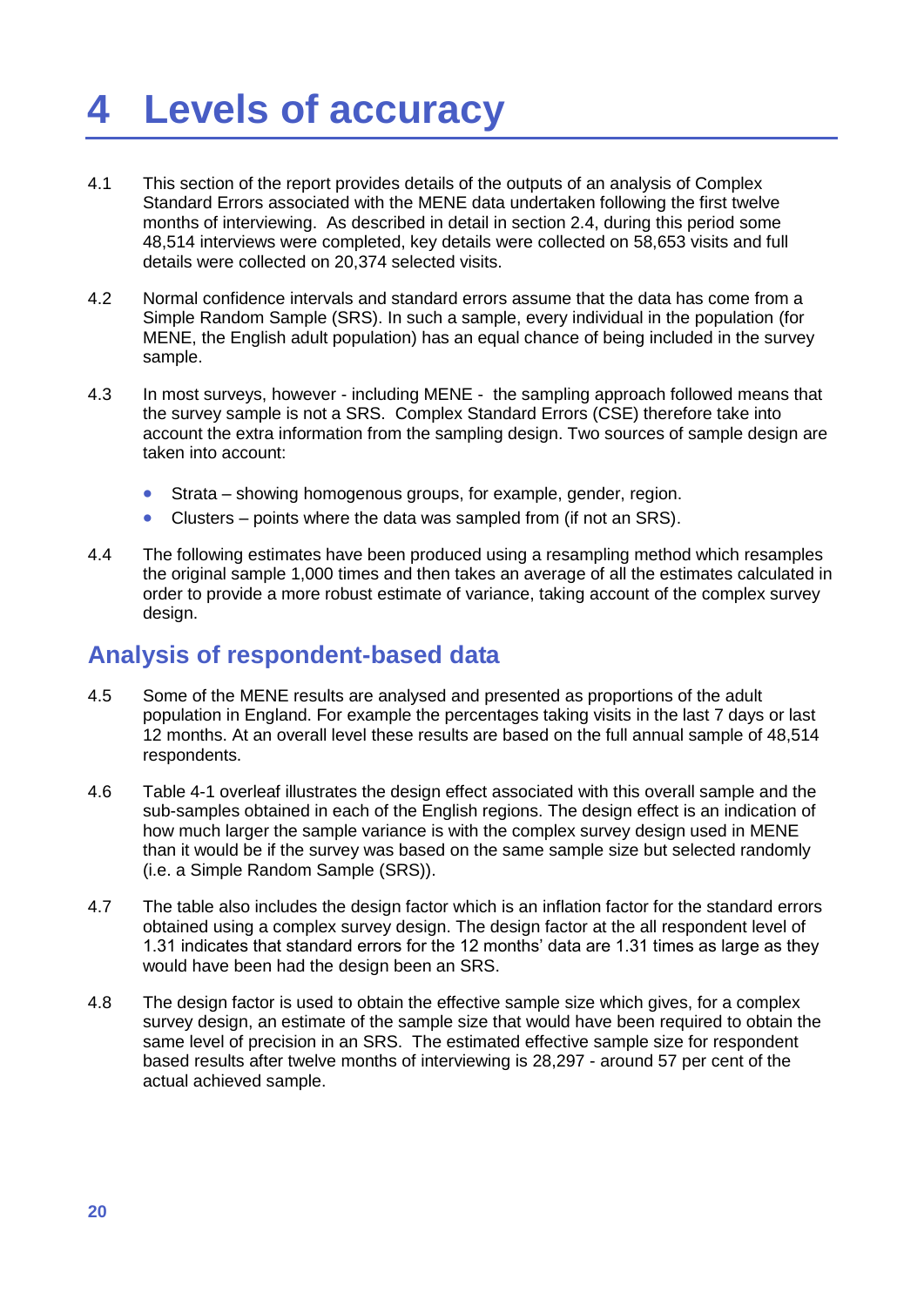|                                              | <b>Sample size</b><br>(respondents) | <b>Design</b><br>effect | <b>Design</b><br>factor | <b>Effective sample</b><br>size |
|----------------------------------------------|-------------------------------------|-------------------------|-------------------------|---------------------------------|
| All respondents                              | 48,514                              | 1.74                    | 1.32                    | 27,813                          |
| <b>By Government Office</b><br><b>Region</b> |                                     |                         |                         |                                 |
| East Midlands                                | 4,148                               | 1.42                    | 1.19                    | 2,912                           |
| East of England                              | 5,407                               | 1.31                    | 1.15                    | 4,121                           |
| London                                       | 7,020                               | 1.91                    | 1.38                    | 3,668                           |
| <b>North East</b>                            | 2,452                               | 1.39                    | 1.18                    | 1,768                           |
| <b>North West</b>                            | 6,563                               | 1.41                    | 1.19                    | 4,663                           |
| South East                                   | 8,036                               | 1.44                    | 1.2                     | 5,597                           |
| South West                                   | 4,765                               | 1.52                    | 1.23                    | 3,137                           |
| <b>West Midlands</b>                         | 5,206                               | 1.36                    | 1.17                    | 3,817                           |
| Yorkshire & the Humber                       | 4,917                               | 1.38                    | 1.28                    | 3,560                           |

<span id="page-28-0"></span>**Table 4-1** Levels of accuracy – respondent based results

- 4.9 The design factor may be used to obtain an indication of the levels of accuracy of results obtained at a total sample level and for certain sub sets of the data. For example with an SRS, a result of 50 per cent with the total sample of 48,514 would have a margin of error of +/-0.44 percentage points at the 95 per cent levels of confidence. Multiplying this value by 1.32 provides us with the margin of error when taking account of the MENE sample design i.e. +/-0.58 percentage points. This is equal to the margin of error that would be obtained for this result with a simple random sample of 27,813. The design factors may be applied in a similar way to the results obtained for the sub samples obtained in each region.
- 4.10 Following this approach the following margins of error may be estimated for certain key respondent based results from the first year of data collection:
	- 43.3 per cent of the population had visited the natural environment in the last seven days. This result ranges from 42.7 per cent to 43.9 per cent.
	- 53.5 per cent of the population stated that they normally visited the natural environment for leisure at least once a week. This result ranges from 52.9 per cent to 54.1 per cent.
- 4.11 It should be borne in mind that those questions which were included in the survey once a month (Q17 and Q18) and once a quarter (E2 to E5) have smaller sample sizes. A similar design factor is applicable to these sub-samples.
- 4.12 On the basis of the overall respondent based data design factor of 1.32, the following provides an indication of the general levels of accuracy of respondent based MENE results:
	- Where the sample size is in excess of 40,000 respondents, the data will generally be accurate to around +/-0.6% at the 95% confidence level.
	- When the sample size is around 10,000 respondents, the data will generally be accurate to around +/-1.3% at the 95% confidence level.
	- Where the sample size is around 5,000 respondents, the data will generally be accurate to around +/-1.8% at the 95% confidence level.
	- Where the sample size is around 1,000 respondents, the data will generally be accurate to around +/-4.1% at the 95% confidence level.

**Monitor of Engagement with the Natural Environment: Technical Report 21**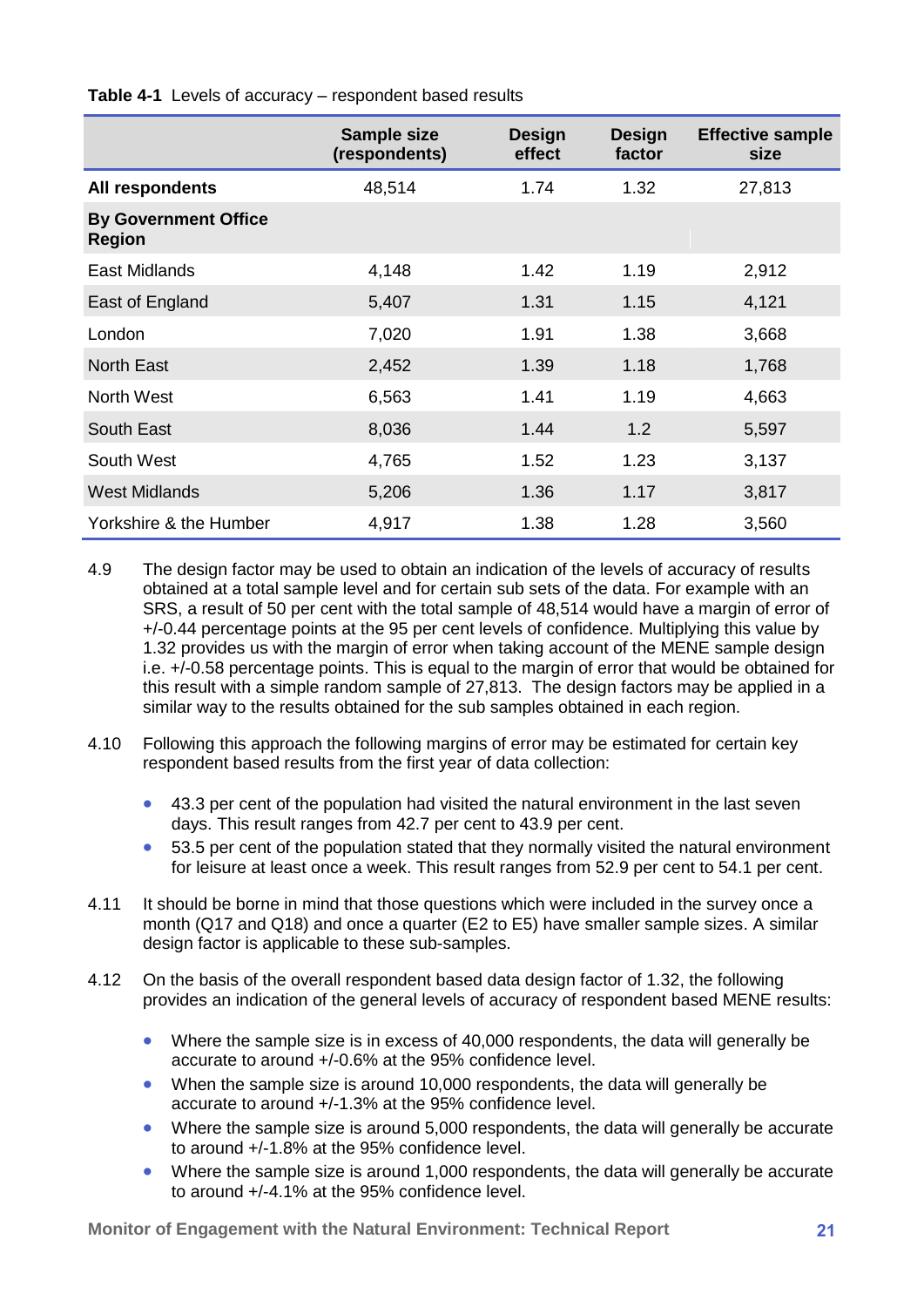# <span id="page-29-0"></span>**Analysis of visit-based data**

- 4.13 Some of the MENE results are analysed and presented as proportions of the visits taken by the adult population in England. For example the percentages of the visits taken in the last week which involved time spent in countryside or the percentage of visits involving dog walking. At an overall level some of these results are based on all 58,653 visits for which key details were collected (at questions two to four, referred to below as "all visit" data) while other results are based on the randomly selected 20,374 visits which more details were collected for (question five to eleven, referred to below as "selected visit" data).
- 4.14 Table 4-2 illustrates the design effects and design factors associated with the all visits data obtain from the overall sample of 58,653 visits which were asked about at questions two to four. The design factors relating to sub-samples of visits to different general types of place are also shown (as recorded at question two). These may be applied as outlined for the respondent based results. For example, with an SRS sample, a result of 50 per cent of visits taken to seaside coastline would be accurate to around +/-2.1 percentage points at the 95% levels of confidence. Applying the seaside coastline visits design factor of 1.19 provides the margin of error when taking account of the MENE sample design i.e. +/-2.46 percentage points.

|                          |        |      |      | Sample size Design effect Design factor Effective sample size |
|--------------------------|--------|------|------|---------------------------------------------------------------|
| <b>All visits</b>        | 58,653 | 1.74 | 1.32 | 33,700                                                        |
| By general place visited |        |      |      |                                                               |
| Town or city             | 24,328 | 1.74 | 1.32 | 13,990                                                        |
| Seaside resort or town   | 4,469  | 1.89 | 1.37 | 2,367                                                         |
| Seaside coastline        | 2,256  | 1.72 | 1.19 | 3,149                                                         |
| Countryside              | 27,600 | 1.79 | 1.34 | 15,425                                                        |

<span id="page-29-1"></span>**Table 4-2** Levels of accuracy – all visit based results

4.15 On the basis of this all visit based data design factor of 1.32, the following provides an indication of the general levels of accuracy of all visit based MENE results:

- When the sample size is around 50,000 visits, the data will generally be accurate to around +/-0.6% at the 95% confidence level.
- When the sample size is around 20,000 visits, the data will generally be accurate to around +/-0.9% at the 95% confidence level.
- When the sample size is around 10,000 visits, the data will generally be accurate to around +/-1.3% at the 95% confidence level.
- Where the sample size is around 5,000 visits, the data will generally be accurate to around +/-1.8% at the 95% confidence level.
- 4.16 Table 4-3 illustrates the design effects and design factors associated with the sample of 20,374 selected visits and the sub-samples of visits taken to different specific types of place (as recorded at question five).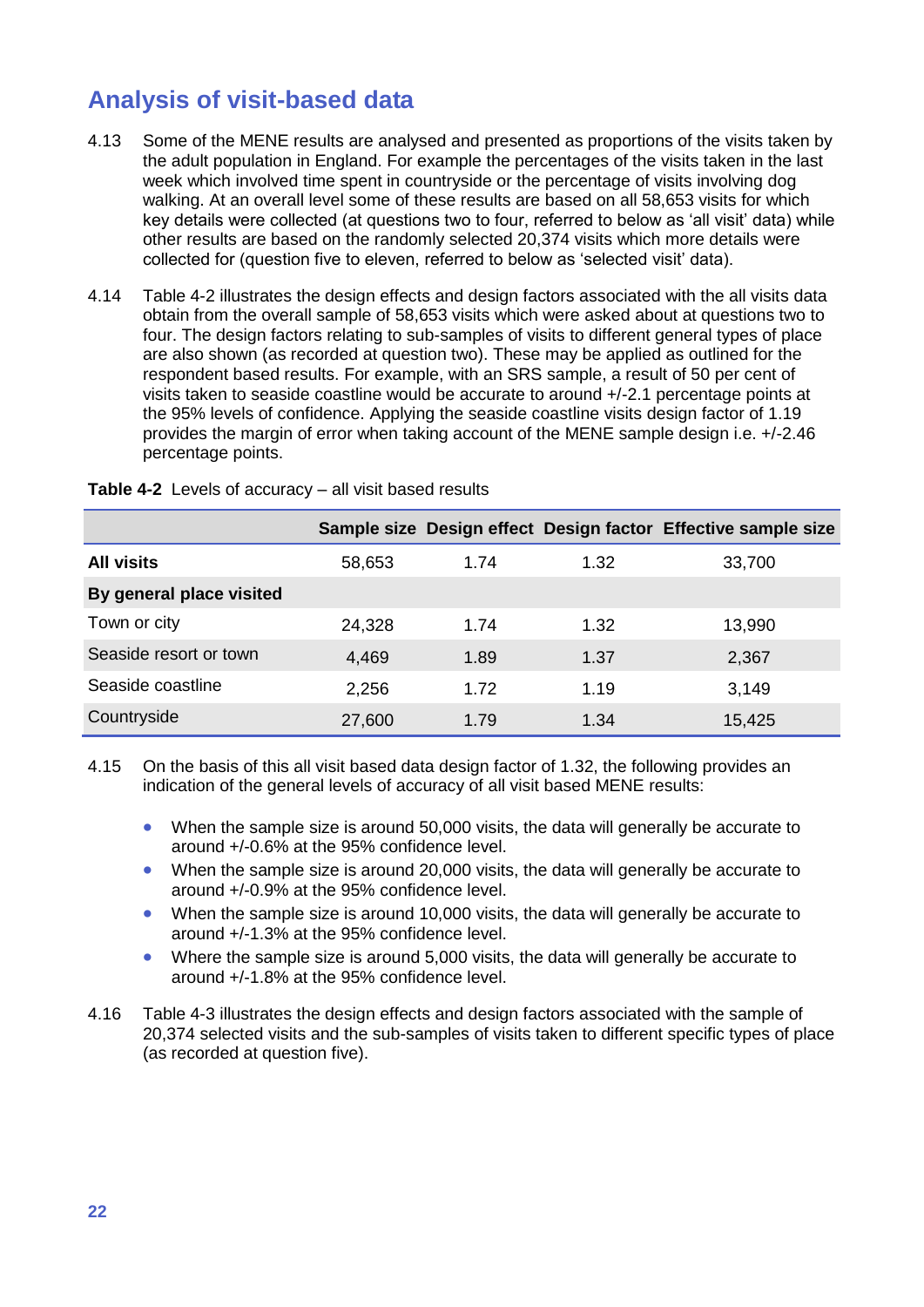<span id="page-30-1"></span>**Table 4-3** Levels of accuracy – selected visit based results

|                                             | <b>Sample</b><br>size | <b>Design</b><br>effect | <b>Design</b><br>factor | <b>Effective sample</b><br>size |
|---------------------------------------------|-----------------------|-------------------------|-------------------------|---------------------------------|
| <b>All selected visits</b>                  | 20,374                | 2.26                    | 1.50                    | 9,024                           |
| By specific place visited                   |                       |                         |                         |                                 |
| A playing field or other recreation<br>area | 1,206                 | 1.09                    | 1.04                    | 1,108                           |
| Another open space in a town or<br>city     | 1,362                 | 1.23                    | 1.11                    | 1,110                           |
| Another open space in the<br>countryside    | 1,830                 | 1.18                    | 1.09                    | 1,540                           |
| <b>Beach</b>                                | 1,541                 | 1.68                    | 1.30                    | 916                             |
| Children's Playground                       | 786                   | 1.29                    | 1.13                    | 611                             |
| <b>Country Park</b>                         | 1,710                 | 1.31                    | 1.15                    | 1,302                           |
| Farmland                                    | 1,051                 | 1.75                    | 1.32                    | 600                             |
| Mountain, hill or moorland                  | 464                   | 1.18                    | 1.08                    | 395                             |
| Park in town or city                        | 5,532                 | 1.74                    | 1.32                    | 3,184                           |
| Path, cycleway or bridleways                | 1,981                 | 1.52                    | 1.23                    | 1,306                           |
| River, lake or canal                        | 1,718                 | 1.43                    | 1.20                    | 1,199                           |
| Village                                     | 1,202                 | 1.47                    | 1.21                    | 817                             |
| Woodland or forest                          | 1,747                 | 1.34                    | 1.16                    | 1,308                           |

4.17 On the basis of the selected visit based data design factor of 1.5, the following provides an indication of the general levels of accuracy of selected visit based MENE results:

- When the sample size is around 20,000 visits, the data will generally be accurate to around +/-1% at the 95% confidence level.
- When the sample size is around 10,000 visits, the data will generally be accurate to around +/-1.5% at the 95% confidence level.
- Where the sample size is around 5,000 visits, the data will generally be accurate to around +/-2.1% at the 95% confidence level.
- Where the sample size is around 1,000 visits, the data will generally be accurate to around +/-4.6% at the 95% confidence level.

## <span id="page-30-0"></span>**Accuracy of visit estimates**

- 4.18 An output of the weighting and grossing procedures used in MENE (see Section 3) is a series of estimates of the total number of visits taken by adults in England between March 2009 and February 2010. Estimates are produced at various different levels including visits taken by residents of particular regions and visits taken to general and specific types of place.
- 4.19 Table 4-4 overleaf illustrates the upper and lower confidence limits associated with these estimates. These estimates take account of two sources of variation: the uncertainty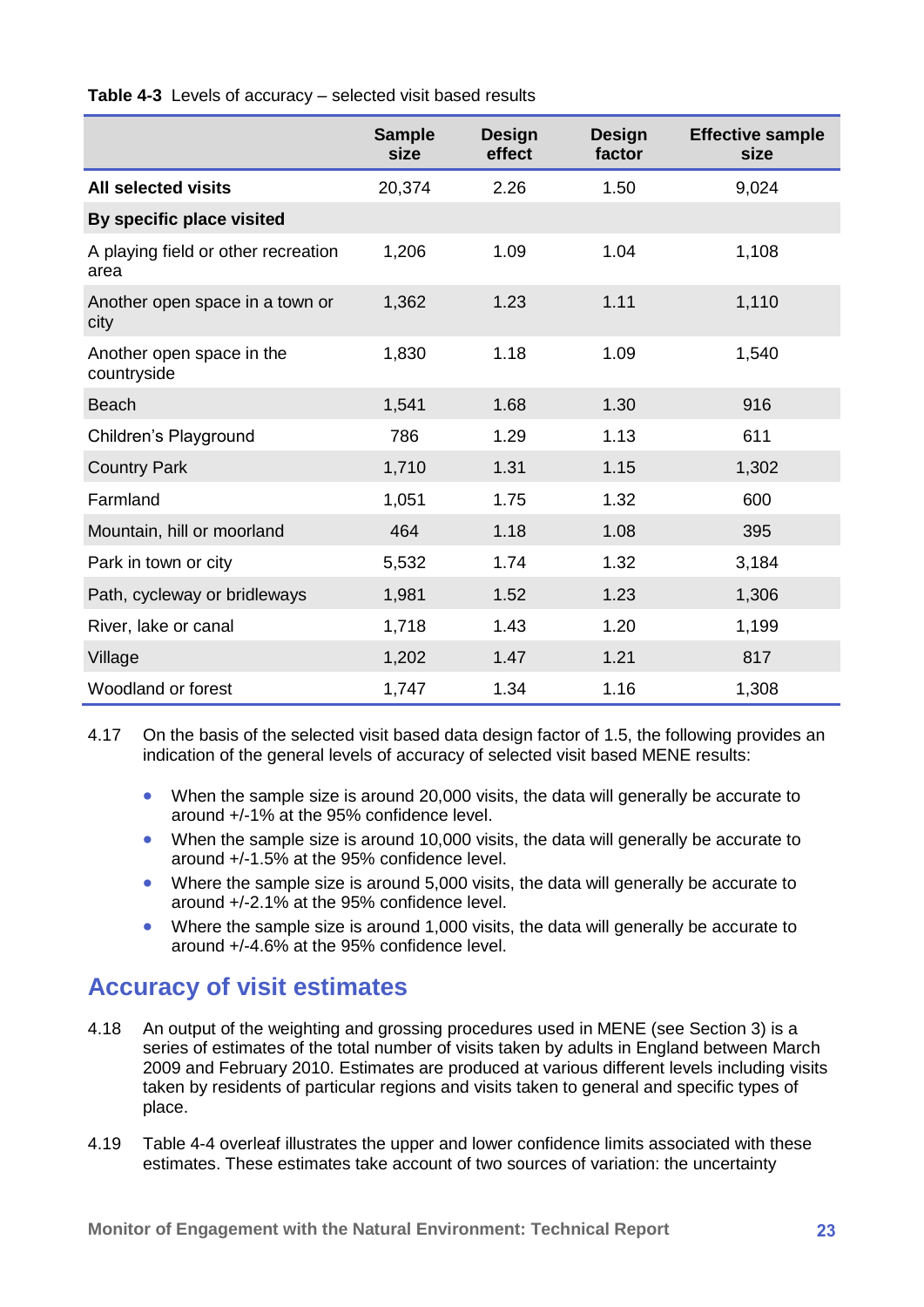associated with respondent based results and the sample variation in terms of the number of visits respondents report to have taken in the 7 days prior to interview.

4.20 The regional estimates shown relate to visits taken by residents of each region rather than visits where the destination is within the region. The confidence limits associated with estimates of visits taken within destinations which are included in the annual results report are slightly wider than those shown overleaf.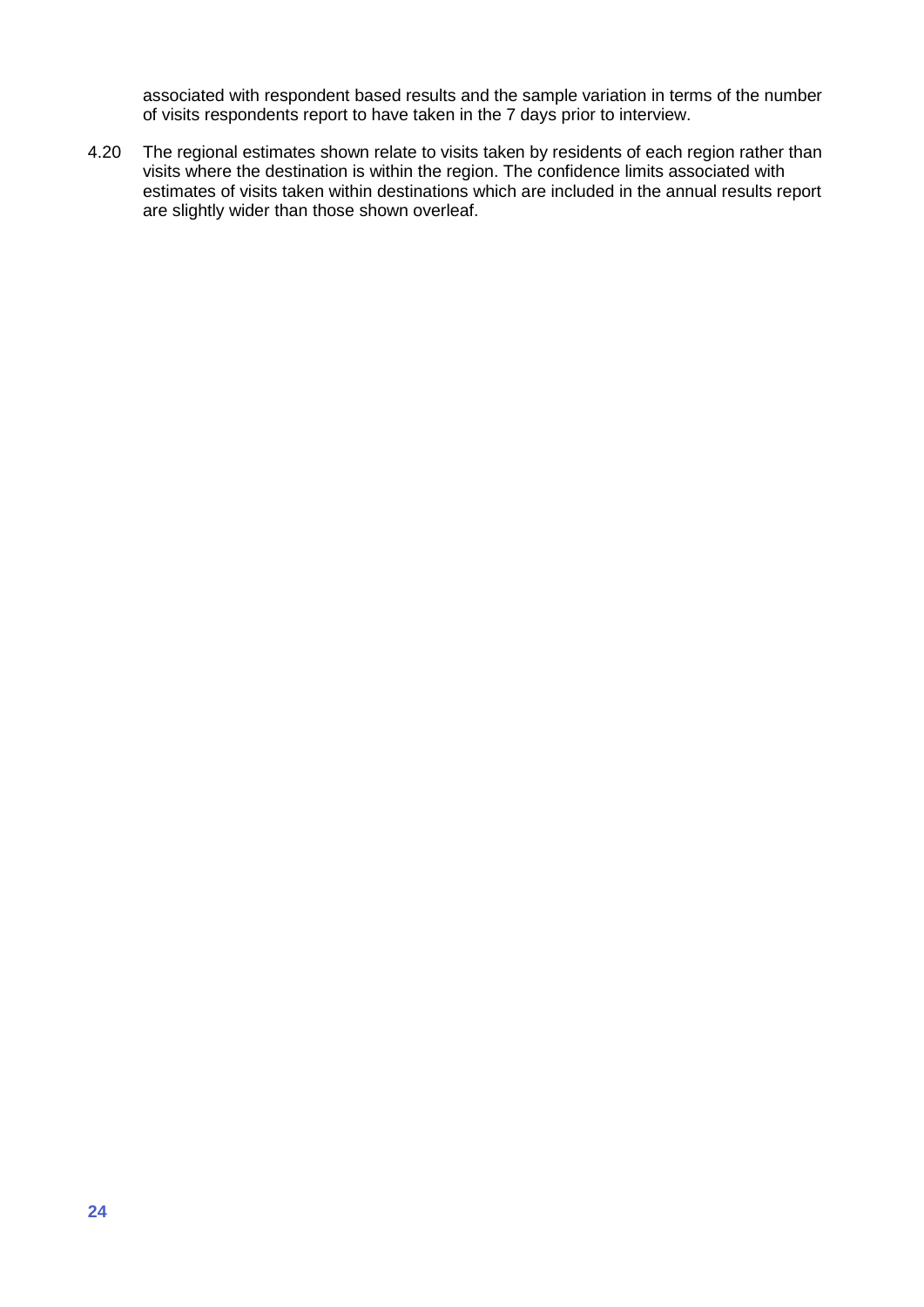<span id="page-32-0"></span>**Table 4-4** Visit estimates – total, by Government Office Region of residence and by specific and general places visited

|                                             | 12 month visit<br>estimate<br>'000s visits | Lower confidence<br>limit<br>'000s visits | <b>Upper confidence</b><br>limit<br>'000s visits |
|---------------------------------------------|--------------------------------------------|-------------------------------------------|--------------------------------------------------|
| <b>All visits</b>                           | 2,857,759                                  | 2,785,840                                 | 2,929,678                                        |
| <b>By GOR of residence</b>                  |                                            |                                           |                                                  |
| <b>East Midlands</b>                        | 265,514                                    | 242,682                                   | 288,346                                          |
| East of England                             | 371,514                                    | 346,355                                   | 396,673                                          |
| London                                      | 275,195                                    | 253,442                                   | 296,948                                          |
| <b>North East</b>                           | 157,498                                    | 138,605                                   | 176,391                                          |
| North West                                  | 310,530                                    | 288,863                                   | 332,197                                          |
| South East                                  | 530,961                                    | 502,335                                   | 559,587                                          |
| South West                                  | 417,131                                    | 388,555                                   | 445,707                                          |
| <b>West Midlands</b>                        | 242,041                                    | 220,375                                   | 263,707                                          |
| Yorkshire & the Humber                      | 287,375                                    | 262,147                                   | 312,603                                          |
| By specific place visited                   |                                            |                                           |                                                  |
| A playing field or other<br>recreation area | 195,411                                    | 168,693                                   | 222,129                                          |
| <b>Allotment or Community</b><br>Garden     | 17,205                                     | 11,923                                    | 22,487                                           |
| Another open space in a town<br>or city     | 226,280                                    | 198,148                                   | 254,412                                          |
| Another open space in the<br>countryside    | 319,011                                    | 288,213                                   | 349,809                                          |
| <b>Beach</b>                                | 174,137                                    | 159,038                                   | 189,236                                          |
| Children's Playground                       | 82,157                                     | 73,116                                    | 91,198                                           |
| <b>Country Park</b>                         | 198,630                                    | 182,662                                   | 214,598                                          |
| Farmland                                    | 208,953                                    | 187,641                                   | 230,265                                          |
| Mountain, hill or moorland                  | 61,126                                     | 53,172                                    | 69,080                                           |
| Park in town or city                        | 677,631                                    | 647,689                                   | 707,573                                          |
| Path, cycleway or bridleways                | 369,187                                    | 341,782                                   | 396,592                                          |
| River, lake or canal                        | 253,373                                    | 230,815                                   | 275,931                                          |
| Village                                     | 175,968                                    | 157,276                                   | 194,660                                          |
| Woodland or forest                          | 316,825                                    | 292,431                                   | 341,219                                          |

**Table continued...**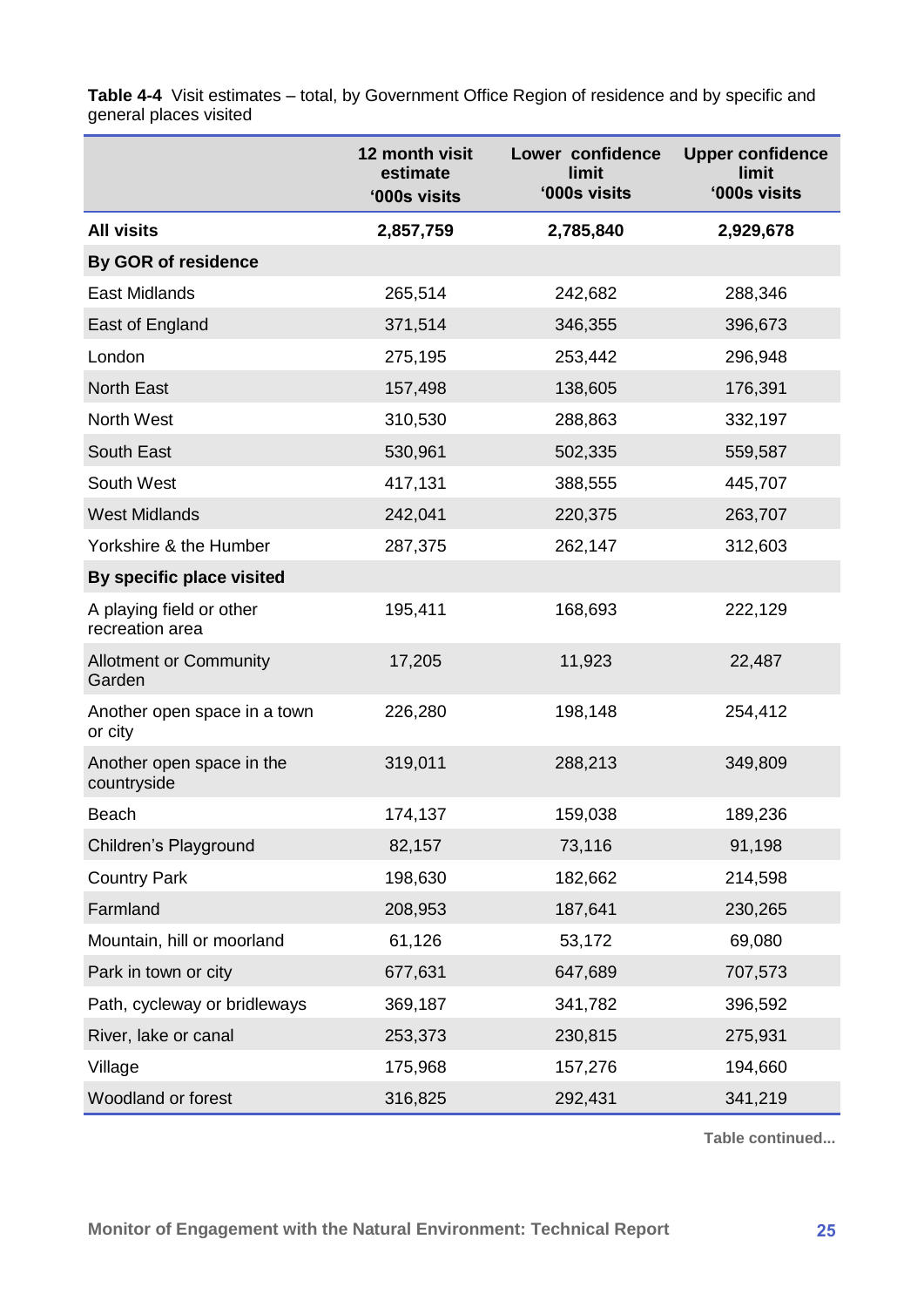|                          | 12 month visit<br>estimate<br>'000s visits | Lower confidence<br>limit<br>'000s visits | <b>Upper confidence</b><br>limit<br>'000s visits |
|--------------------------|--------------------------------------------|-------------------------------------------|--------------------------------------------------|
| By general place visited |                                            |                                           |                                                  |
| Town or city             | 1,157,932                                  | 1,113,597                                 | 1,200,945                                        |
| Seaside resort or town   | 207,101                                    | 190,725                                   | 223,237                                          |
| Seaside coastline        | 112,820                                    | 97,830                                    | 127,684                                          |
| Countryside              | 1,379,905                                  | 1,325,345                                 | 1,432,896                                        |

## <span id="page-33-0"></span>**Accuracy of expenditure estimates**

- 4.21 MENE also collects data on the amounts spent during visits to the natural environment. This data is then applied to estimates of the total volume of visits taken to obtain an estimate of the total amount spent on all visits taken over a 12 month period.
- 4.22 Table 4-5 below illustrates the confidence limits associated with these estimates.

<span id="page-33-1"></span>**Table 4-5** Expenditure estimates

|                                                                 | 12 month visit<br>estimate | Lower<br>confidence limit | <b>Upper confidence</b><br>limit |
|-----------------------------------------------------------------|----------------------------|---------------------------|----------------------------------|
| Average spend per visit<br>(excluding visits with no spend)     | £28.78                     | £24.48                    | £33.04                           |
| Average spend per visit<br>(including visits with no spend)     | £7.14                      | £6.08                     | £8.20                            |
| <b>Estimated total spend all visits</b><br>over 12 month period | £20.4 billion              | £17.4 billion             | £23.5 billion                    |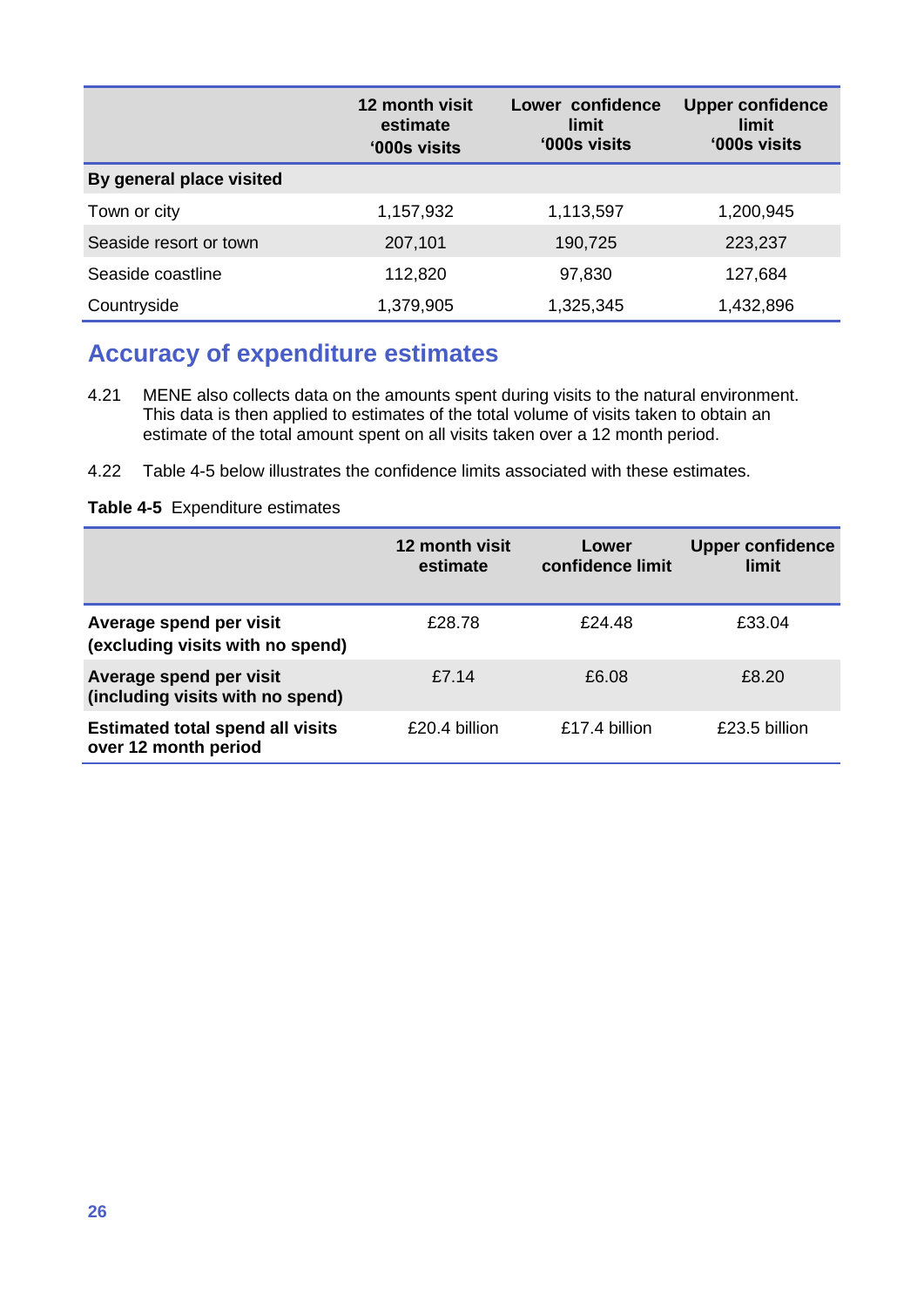# <span id="page-34-0"></span>**Appendix 1 – MENE questionnaire**

### <span id="page-34-1"></span>**Table A**

|                                                                                                                                                                                                                      | <b>Asked of</b>             | <b>Frequency</b> | <b>Notes</b>                                                                                                              |
|----------------------------------------------------------------------------------------------------------------------------------------------------------------------------------------------------------------------|-----------------------------|------------------|---------------------------------------------------------------------------------------------------------------------------|
| <b>INTRODUCTION</b>                                                                                                                                                                                                  |                             |                  |                                                                                                                           |
| <b>READ THE FOLLOWING TEXT IN FULL</b><br>TO RESPONDENTS AND ENSURE THAT<br>THEY UNDERSTAND.                                                                                                                         |                             |                  | Interviewer to check<br>respondent is clear<br>over definition.                                                           |
| SEE INSTRUCTIONS FOR FURTHER<br><b>CLARIFICATION.</b>                                                                                                                                                                |                             |                  | More detailed<br>briefing note<br>provided to                                                                             |
| Now I am going to ask you about occasions<br>in the last week when you spent your time<br>out of doors.                                                                                                              |                             |                  | interviewer.                                                                                                              |
| By out of doors we mean open spaces in<br>and around towns and cities, including<br>parks, canals and nature areas; the coast<br>and beaches; and the countryside including<br>farmland, woodland, hills and rivers. |                             |                  |                                                                                                                           |
| This could be anything from a few minutes<br>to all day. It may include time spent close to<br>your home or workplace, further afield or<br>while on holiday in England.                                             |                             |                  |                                                                                                                           |
| However this does not include:                                                                                                                                                                                       |                             |                  |                                                                                                                           |
| - routine shopping trips or;                                                                                                                                                                                         |                             |                  |                                                                                                                           |
| - time spent in your own garden.                                                                                                                                                                                     |                             |                  |                                                                                                                           |
| <b>7 DAY TRIP DIARY SECTION</b>                                                                                                                                                                                      |                             |                  |                                                                                                                           |
| 1) Firstly I would like to record details of<br>occasions when you made out of door visits<br>during each of the last 7 days.                                                                                        | ALL RESPONDENTS WEEKLY - 51 | <b>WAVES</b>     | Set up so the<br>number of visits<br>taken on each of<br>last 7 days, starting<br>with yesterday, is<br>asked separately, |
| How many times, if at all, did you make this<br>type of visit yesterday/on <day>?</day>                                                                                                                              |                             |                  | from most recent<br>day to 7 days<br>before interview.                                                                    |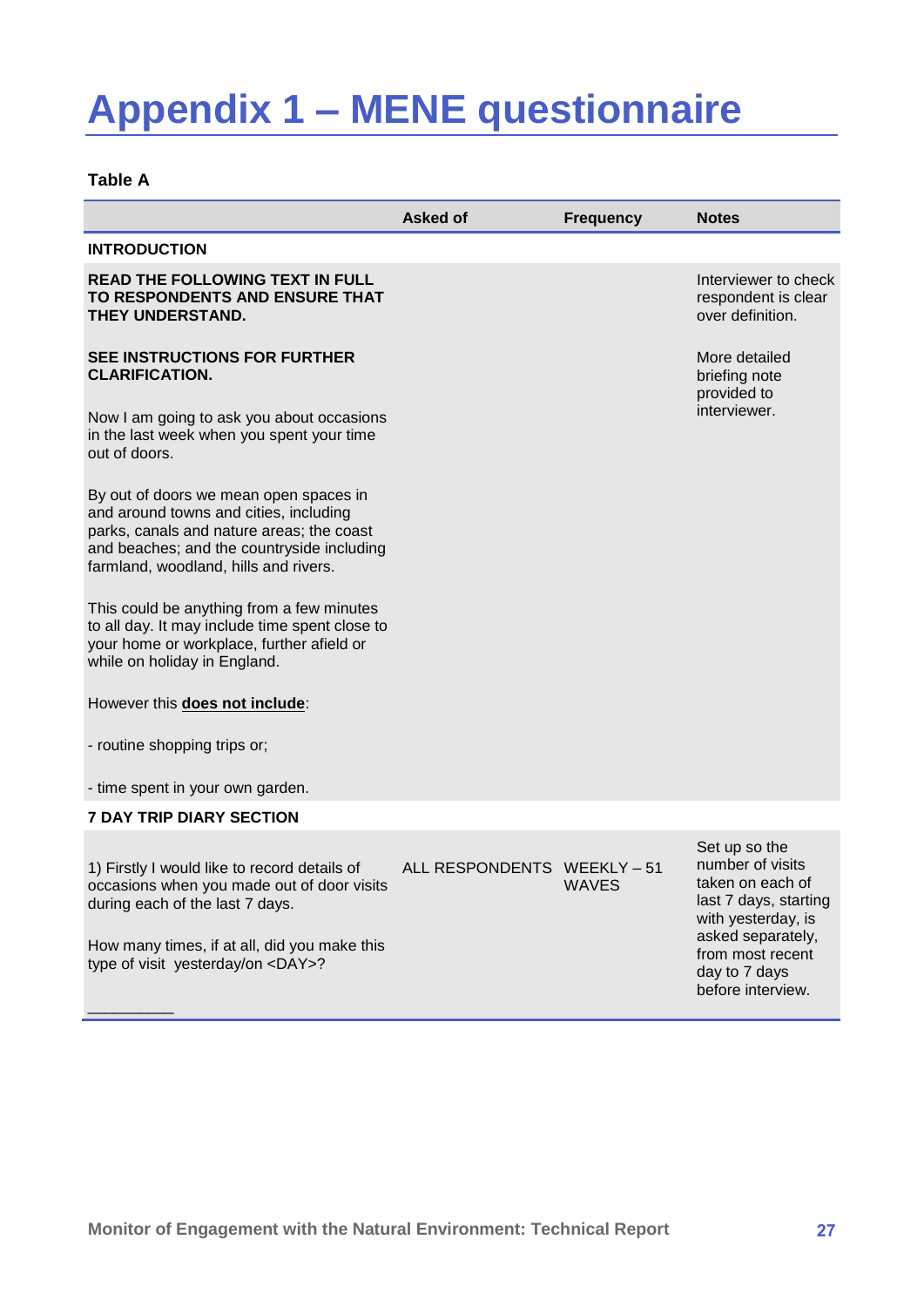|                                                                                                                                                                                                                                                                                                                                                                    | Asked of         | <b>Frequency</b>              | <b>Notes</b> |
|--------------------------------------------------------------------------------------------------------------------------------------------------------------------------------------------------------------------------------------------------------------------------------------------------------------------------------------------------------------------|------------------|-------------------------------|--------------|
| <b>INSERT TEXT IF MORE THAN ONE VISIT</b> ALL VISIT TAKERS<br>IN DAY BEING ASKED ABOUT: So,<br>thinking of the [first/second/third] of the visits<br>you took on that day.                                                                                                                                                                                         |                  | $WEEKLY - 51$<br><b>WAVES</b> |              |
| 2) Which of the following best describes<br>where you spent most of your time on this<br>visit?<br><b>SHOW SCREEN, RANDOM ORDER.</b><br>SINGLE CODE.<br>In a town or city<br>In a seaside resort or town<br>$\bullet$<br>Other seaside coastline (including<br>$\bullet$<br>beaches and cliffs)<br>In the countryside (including areas<br>around towns and cities) |                  |                               |              |
| 3) How long did this visit last altogether -<br>that is from the time you left to when you<br>returned?<br><b>RECORD IN HOURS AND MINUTES</b><br>Hours<br><b>Minutes</b>                                                                                                                                                                                           | ALL VISIT TAKERS | $WEEKLY - 51$<br><b>WAVES</b> |              |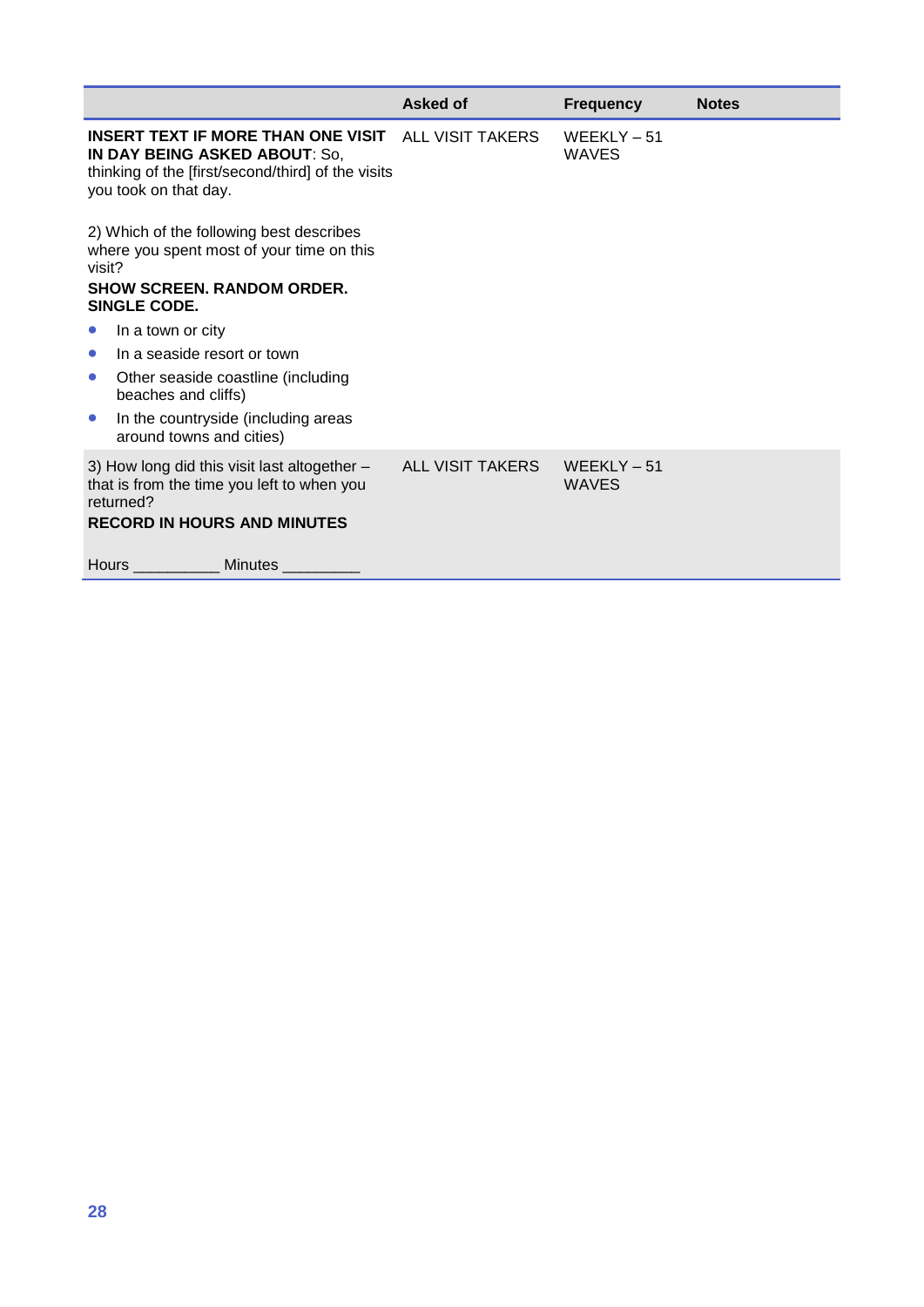|           |                                                                                                                                | <b>Asked of</b>         | <b>Frequency</b>              | <b>Notes</b> |
|-----------|--------------------------------------------------------------------------------------------------------------------------------|-------------------------|-------------------------------|--------------|
|           | 4) Which of these activities, if any, did you<br>undertake?<br><b>SHOW SCREEN. RANDOM ORDER.</b><br><b>CODE ALL MENTIONED.</b> | <b>ALL VISIT TAKERS</b> | $WEEKLY - 51$<br><b>WAVES</b> |              |
|           | Eating or drinking out                                                                                                         |                         |                               |              |
| $\bullet$ | Fieldsports (for example, shooting and<br>hunting)                                                                             |                         |                               |              |
| $\bullet$ | Fishing                                                                                                                        |                         |                               |              |
| $\bullet$ | Horse riding                                                                                                                   |                         |                               |              |
| $\bullet$ | Off-road cycling or mountain biking                                                                                            |                         |                               |              |
| $\bullet$ | Off-road driving or motorcycling                                                                                               |                         |                               |              |
| $\bullet$ | Picnicking                                                                                                                     |                         |                               |              |
| $\bullet$ | Playing with children                                                                                                          |                         |                               |              |
| $\bullet$ | Road cycling                                                                                                                   |                         |                               |              |
| $\bullet$ | Running                                                                                                                        |                         |                               |              |
| $\bullet$ | Appreciating scenery from your car (for<br>example, at a viewpoint)                                                            |                         |                               |              |
| $\bullet$ | Swimming outdoors                                                                                                              |                         |                               |              |
| $\bullet$ | Visits to a beach, sunbathing or<br>paddling in the sea                                                                        |                         |                               |              |
| $\bullet$ | Visiting an attraction                                                                                                         |                         |                               |              |
| $\bullet$ | Walking, not with a dog (including short<br>walks, rambling and hill walking)?                                                 |                         |                               |              |
| $\bullet$ | Walking, with a dog (including short<br>walks, rambling and hill walking)?                                                     |                         |                               |              |
| $\bullet$ | Watersports                                                                                                                    |                         |                               |              |
|           | Wildlife watching                                                                                                              |                         |                               |              |
|           | OPTIONS BELOW NOT RANDOMISED -<br>ALWAYS AT END OF LIST:                                                                       |                         |                               |              |
|           | Informal games and sport (for example,<br>frisbee or golf) (SPECIFY)                                                           |                         |                               |              |
| $\bullet$ | Any other outdoor activities (for<br>example, climbing) (SPECIFY)                                                              |                         |                               |              |
|           | <b>ABOVE QUESTIONS 2 TO 4 REPEATED</b><br>FOR SECOND AND THIRD VISIT ON<br><b>EACH DAY IF APPLICABLE.</b>                      |                         |                               |              |
|           | <b>QUESTION 1 THEN ASKED AGAIN FOR</b><br><b>EACH DAY OF WEEK, WORKING</b><br><b>BACKWARDS.</b>                                |                         |                               |              |
|           | <b>QUESTION 1 ASKED FOR ALL 7 DAYS</b><br><b>BUT QUESTIONS 2 TO 4 ASKED FOR A</b><br><b>MAXIMUM OF 10 VISITS.</b>              |                         |                               |              |
|           | IF NO VISITS TAKEN IN ANY OF LAST 7<br>DAYS SKIP TO Q17                                                                        |                         |                               |              |
|           | <b>MORE DETAIL ON SINGLE RANDOMLY SELECTED VISIT SECTION</b>                                                                   |                         |                               |              |
|           |                                                                                                                                |                         |                               |              |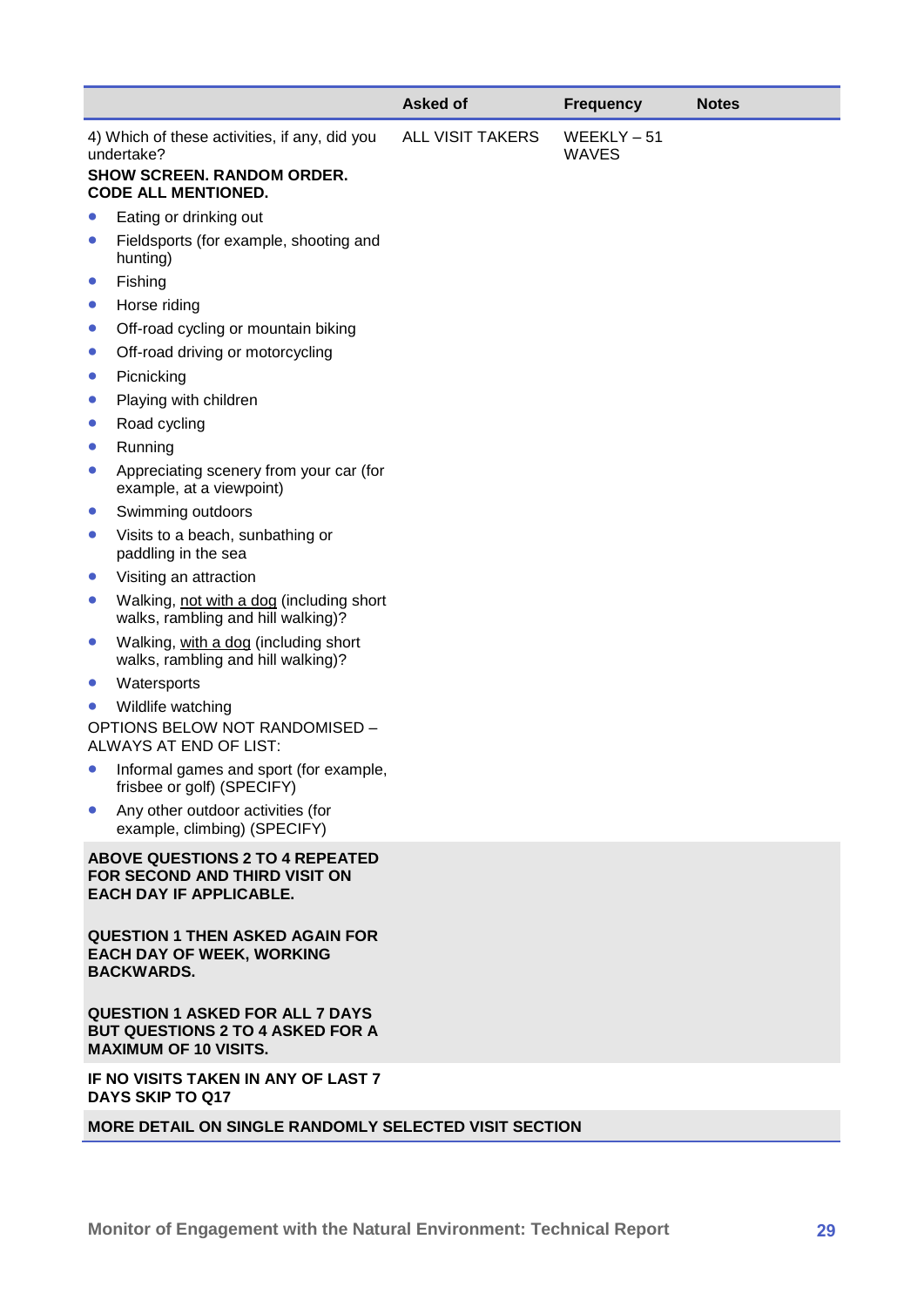|           |                                                                                                                                                                                                                                      | <b>Asked of</b>         | <b>Frequency</b>              | <b>Notes</b>                                                                                                                  |
|-----------|--------------------------------------------------------------------------------------------------------------------------------------------------------------------------------------------------------------------------------------|-------------------------|-------------------------------|-------------------------------------------------------------------------------------------------------------------------------|
|           | I would now like to ask you some further<br>questions about the [first/second/third] visit<br>to the out of doors you took Yesterday/ on<br><day>. This visit was to [location from Q2]<br/>and involved [activities from Q4].</day> |                         |                               | Script set up so that<br>one of the visits<br>taken in last 7 days<br>is randomly<br>selected and asked<br>about in Q6 to Q16 |
|           | 5) Which of the following list of types of<br>place best describe where you spent your<br>time during this visit?                                                                                                                    | <b>ALL VISIT TAKERS</b> | $WEEKLY - 51$<br><b>WAVES</b> |                                                                                                                               |
|           | Select more than one if necessary.<br><b>SHOW SCREEN. RANDOM ORDER.</b><br><b>CODE ALL MENTIONED.</b>                                                                                                                                |                         |                               |                                                                                                                               |
|           | A woodland or forest (including<br>community woodland)                                                                                                                                                                               |                         |                               |                                                                                                                               |
| $\bullet$ | Farmland                                                                                                                                                                                                                             |                         |                               |                                                                                                                               |
| $\bullet$ | A mountain, hill or moorland                                                                                                                                                                                                         |                         |                               |                                                                                                                               |
| $\bullet$ | A river, lake or canal                                                                                                                                                                                                               |                         |                               |                                                                                                                               |
|           | A village                                                                                                                                                                                                                            |                         |                               |                                                                                                                               |
|           | A path, cycleway or bridleway                                                                                                                                                                                                        |                         |                               |                                                                                                                               |
| $\bullet$ | Country park                                                                                                                                                                                                                         |                         |                               |                                                                                                                               |
| $\bullet$ | Another open space in the countryside                                                                                                                                                                                                |                         |                               |                                                                                                                               |
|           | <b>KEEP TOGETHER IN THIS ORDER:</b>                                                                                                                                                                                                  |                         |                               |                                                                                                                               |
| $\bullet$ | A park in a town or city                                                                                                                                                                                                             |                         |                               |                                                                                                                               |
| $\bullet$ | An allotment or community garden                                                                                                                                                                                                     |                         |                               |                                                                                                                               |
| $\bullet$ | A children's playground                                                                                                                                                                                                              |                         |                               |                                                                                                                               |
| $\bullet$ | A playing field or other recreation area                                                                                                                                                                                             |                         |                               |                                                                                                                               |
|           | Another open space in a town or city                                                                                                                                                                                                 |                         |                               |                                                                                                                               |
|           |                                                                                                                                                                                                                                      |                         |                               |                                                                                                                               |
|           | KEEP TOGETHER IN THIS ORDER:                                                                                                                                                                                                         |                         |                               |                                                                                                                               |
|           | A beach                                                                                                                                                                                                                              |                         |                               |                                                                                                                               |
|           | Other coastline                                                                                                                                                                                                                      |                         |                               |                                                                                                                               |
|           | <b>ALWAYS AT END:</b>                                                                                                                                                                                                                |                         |                               |                                                                                                                               |
|           | Other (specify)                                                                                                                                                                                                                      |                         |                               |                                                                                                                               |
|           |                                                                                                                                                                                                                                      |                         |                               |                                                                                                                               |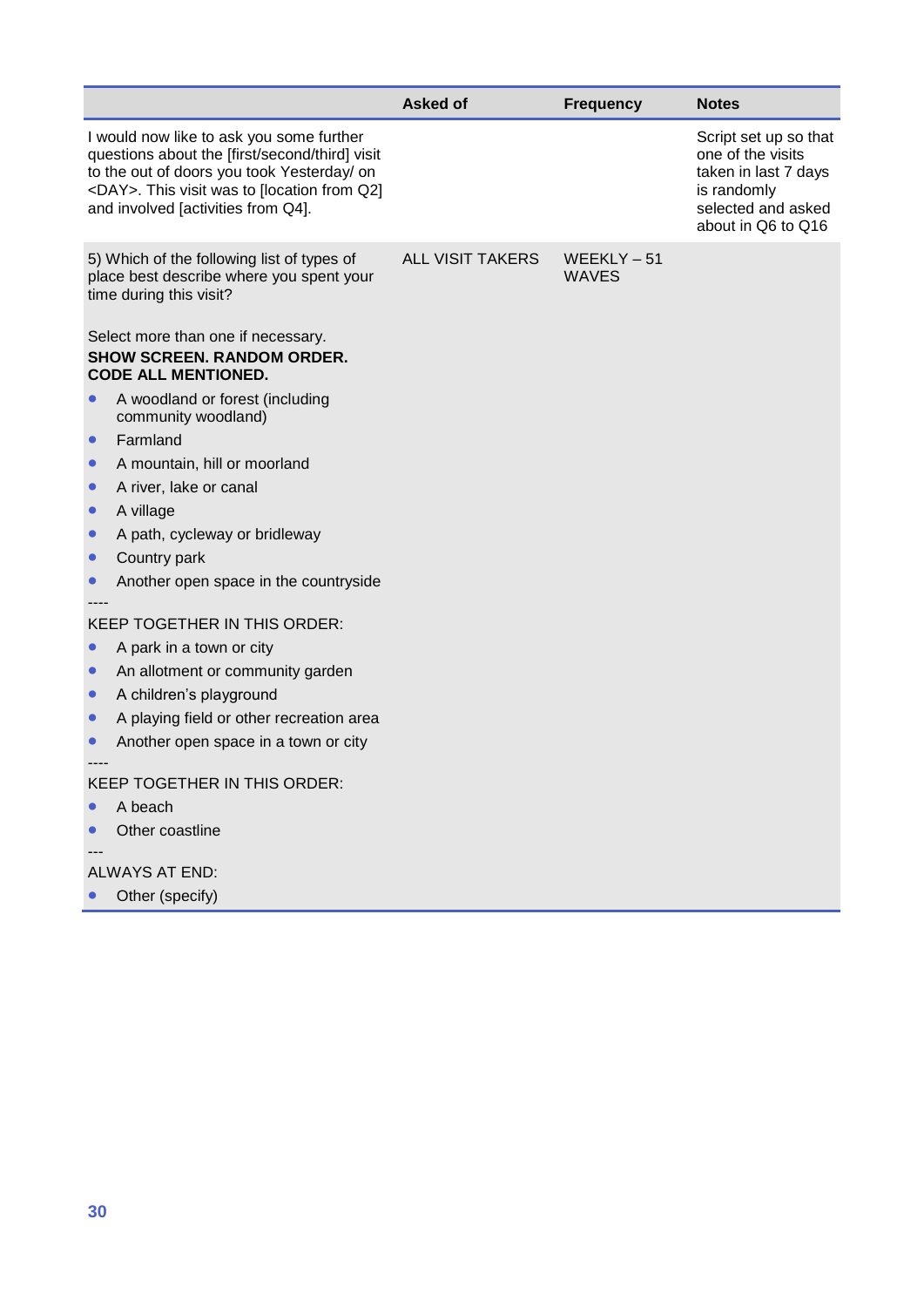|                                                                                                                                                                                                                                                                 | <b>Asked of</b>         | <b>Frequency</b>              | <b>Notes</b>                                                                                                                                                            |
|-----------------------------------------------------------------------------------------------------------------------------------------------------------------------------------------------------------------------------------------------------------------|-------------------------|-------------------------------|-------------------------------------------------------------------------------------------------------------------------------------------------------------------------|
| 6) What is the name of the city, town or<br>village or nearest city, town or village to the<br>place you visited?                                                                                                                                               | <b>ALL VISIT TAKERS</b> | $WEEKLY - 51$<br><b>WAVES</b> | towns and cities<br>Gazetteer used for<br>part a) of question                                                                                                           |
| FOLLOW UP IF NECESSARY:<br>This may be the place you live in. If you<br>visited more than one city, town or village<br>provide the name of the place nearest your<br>final destination.                                                                         |                         |                               | Interviewer briefed<br>to clarify 'final<br>destination'.<br>Respondents to self<br>select - this is likely<br>to be the place<br>most time spent in<br>and/or furthest |
| NAME OF (NEAREST) TOWN OR<br><b>VILLAGE:</b>                                                                                                                                                                                                                    |                         |                               | away from start<br>point.                                                                                                                                               |
| (USES LIST OF TOWNS AND VILLAGES<br>AS IN UKTS SURVEY - INCLUDES<br>SCOTTISH AND WELSH PLACES TO<br>ALLOW FOR CROSS BORDER TRIPS)                                                                                                                               |                         |                               |                                                                                                                                                                         |
| 7) Now please provide the name of the<br>actual place you visited, for example the<br>park, wood or canal.                                                                                                                                                      | <b>ALL VISIT TAKERS</b> | WEEKLY-51<br><b>WAVES</b>     | Places Gazetteer of<br>visit destinations<br>used.                                                                                                                      |
| ADD AS NECESSARY, IMPORTANT!:                                                                                                                                                                                                                                   |                         |                               | Interviewers briefed                                                                                                                                                    |
| If the place does not have a name,<br>provide a nearby street name or<br>landmarks which would help us to find it<br>on a map.                                                                                                                                  |                         |                               | to clarify 'final<br>destination' and to<br>probe for as much<br>detail as possible.                                                                                    |
| If you were on a walk with no particular<br>$\bullet$<br>'destination', tell us the location of the<br>furthest away place reached.                                                                                                                             |                         |                               |                                                                                                                                                                         |
| If you visited more than one place,<br>$\bullet$<br>provide the name of the place that was<br>you final destination, for example,<br>furthest away.                                                                                                             |                         |                               |                                                                                                                                                                         |
| PLACE VISITED (IF JUST TOWN OR<br><b>VILLAGE NAME GIVEN PROBE FOR</b><br>MORE DETAIL).                                                                                                                                                                          |                         |                               |                                                                                                                                                                         |
| <b>INTERVIER NOTE: IF RESPONDENT</b><br>DOES NOT KNOW NAME OF PLACE<br><b>VISITED PROBE FOR AS MUCH DETAIL</b><br>AS POSSIBLE TO ALLOW US TO<br><b>IDENTIFY THE LOCATION AFTER</b><br><b>INTERVIEW, FOR EXAMPLE, ADDRESS,</b><br>STREET NAME, NEARBY LANDMARKS, |                         |                               |                                                                                                                                                                         |
| ETC. - THE MORE DETAIL THE BETTER!                                                                                                                                                                                                                              |                         |                               |                                                                                                                                                                         |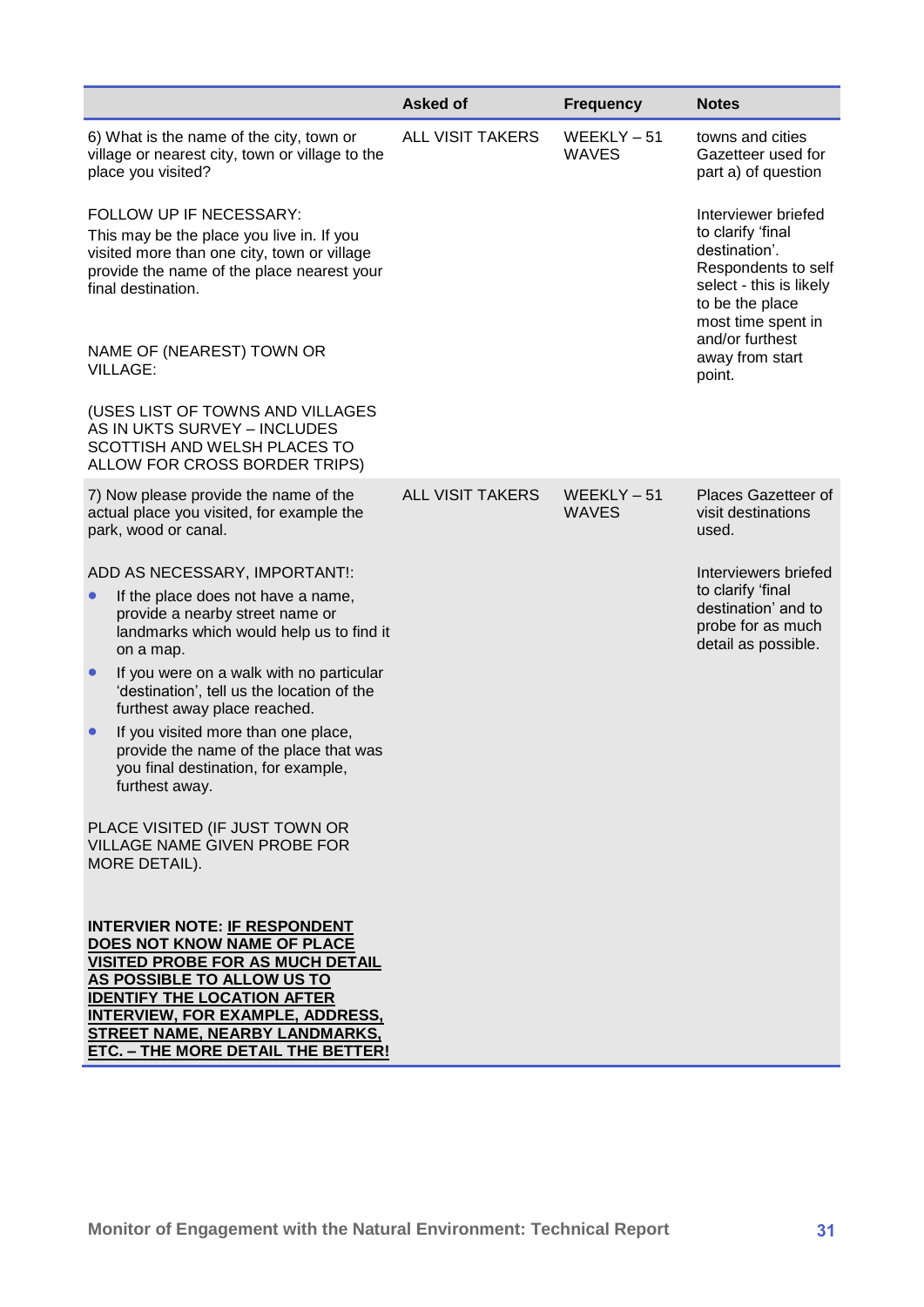|                                                                                                                                                                                                                           | <b>Asked of</b>         | <b>Frequency</b>              | <b>Notes</b> |
|---------------------------------------------------------------------------------------------------------------------------------------------------------------------------------------------------------------------------|-------------------------|-------------------------------|--------------|
| 8) Approximately how far, in miles, did you<br>travel to reach this place? By that I mean<br>the one way distance from where you set off<br>to the place visited.                                                         | <b>ALL VISIT TAKERS</b> | $WEEKLY - 51$<br><b>WAVES</b> |              |
| <b>SHOW SCREEN. DO NOT RANDOMISE.</b><br>SINGLE CODE.<br>Less than 1 mile<br>1 or 2 miles<br>3 to 5 miles<br>6 to 10 miles<br>11 to 20 miles<br>21to 40 miles<br>41to 60 miles                                            |                         |                               |              |
| 51to 80 miles<br>81to100 miles<br>More than 100 miles                                                                                                                                                                     |                         |                               |              |
| 9) And did this journey start from<br><b>SHOW SCREEN. DO NOT RANDOMISE.</b><br>SINGLE CODE.<br>Your home<br>Someone else's home<br>Work<br>$\bullet$<br>Holiday accommodation<br>$\bullet$<br>Somewhere else<br>$\bullet$ | <b>ALL VISIT TAKERS</b> | $WEEKLY - 51$<br><b>WAVES</b> |              |
| IF JOURNEY DID NOT START FROM<br><b>RESPONDENT'S HOME:</b><br>10) Please provide the address of where<br>your journey started from?<br>INTERVIER NOTE: IDEALLY COLLECT                                                    | <b>ALL VISIT TAKERS</b> | $WEEKLY - 51$<br><b>WAVES</b> |              |
| POSTCODE (FOR EXAMPLE, FOR<br>WORKPLACES). IF THIS IS NOT<br>POSSIBLE ASK FOR AS MUCH DETAIL<br>AS POSSIBLE ON ADDRESS FOR<br>EXAMPLE, NAME OF HOTEL AND TOWN.                                                            |                         |                               |              |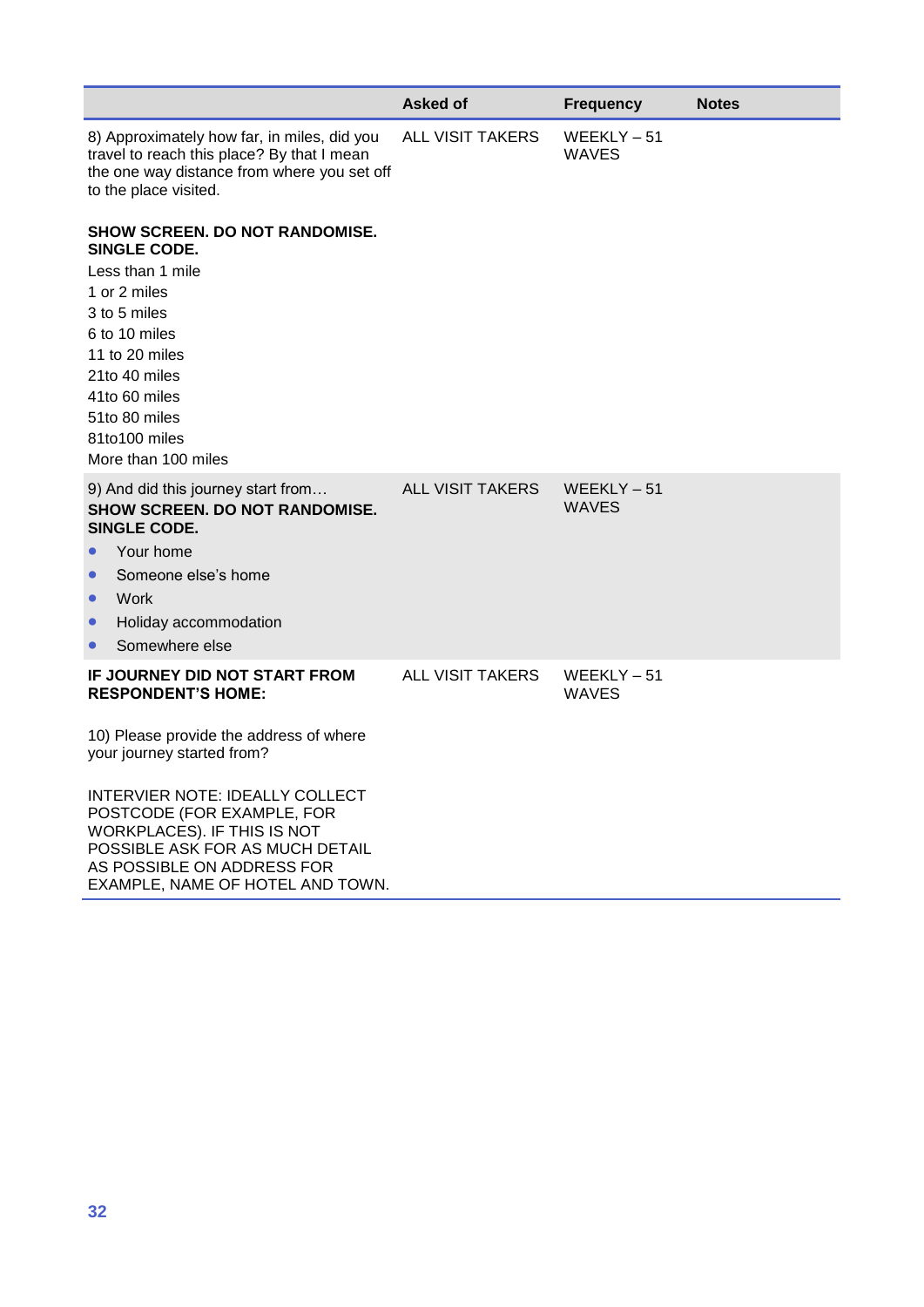|                                                                                                                  | <b>Asked of</b>         | <b>Frequency</b>                                    | <b>Notes</b> |
|------------------------------------------------------------------------------------------------------------------|-------------------------|-----------------------------------------------------|--------------|
| 11) What form of transport did you use on<br>this journey?                                                       | <b>ALL VISIT TAKERS</b> | $WEEKLY - 51$<br><b>WAVES</b>                       |              |
| <b>INTERVIEWER NOTE: IF MORE THAN</b><br>ONE FORM OF TRANSPORT USED<br>RECORD THAT USED FOR LONGEST<br>DISTANCE. |                         |                                                     |              |
| <b>SHOW SCREEN. RANDOM ORDER.</b><br>SINGLE CODE.                                                                |                         |                                                     |              |
| Car or van<br>$\bullet$                                                                                          |                         |                                                     |              |
| Train (includes tube/underground)                                                                                |                         |                                                     |              |
| Public bus or coach (scheduled service)<br>$\bullet$                                                             |                         |                                                     |              |
| Coach trip/ private coach<br>$\bullet$                                                                           |                         |                                                     |              |
| Motorcycle/ scooter<br>$\bullet$                                                                                 |                         |                                                     |              |
| Bicycle/ mountain bike<br>$\bullet$                                                                              |                         |                                                     |              |
| On foot/ walking<br>$\bullet$                                                                                    |                         |                                                     |              |
| Wheelchair/mobility scooter<br>$\bullet$                                                                         |                         |                                                     |              |
| On horseback<br>$\bullet$                                                                                        |                         |                                                     |              |
| Boat (sail or motor)                                                                                             |                         |                                                     |              |
| Taxi                                                                                                             |                         |                                                     |              |
| <b>ALWAYS AT END:</b><br>Other                                                                                   |                         |                                                     |              |
|                                                                                                                  |                         |                                                     |              |
| 12) Which of the following, if any, best<br>describe your reasons for this visit?                                | <b>ALL VISIT TAKERS</b> | MONTHLY - 12<br><b>WAVES - EACH</b><br>IN LAST WEEK |              |
| Select all of those which apply to you.<br><b>SHOW SCREEN. RANDOM ORDER.</b><br><b>CODE ALL MENTIONED.</b>       |                         | OF MONTH                                            |              |
| To spend time with family<br>$\bullet$                                                                           |                         |                                                     |              |
| To spend time with friends                                                                                       |                         |                                                     |              |
| To learn something about the outdoors                                                                            |                         |                                                     |              |
| For fresh air or to enjoy pleasant<br>weather                                                                    |                         |                                                     |              |
| For health or exercise<br>$\bullet$                                                                              |                         |                                                     |              |
| For peace and quiet                                                                                              |                         |                                                     |              |
| To relax and unwind                                                                                              |                         |                                                     |              |
| To exercise your dog<br>$\bullet$                                                                                |                         |                                                     |              |
| To enjoy scenery<br>$\bullet$                                                                                    |                         |                                                     |              |
| To enjoy wildlife                                                                                                |                         |                                                     |              |
| To entertain children                                                                                            |                         |                                                     |              |
| To challenge yourself or achieve<br>$\bullet$<br>something                                                       |                         |                                                     |              |
| To be somewhere you like<br>$\bullet$                                                                            |                         |                                                     |              |
| For other reasons (SPECIFY)                                                                                      |                         |                                                     |              |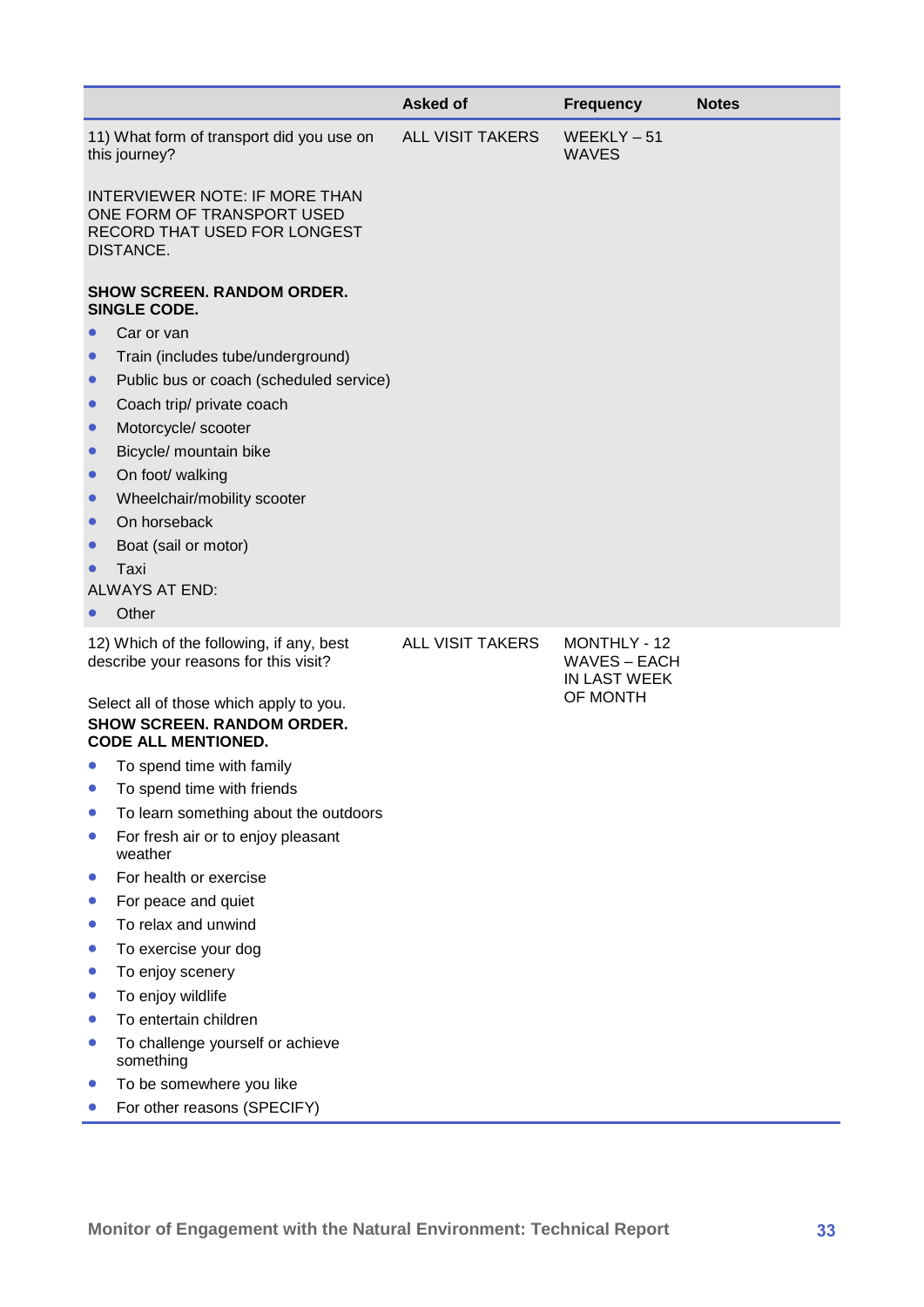|                                                                                                                                                                                                                                                                                                                                                                                                                                                                                                                                               | Asked of                | <b>Frequency</b>                                                       | <b>Notes</b> |
|-----------------------------------------------------------------------------------------------------------------------------------------------------------------------------------------------------------------------------------------------------------------------------------------------------------------------------------------------------------------------------------------------------------------------------------------------------------------------------------------------------------------------------------------------|-------------------------|------------------------------------------------------------------------|--------------|
| 13) On this visit<br>a) how many adults aged 16 or over,<br>including yourself, were on this visit?<br>ZERO NOT ALLOWED AS<br><b>INCLUDES RESPONDENT</b><br>b) how many children aged under 16 were<br>on this visit?<br>MAY BE ZERO                                                                                                                                                                                                                                                                                                          | <b>ALL VISIT TAKERS</b> | MONTHLY - 12<br><b>WAVES - EACH</b><br><b>IN LAST WEEK</b><br>OF MONTH |              |
| 14) Were you accompanied by a dog on this ALL VISIT TAKERS<br>visit?<br>Yes<br><b>No</b>                                                                                                                                                                                                                                                                                                                                                                                                                                                      |                         | MONTHLY - 12<br><b>WAVES - EACH</b><br><b>IN LAST WEEK</b><br>OF MONTH |              |
| 15) During this visit, did you personally<br>spend any money on any of the items listed<br>on the screen? PROBE Any others?<br><b>SHOW SCREEN. RANDOM ORDER.</b><br><b>CODE ALL MENTIONED.</b><br>Food and drink<br>$\bullet$<br>Petrol\diesel\LPG<br>Car parking<br>$\bullet$<br>Bus\train\ferry fares<br>$\bullet$<br>Hire of equipment<br>$\bullet$<br>Purchase of equipment<br>$\bullet$<br>Maps\guidebooks\leaflets<br>$\bullet$<br>Gifts\souvenirs<br>$\bullet$<br>Admission fees<br>$\bullet$<br>Other items<br>Didn't spend any money | ALL VISIT TAKERS        | MONTHLY - 12<br><b>WAVES - EACH</b><br><b>IN LAST WEEK</b><br>OF MONTH |              |
| 16) How much did you spend on<br>ASKED FOR THOSE SELECTED AT Q17<br>Food and drink ____<br>Petrol\diesel\LPG____<br>Car parking<br>Bus\train\ferry fares____<br>Hire of equipment_<br>Purchase of equipment____<br>Maps\guidebooks\leaflets____<br>Gifts\souvenirs____<br><b>Admission fees</b><br>Other items                                                                                                                                                                                                                                | <b>ALL VISIT TAKERS</b> | MONTHLY - 12<br><b>WAVES - EACH</b><br>IN LAST WEEK<br>OF MONTH        |              |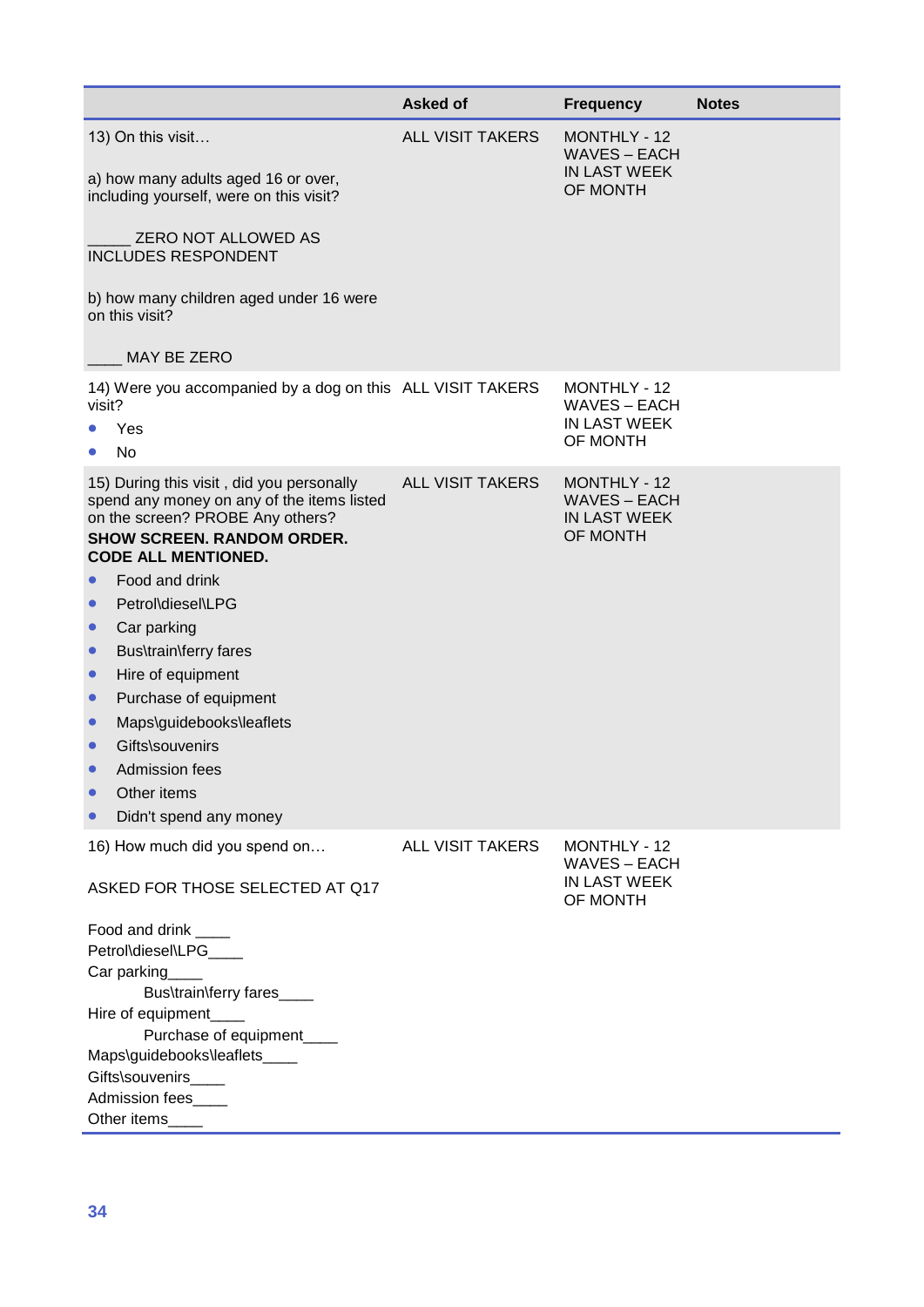|                                                                                                                                                                                                                                                          | <b>Asked of</b>              | <b>Frequency</b>                                                                                           | <b>Notes</b> |
|----------------------------------------------------------------------------------------------------------------------------------------------------------------------------------------------------------------------------------------------------------|------------------------------|------------------------------------------------------------------------------------------------------------|--------------|
| E1) And still thinking of this visit, how much<br>do you agree or disagree with the following<br>statements?<br><b>SHOW SCREEN. SINGLE CODE</b><br>I enjoyed it                                                                                          | <b>ALL VISIT TAKERS</b>      | QUARTERLY - 4<br><b>WAVES-LAST</b><br><b>WEEK OF JUNE</b><br>09, AUGUST 09,<br>NOVEMBER 09,<br>FEBRUARY 10 |              |
| It made me feel calm and relaxed<br>It made me feel refreshed and revitalised<br>I took time to appreciate my surroundings<br>I learned something new about the natural<br>world<br>I felt close to nature                                               |                              |                                                                                                            |              |
| Strongly agree<br>$\bullet$<br>Agree<br>$\bullet$<br>Neither agree nor disagree<br><b>Disagree</b><br>$\bullet$                                                                                                                                          |                              |                                                                                                            |              |
| Strongly disagree                                                                                                                                                                                                                                        |                              |                                                                                                            |              |
| <b>LAST 12 MONTHS SECTION</b><br>17) Now thinking about the last 12 months,                                                                                                                                                                              | ALL RESPONDENTS MONTHLY - 12 |                                                                                                            |              |
| how often, on average, have you spent your<br>leisure time out of doors, away from your<br>home?                                                                                                                                                         |                              | <b>WAVES - EACH</b><br><b>IN LAST WEEK</b><br>OF MONTH                                                     |              |
| Again, by out of doors we mean open<br>spaces in and around towns and cities, the<br>coast and the countryside.                                                                                                                                          |                              |                                                                                                            |              |
| This could be anything from a few minutes<br>to all day. It may include time spent close to<br>your home, further afield or while on holiday<br>in England. However this does not include<br>routine shopping trips or time spent in your<br>own garden. |                              |                                                                                                            |              |
| <b>SHOW SCREEN. SINGLE CODE.</b>                                                                                                                                                                                                                         |                              |                                                                                                            |              |
| More than once per day<br>$\bullet$<br>Every day<br>$\bullet$<br>Several times a week<br>Once a week<br>Once or twice a month                                                                                                                            |                              |                                                                                                            |              |
| Once every 2-3 months<br>Once or twice<br><b>Never</b>                                                                                                                                                                                                   |                              |                                                                                                            |              |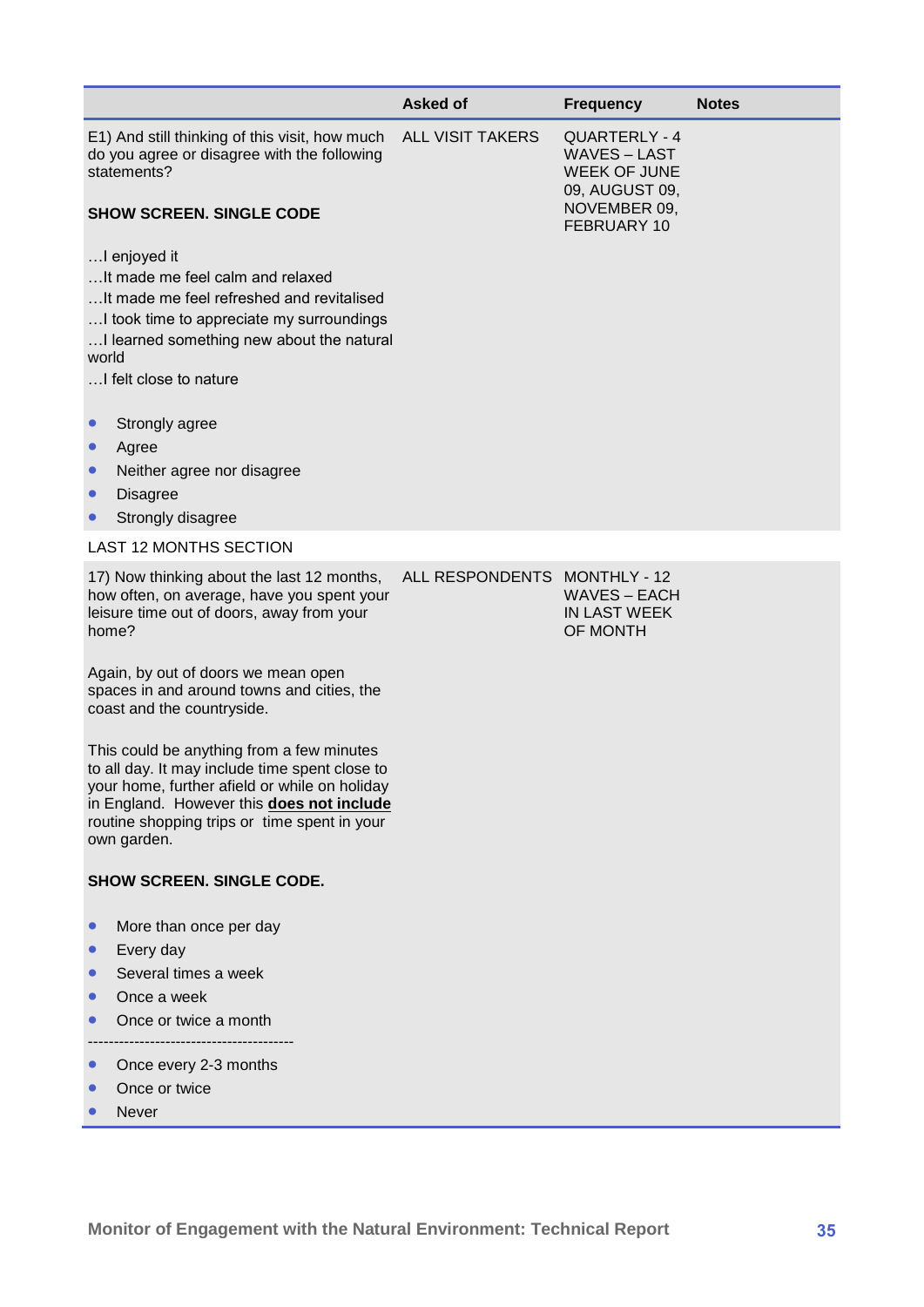|                                                                                                                                                                                                                                       | <b>Asked of</b>                                                                   | <b>Frequency</b>                                                                                                  | <b>Notes</b> |
|---------------------------------------------------------------------------------------------------------------------------------------------------------------------------------------------------------------------------------------|-----------------------------------------------------------------------------------|-------------------------------------------------------------------------------------------------------------------|--------------|
| 18) IF ONCE EVERY 2-3 OR ONCE OR<br>TWICE AT Q17: Why have you not spent<br>more of your time out of doors?                                                                                                                           | THOSE WHO HAVE<br><b>TAKEN VISITS</b><br><b>ONCE EVERY 2-3</b><br>MONTHS, ONCE OR | MONTHLY - 12<br><b>WAVES – EACH</b><br><b>IN LAST WEEK</b><br>OF MONTH                                            |              |
| IF NEVER AT Q17: Why have you not spent<br>any of your time out of doors?                                                                                                                                                             | <b>TWICE OR NEVER</b><br>IN LAST 12 MONTHS                                        |                                                                                                                   |              |
| DO NOT PROMPT - PROBE FULLY.<br>SELECT ALL THAT APPLY. DO NOT<br><b>RANDOMISE – KEEP IN GROUPINGS</b><br><b>SHOWN BELOW.</b>                                                                                                          |                                                                                   |                                                                                                                   |              |
| Bad\poor weather                                                                                                                                                                                                                      |                                                                                   |                                                                                                                   |              |
| Old age<br>Poor health<br>A physical disability<br>Pregnant<br>Have young children<br>Have other caring responsibilities                                                                                                              |                                                                                   |                                                                                                                   |              |
| Too busy at home<br>Too busy at work<br>Not interested<br>This isn't something for me/people like me<br>Don't like going on my own                                                                                                    |                                                                                   |                                                                                                                   |              |
| No access to a car<br>Lack of public transport<br>Too expensive<br>Prefer to do other leisure activities                                                                                                                              |                                                                                   |                                                                                                                   |              |
| Worried about safety/ doesn't feel safe<br>Concerns about where allowed to<br>go/restrictions<br>I don't feel welcome/feel out of place<br>Lack of suitable places to go/suitable paths<br>Don't know where to go/lack of information |                                                                                   |                                                                                                                   |              |
| Other (SPECIFY)<br>No particular reason                                                                                                                                                                                               |                                                                                   |                                                                                                                   |              |
| The following questions are about you and<br>how you enjoy the natural environment. By<br>natural environment we mean green open<br>spaces in towns and cities as well as the<br>coast and countryside.                               | ALL RESPONDENTS                                                                   | <b>QUARTERLY - 4</b><br><b>WAVES-LAST</b><br><b>WEEK OF JUNE</b><br>09, AUGUST 09,<br>NOVEMBER 09,<br>FEBRUARY 10 |              |
|                                                                                                                                                                                                                                       |                                                                                   |                                                                                                                   |              |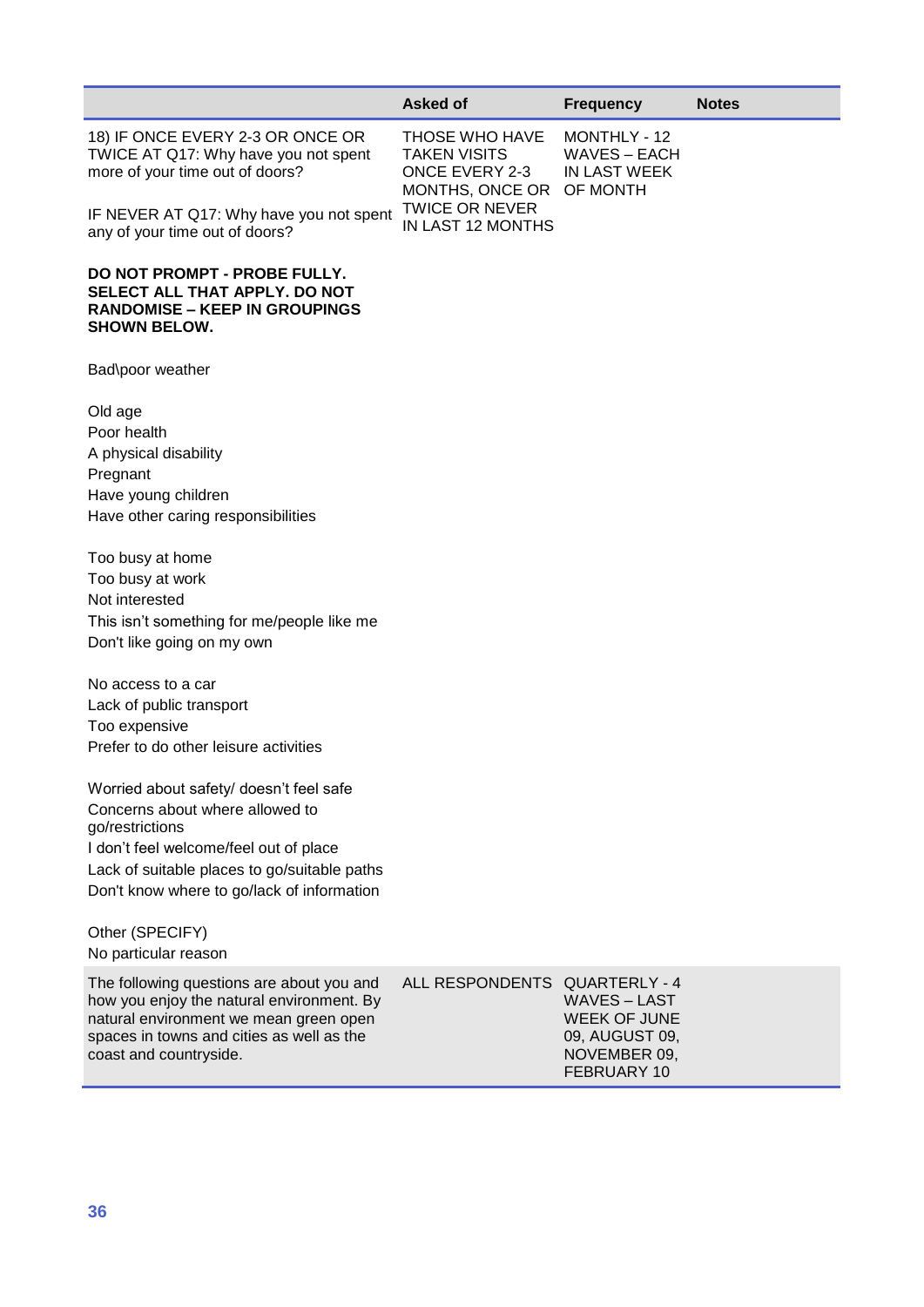|                                                  |                                                                                                                                                                                                                                                                                                       | <b>Asked of</b>               | <b>Frequency</b>                                                                            | <b>Notes</b> |
|--------------------------------------------------|-------------------------------------------------------------------------------------------------------------------------------------------------------------------------------------------------------------------------------------------------------------------------------------------------------|-------------------------------|---------------------------------------------------------------------------------------------|--------------|
|                                                  | E2) How much do you agree or disagree<br>with the following statements?                                                                                                                                                                                                                               | ALL RESPONDENTS QUARTERLY - 4 | <b>WAVES-LAST</b><br><b>WEEK OF JUNE</b><br>09, AUGUST 09,                                  |              |
|                                                  | <b>SHOW SCREEN. SINGLE CODE</b>                                                                                                                                                                                                                                                                       |                               | NOVEMBER 09,                                                                                |              |
|                                                  | Spending time out of doors (including my<br>own garden) is an important part of my life<br>I am concerned about damage to the<br>natural environment<br>There are many natural places I may<br>never visit but I am glad they exist<br>Having open green spaces close to where<br>I live is important |                               | FEBRUARY 10                                                                                 |              |
| $\bullet$<br>$\bullet$<br>$\bullet$<br>$\bullet$ | Strongly agree<br>Agree<br>Neither agree nor disagree<br><b>Disagree</b><br>Strongly disagree                                                                                                                                                                                                         |                               |                                                                                             |              |
|                                                  | E3) Which of the following activities<br>involving the natural environment do you<br>take part in? Please choose everything you<br>do, both regularly and occasionally.<br><b>SHOW SCREEN. RANDOM ORDER.</b>                                                                                          | ALL RESPONDENTS QUARTERLY - 4 | <b>WAVES – LAST</b><br><b>WEEK OF JUNE</b><br>09, AUGUST 09,<br>NOVEMBER 09,<br>FEBRUARY 10 |              |
|                                                  | <b>CODE ALL MENTIONED</b>                                                                                                                                                                                                                                                                             |                               |                                                                                             |              |
| $\bullet$                                        | Watching or listening to nature<br>programmes on the TV or radio                                                                                                                                                                                                                                      |                               |                                                                                             |              |
| $\bullet$                                        | Looking at books, photos or websites<br>about the natural world                                                                                                                                                                                                                                       |                               |                                                                                             |              |
|                                                  | Looking at natural scenery from indoors<br>or whilst on journeys                                                                                                                                                                                                                                      |                               |                                                                                             |              |
| $\bullet$                                        | Sitting or relaxing in a garden                                                                                                                                                                                                                                                                       |                               |                                                                                             |              |
|                                                  | Gardening                                                                                                                                                                                                                                                                                             |                               |                                                                                             |              |
|                                                  | Watching wildlife (including bird<br>watching)                                                                                                                                                                                                                                                        |                               |                                                                                             |              |
|                                                  | Choosing to walk through local parks or<br>green spaces on my way to other<br>places                                                                                                                                                                                                                  |                               |                                                                                             |              |
| $\bullet$                                        | Doing unpaid voluntary work out of<br>doors                                                                                                                                                                                                                                                           |                               |                                                                                             |              |
|                                                  | None of these (fix at bottom)                                                                                                                                                                                                                                                                         |                               |                                                                                             |              |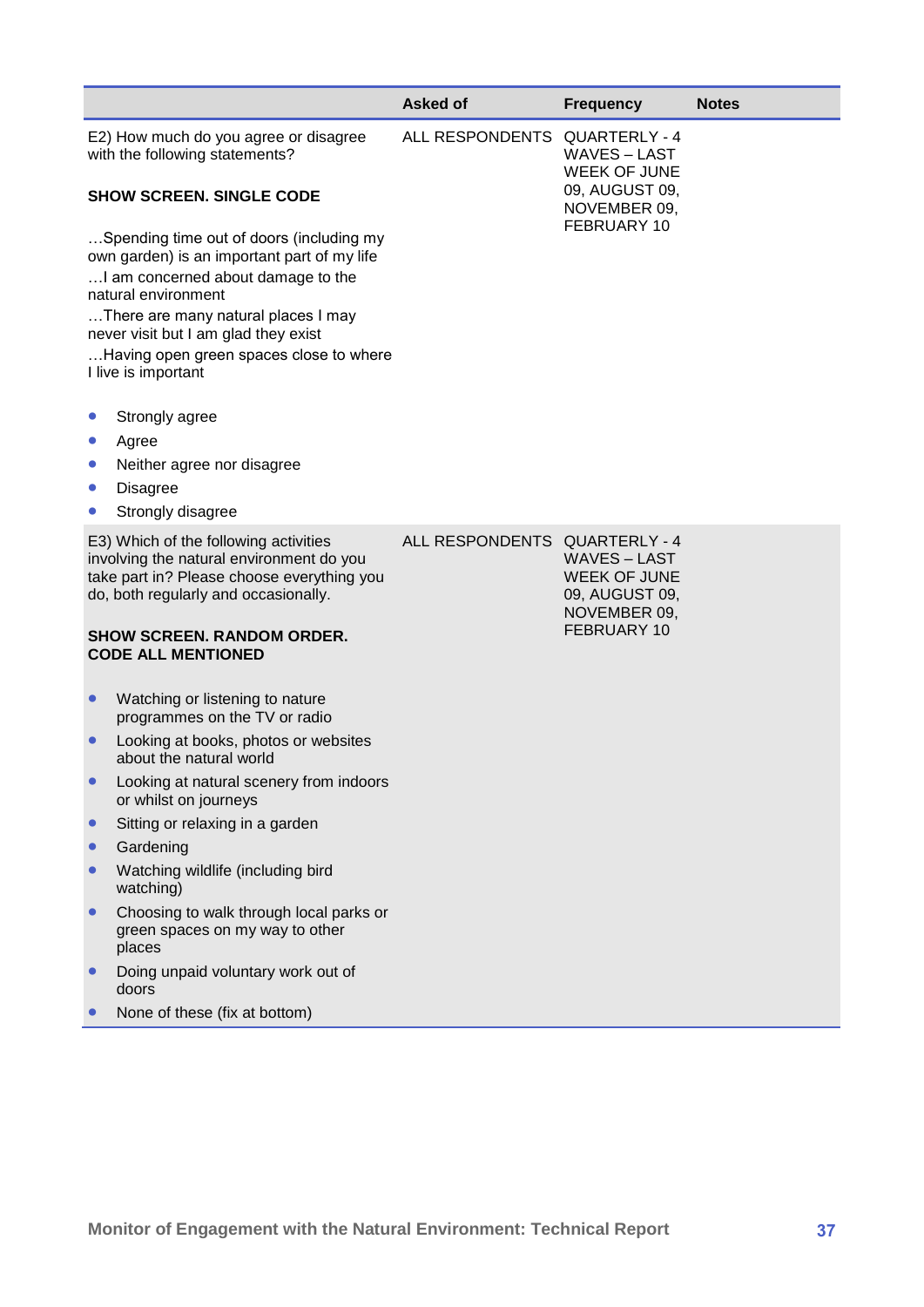|                                                                                                                                                                                                                                                                                                      | Asked of                      | <b>Frequency</b>                                                                            | <b>Notes</b> |
|------------------------------------------------------------------------------------------------------------------------------------------------------------------------------------------------------------------------------------------------------------------------------------------------------|-------------------------------|---------------------------------------------------------------------------------------------|--------------|
| E4) Which of the following environment-<br>related activities do you do? Please choose<br>all that apply.                                                                                                                                                                                            | ALL RESPONDENTS QUARTERLY - 4 | <b>WAVES-LAST</b><br><b>WEEK OF JUNE</b><br>09, AUGUST 09,                                  |              |
| <b>SHOW SCREEN. RANDOM ORDER.</b><br><b>CODE ALL MENTIONED</b>                                                                                                                                                                                                                                       |                               | NOVEMBER 09,<br>FEBRUARY 10                                                                 |              |
| I usually recycle items rather than throw<br>$\bullet$<br>them away                                                                                                                                                                                                                                  |                               |                                                                                             |              |
| I usually buy eco-friendly products and<br>$\bullet$<br>brands                                                                                                                                                                                                                                       |                               |                                                                                             |              |
| I usually buy seasonal or locally grown<br>food                                                                                                                                                                                                                                                      |                               |                                                                                             |              |
| I choose to walk or cycle instead of<br>$\bullet$<br>using my car when I can                                                                                                                                                                                                                         |                               |                                                                                             |              |
| I encourage other people to protect the<br>$\bullet$<br>environment                                                                                                                                                                                                                                  |                               |                                                                                             |              |
| I am a member of an environmental or<br>$\bullet$<br>conservation organisation                                                                                                                                                                                                                       |                               |                                                                                             |              |
| I volunteer to help care for the<br>$\bullet$<br>environment                                                                                                                                                                                                                                         |                               |                                                                                             |              |
| None of these (fix at bottom)                                                                                                                                                                                                                                                                        |                               |                                                                                             |              |
| E5) Please think about whether or not you<br>are likely to make changes to your lifestyle<br>to protect the environment, for example by<br>recycling rather than throwing things away,<br>using your car less and buying local food.<br>Which of these statements best describes<br>your intentions? | ALL RESPONDENTS QUARTERLY - 4 | <b>WAVES – LAST</b><br><b>WEEK OF JUNE</b><br>09, AUGUST 09,<br>NOVEMBER 09,<br>FEBRUARY 10 |              |
| <b>SHOW SCREEN. SINGLE CODE</b>                                                                                                                                                                                                                                                                      |                               |                                                                                             |              |
| I like my lifestyle the way it is and am<br>not likely to change it                                                                                                                                                                                                                                  |                               |                                                                                             |              |
| I'd like to make changes to my lifestyle<br>$\bullet$<br>but I don't know what to do                                                                                                                                                                                                                 |                               |                                                                                             |              |
| I'd like to make changes to my lifestyle<br>$\bullet$<br>but it's too difficult                                                                                                                                                                                                                      |                               |                                                                                             |              |
| I'd make changes to my lifestyle if I<br>knew other people were willing to make<br>changes                                                                                                                                                                                                           |                               |                                                                                             |              |
| I intend to make changes to my lifestyle                                                                                                                                                                                                                                                             |                               |                                                                                             |              |
| I already do a lot to protect the<br>environment so it would be difficult to do<br>more                                                                                                                                                                                                              |                               |                                                                                             |              |
| Don't know (fix at bottom)                                                                                                                                                                                                                                                                           |                               |                                                                                             |              |
| <b>CLASSIFICATION QUESTIONS</b>                                                                                                                                                                                                                                                                      |                               |                                                                                             |              |
| 19) Do you own or have access to a car?<br>Yes<br><b>No</b>                                                                                                                                                                                                                                          | ALL RESPONDENTS WEEKLY-51     | <b>WAVES</b>                                                                                |              |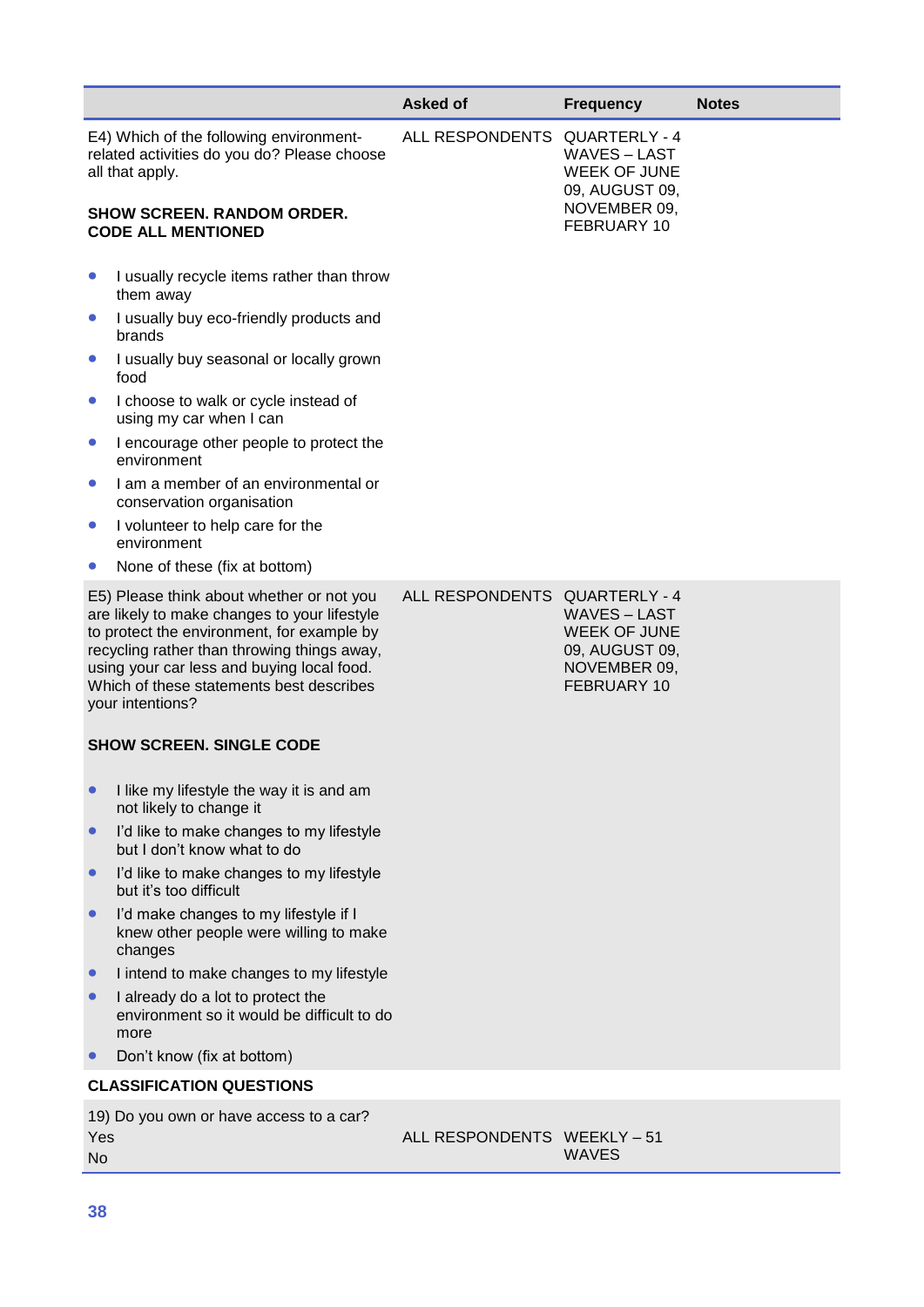|                                                                                                                                                                                                                                                                                                                                                                                                                                               | Asked of                    | <b>Frequency</b> | <b>Notes</b> |
|-----------------------------------------------------------------------------------------------------------------------------------------------------------------------------------------------------------------------------------------------------------------------------------------------------------------------------------------------------------------------------------------------------------------------------------------------|-----------------------------|------------------|--------------|
| 20) Do you have a dog?<br>Yes<br>No                                                                                                                                                                                                                                                                                                                                                                                                           | ALL RESPONDENTS WEEKLY - 51 | <b>WAVES</b>     |              |
| 21) In the past week, on how many days<br>have you done a total of 30 minutes or more ALL RESPONDENTS WEEKLY - 51<br>of physical activity, which was enough to<br>raise your breathing rate?<br>This may include sport, exercise, and brisk<br>walking or cycling for recreation or to get to<br>and from places, but should not include<br>housework or physical activity that may be<br>part of your job.<br>TYPE IN NUMBER BETWEEN O AND 7 |                             | <b>WAVES</b>     |              |
| 22) Do you have any long standing illness,<br>health problem or disability that limits your<br>daily activities or the kind of work you can<br>do?<br>Yes                                                                                                                                                                                                                                                                                     | ALL RESPONDENTS WEEKLY - 51 | <b>WAVES</b>     |              |

No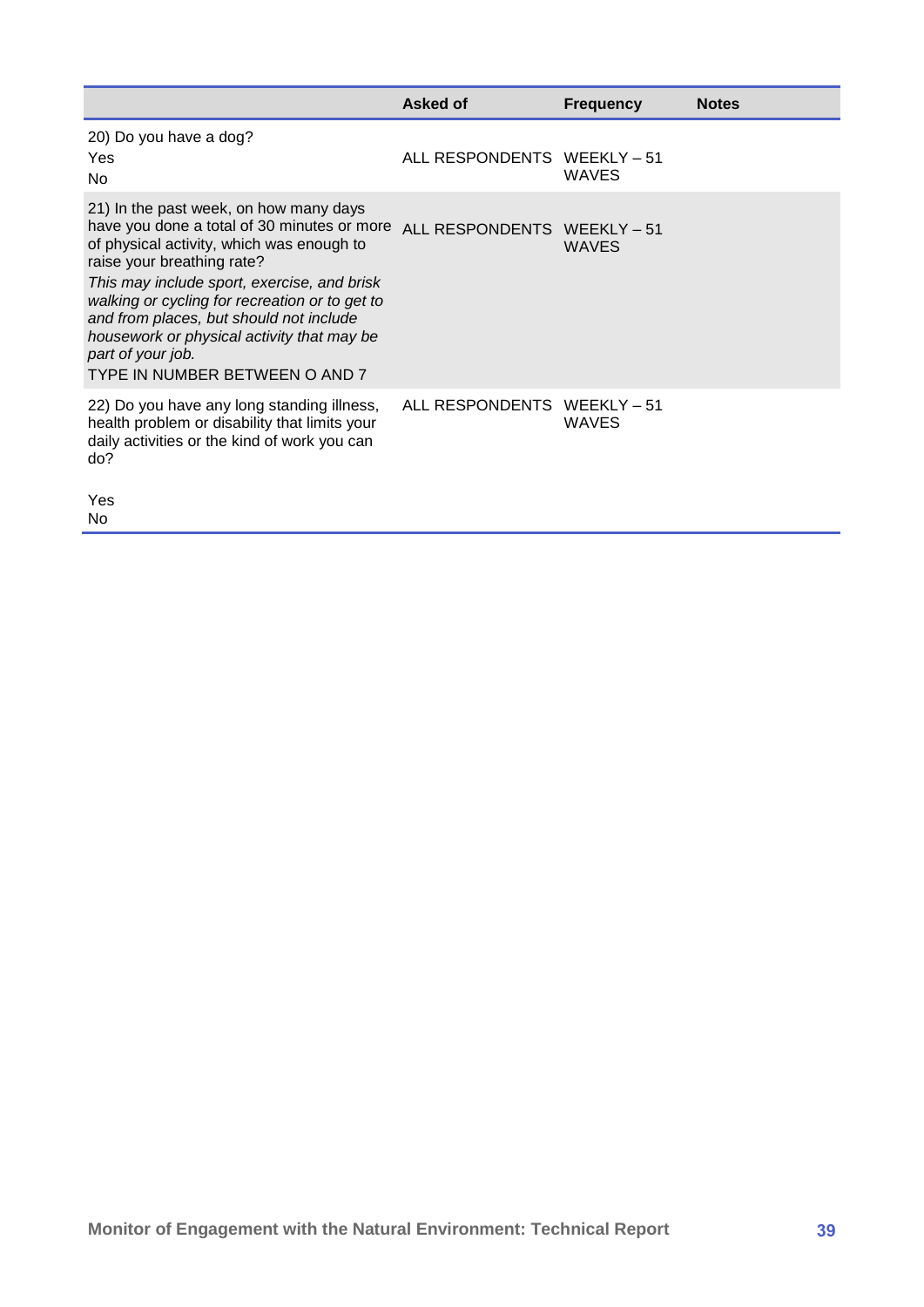# <span id="page-47-0"></span>**Appendix 2 – Standard classification questions included in TNS-RI Omnibus**

Question 1

Sex of respondent ?

1 MALE

2 **FEMALE** 

Question 2a

What was your age last birthday ?

Question 2b

INTERVIEWER - ESTIMATE AGE GROUP OF RESPONDENT

Age of respondent

| 1  | $\mathsf{L}$ | 16-17 |
|----|--------------|-------|
| 2  | П            | 18-24 |
| 3  | $\mathsf{L}$ | 25-34 |
| 4  | П            | 35-44 |
| 5. | П            | 45-54 |
| 6  | П            | 55-64 |
| 7  | П            | 65-74 |
| 8  | П            | 75+   |

Question 3

Thinking about your household's food and grocery shopping, are you personally responsible for selecting HALF OR MORE of the items to be bought from supermarkets and food shops ?

- 1 **N** YES HALF OR MORE
- 2 NO LESS THAN HALF

Question 4

Do you have any children under 16 ?

- 1 T YES
- $2 \cap N$

Question 5

Working status ?

- 1 **FULL-TIME PAID WORK (30+ HOURS PER WEEK)**
- 2 **PART-TIME PAID WORK (8-29 HOURS PER WEEK)**
- 3 **PART-TIME PAID WORK (UNDER 8 HOURS PER WEEK)**
- 4 **RETIRED**
- 5 **STILL AT SCHOOL**
- 6 **IN FULL TIME HIGHER EDUCATION**
- 7 O UNEMPLOYED (SEEKING WORK)
- 8 NOT IN PAID EMPLOYMENT (NOT SEEKING WORK)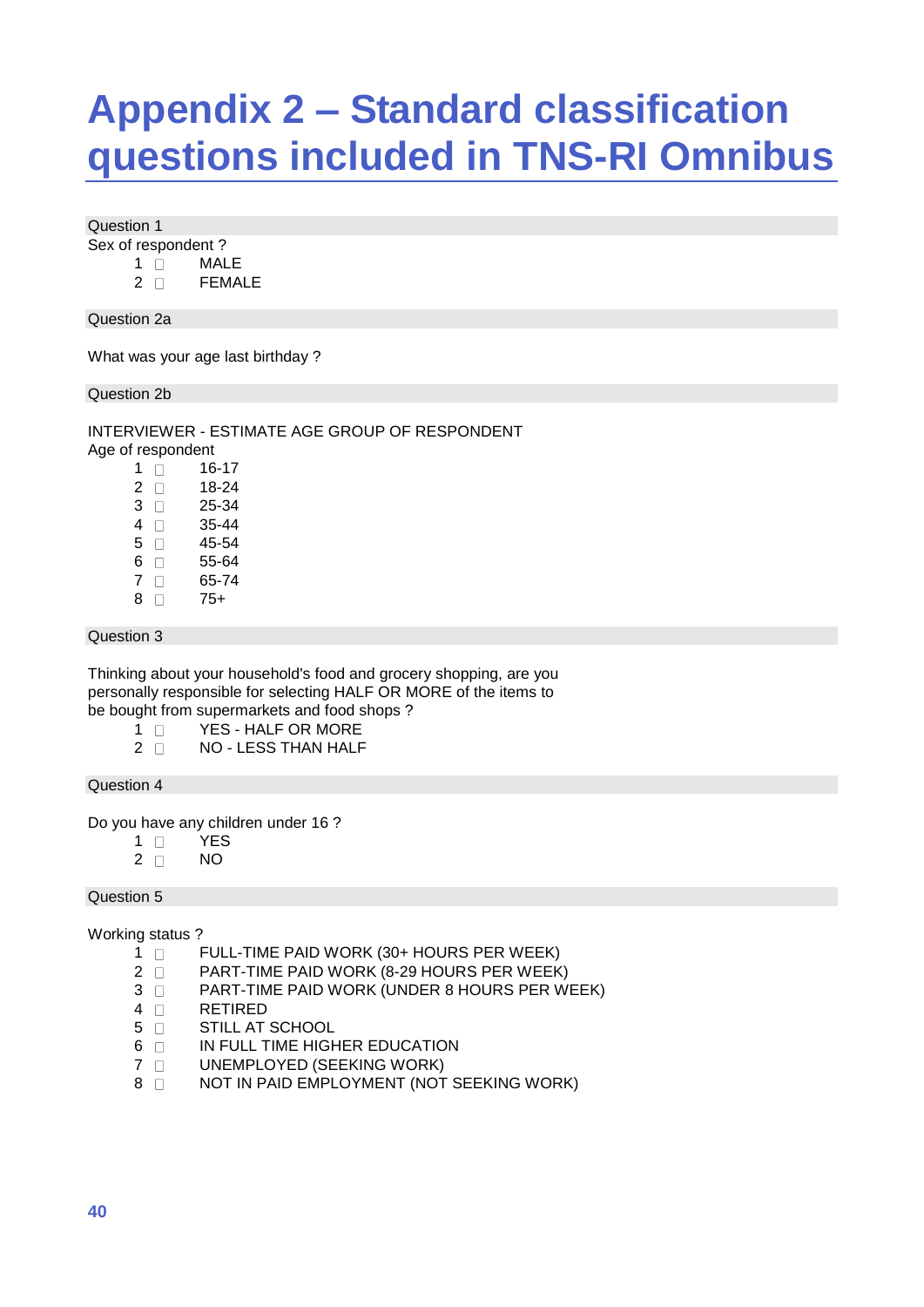#### Question 6

#### SHOW SCREEN - MULTI CHOICE

Through which of the following ways, if any, do you receive television in your household? Please think about all the TV sets in your household.

- 1  $\Box$  Digital Satellite TV through Sky for a monthly subscription (i.e. satellite dish)
- 2 **Free-Sat TV** through any satellite dish WITHOUT a monthly subscription
- 3 Cable through Virgin Media (previously ntl\Telewest)
- 4 **Freeview TV** through TV aerial and set-top box without a monthly subscription
- 5  $\Box$  Top-Up TV through TV aerial and set-top box for a monthly subscription
- 6  $\Box$  TV which has Freeview channels built in (IDTV using TV aerial, without a separate set-top box)
- 7 TV from Tiscali\Homechoice
- 8 **TV** from BT Vision
- 9  $\Box$  TV through a normal aerial but receiving the main 4 or 5 channels only
- 10 Other

#### Question 7

SHOW SCREEN - MULTI CHOICE Q.1 Do you have any of the following ? INTERNET ACCESS E-MAIL

- $1 \Box$  Access to the Internet at home on a computer\laptop
- 2 **Access to the Internet at work on a computer\laptop**
- $3 \cap$  An e-mail address at home
- $4 \cap$  An e-mail address at work
- $6 \Box$  Access to the Internet via a mobile phone
- 7 Other Internet access
- 8 **D** Other e-mail address
- 11 **T** Access to the Internet at school\college\university on a computer
- $12 \quad \Box$  Access to the Internet at home on a games console
- $13 \Box$  Internet at home through your TV screen via a computer
- $14 \quad \Box$  Internet access from a library on a computer
- 15  $\Box$  Internet access in a café\bar on a computer
- 18 **Access to the Internet on a Palmtop or Personal Digital Assistant (PDA)\Pocket PC**
- $19 \Box$  Internet access at a friends or relatives house on a computer

#### Question 8

Marital status of respondent

- $1 \cap$  MARRIED\LIVING AS MARRIED
- 2 **SINGLE**
- 3 N WIDOWED\DIVORCED\SEPARATED

#### Question 9

ENTER YOUR RESPONSE USING THE PAD ON SCREEN How many people are there in your household altogether, including any children and yourself ?

And how many children under the age of 16 are there in the household ?

Question 10

COLLECT SEX AND AGE OF CHILDREN STARTING WITH THE ELDEST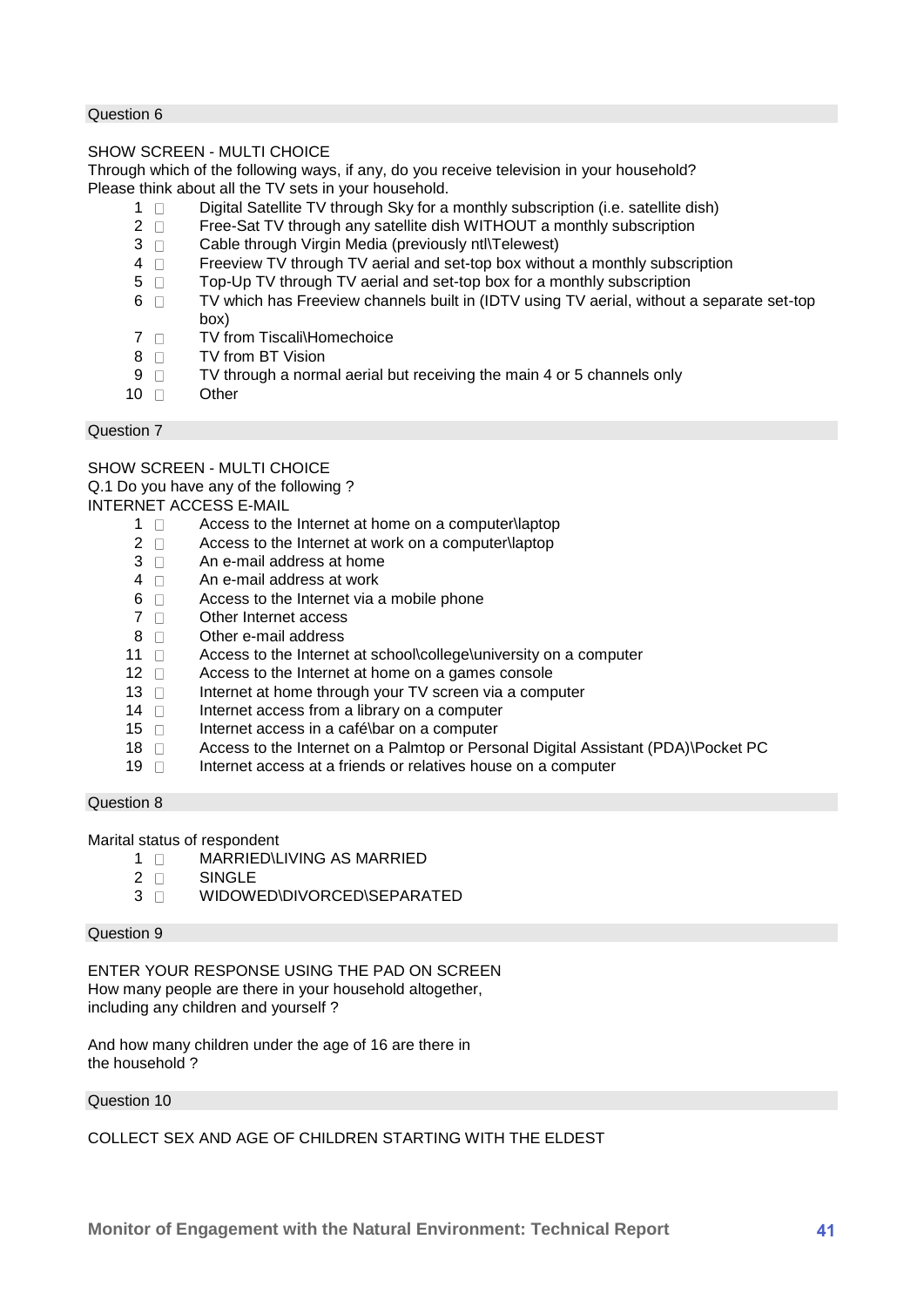#### Question 11

#### SHOW SCREEN - MULTICHOICE

Which, if any, of the following apply to you ?

- $1 \Box$  A. I am currently up to 3 months pregnant
- 2 **B. I am currently 4-6 months pregnant**
- 3 C. I am currently 7-9 months pregnant
- 4 D. My partner is currently up to 3 months pregnant
- 5 E. My partner is currently 4-6 months pregnant
- 6 F. My partner is currently 7-9 months pregnant
- $7 \Box$  G. I have a baby aged 0-3 months
- 8 **H. I have a baby aged 4-6 months**
- 9 **I. I have a baby aged 7-12 months**

#### Question 12

#### **Tenure**

- 1 OWN OUTRIGHT
- 2 **OWN WITH A MORTGAGE**
- 3 **RENT FROM COUNCIL**
- 4 **RENT PRIVATELY**
- 5 OTHER

#### Question 13

SHOW SCREEN

Which of these best describes your ethnic group ? (IF NECESSARY: By this I mean your cultural background)

- 1 White British
- 2 White Irish
- $3 \Box$  Any other white background
- 4 Nhite & Black Caribbean
- 5 White & Black African
- 6 **Mhite & Asian**
- $7 \Box$  Any other mixed background
- $8 \Box$  Indian
- 9 D Pakistani
- 10 **Bangladeshi**
- 11 Any other Asian background
- 12 Caribbean
- 13 African
- 14 **Any other Black background**
- 15 Chinese
- $16$  Any other

#### Question 14

Working status of Chief Income Earner (CIE)

- 1 **EMPLOYED**
- 2 **SELF-EMPLOYED**
- 4 NOT WORKING, DEPENDENT ON STATE BENEFIT
- 5 **NOT WORKING, OTHER INCOME**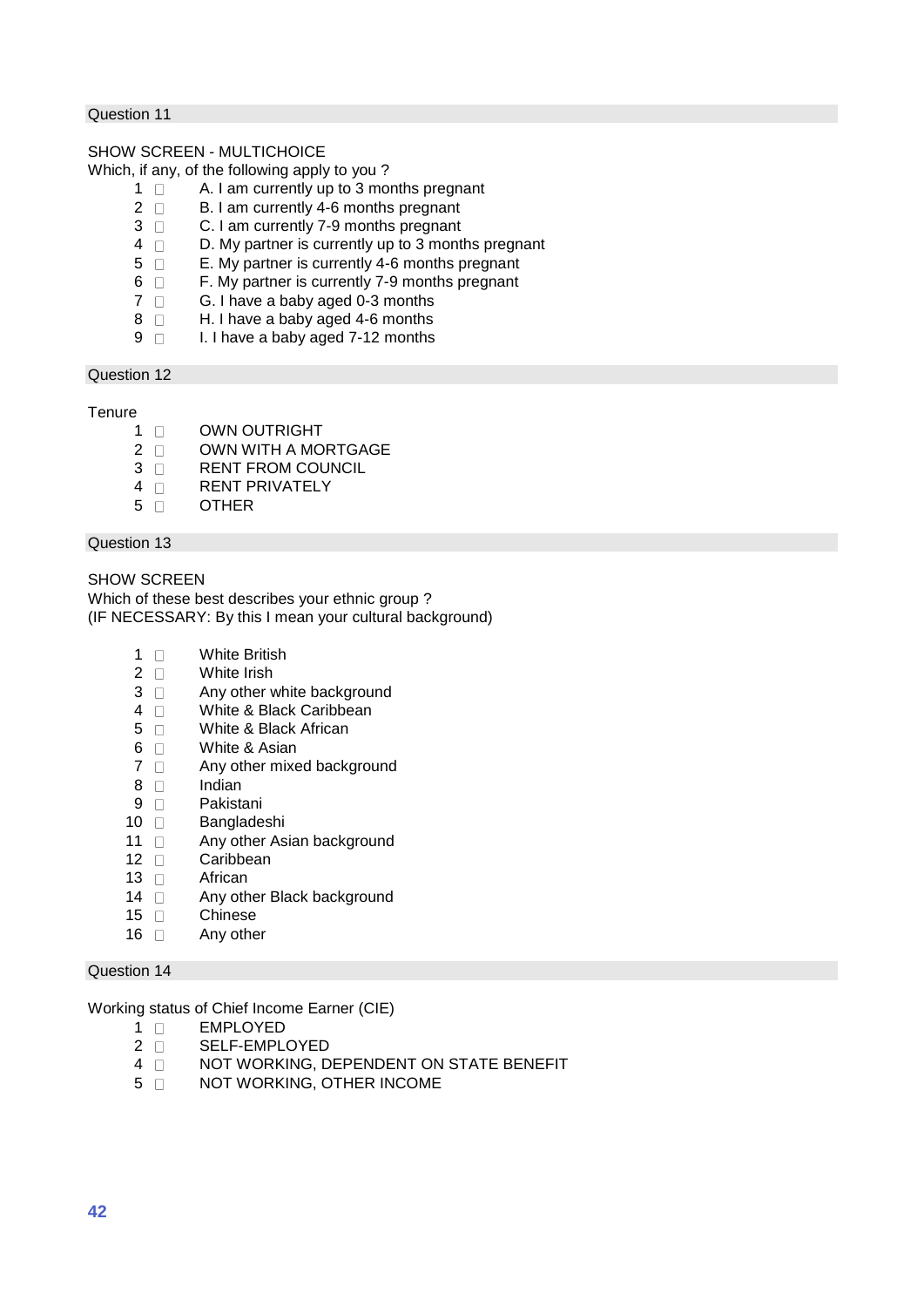## Question 15

### Social grade

- $1 \quad \Box \qquad . A$ .
- $2 \quad \Box \qquad . \quad B$  .
- $\begin{array}{ccc} 3 & \overline{\Box} & \quad .C1 \ . \ 4 & \overline{\Box} & \quad .C2 \ . \end{array}$ 
	- $. C2$ <br> $. D$
- $\begin{array}{ccc} 5 & \ldots \\ 6 & \ldots \end{array}$  . D.  $6$  .  $\Box$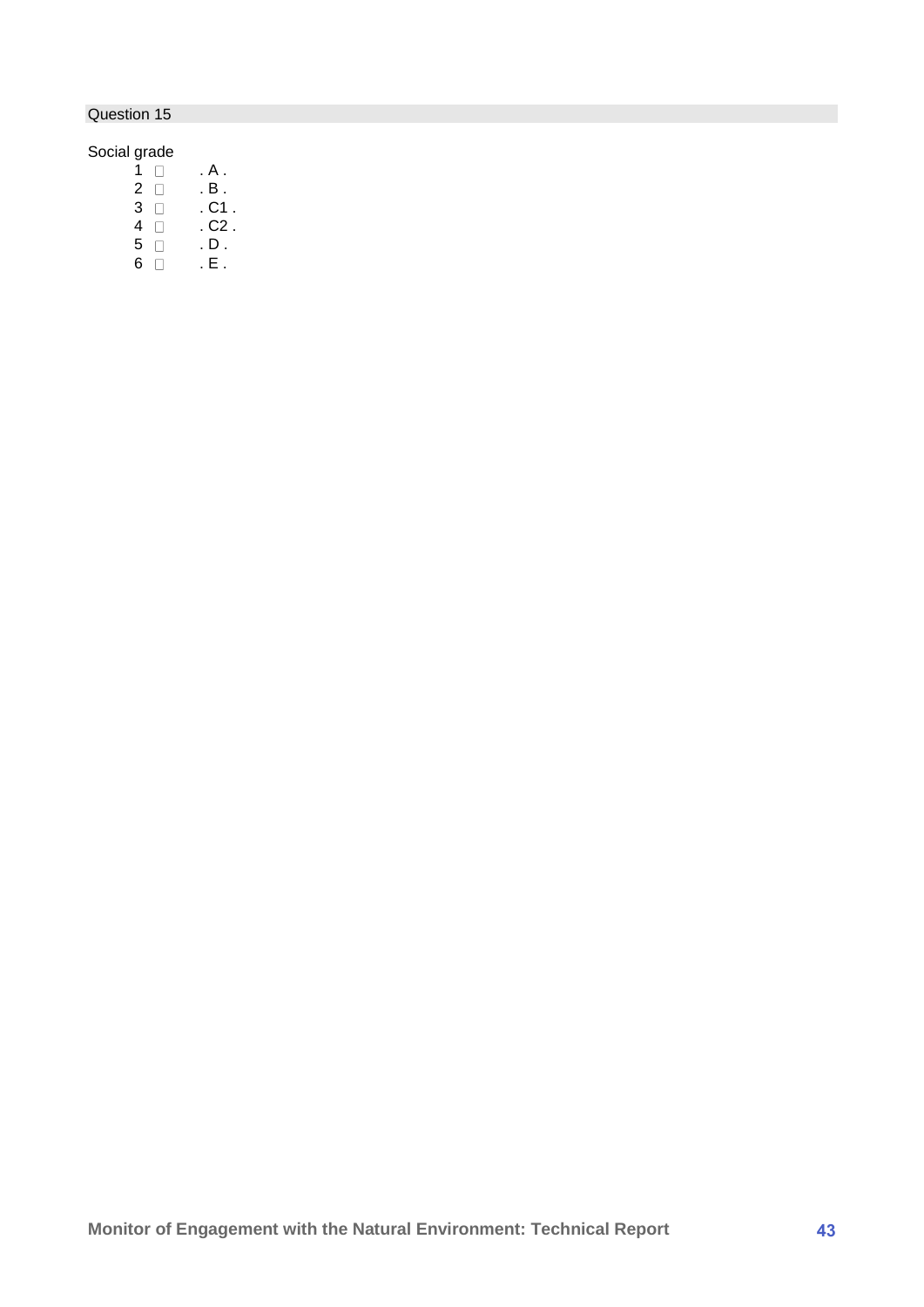# <span id="page-51-0"></span>**Appendix 3 – Weighting targets**

<span id="page-51-1"></span>**Table B**

| <b>Weighting target</b>         | '000s |
|---------------------------------|-------|
| Age*Sex                         |       |
| Male 16-24                      | 2941  |
| Male 25-34                      | 3324  |
| Male 35-44                      | 3954  |
| Male 45-54                      | 3345  |
| Male 55-64                      | 3025  |
| Male 65-74                      | 2044  |
| Male 75-84                      | 1191  |
| Male 85+                        | 308   |
| Female 16-24                    | 2853  |
| Female 25-34                    | 3357  |
| Female 35-44                    | 4025  |
| Female 45-54                    | 3413  |
| Female 55-64                    | 3138  |
| Female 65-74                    | 2233  |
| Female 75-84                    | 1652  |
| Female 85+                      | 570   |
| Total                           | 41373 |
| <b>Government Office Region</b> |       |
| East Midlands                   | 3551  |
| East of England                 | 4528  |
| London                          | 6183  |
| North East                      | 2098  |
| North West                      | 5602  |
| South East                      | 6690  |
| South West                      | 4220  |
| <b>West Midlands</b>            | 4358  |
| Yorkshire and the Humber        | 4143  |
| Total                           | 41373 |

**Table continued...**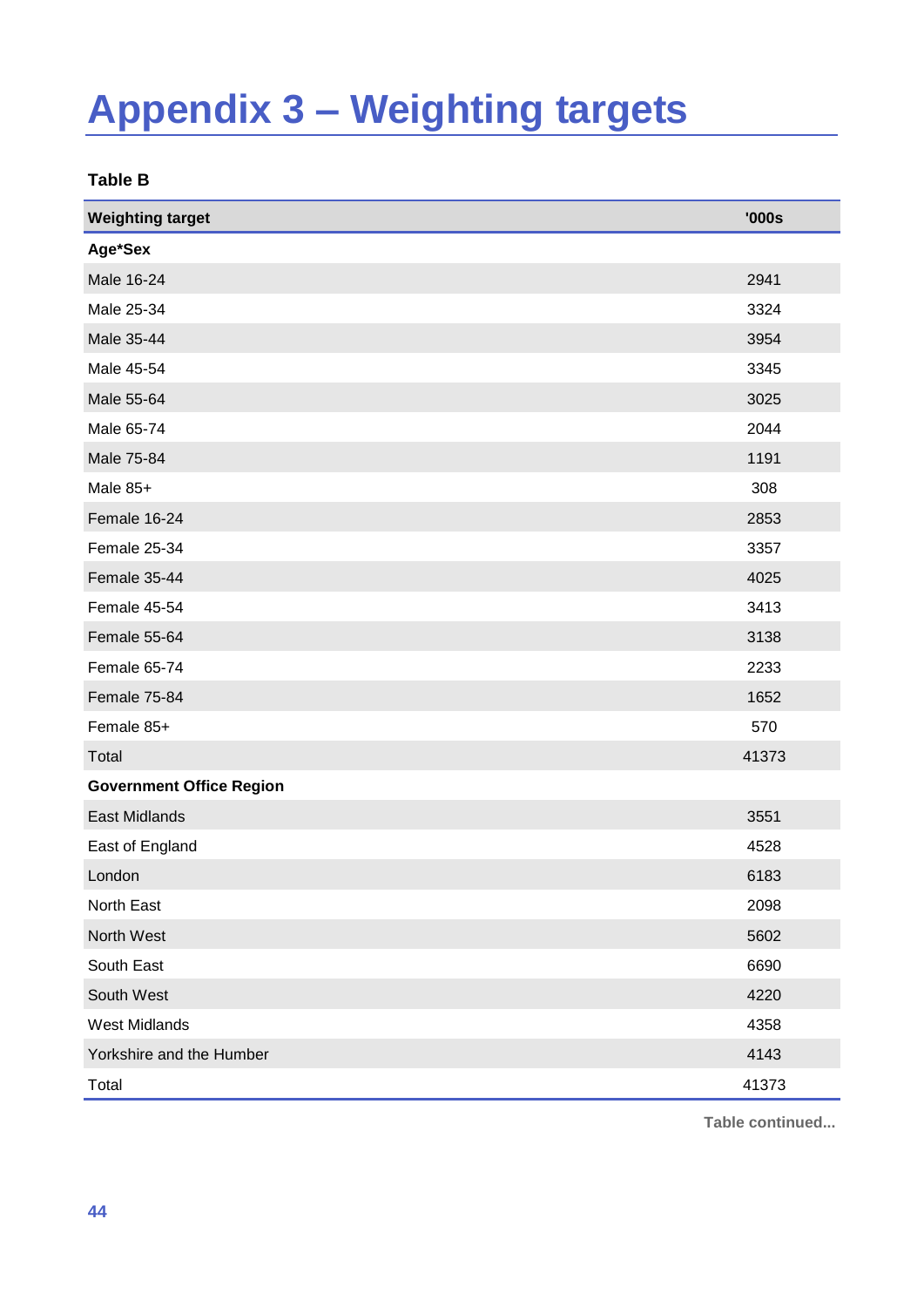| <b>Social Grade</b>          |       |
|------------------------------|-------|
| AB                           | 9162  |
| C <sub>1</sub>               | 11716 |
| C <sub>2</sub>               | 8460  |
| D                            | 6796  |
| E                            | 5239  |
| Total                        | 41373 |
| <b>Children in Household</b> |       |
| Yes                          | 29413 |
| No                           | 11960 |
| Total                        | 41373 |
| <b>Working Status</b>        |       |
| Male Full Time               | 12214 |
| Male Part Time               | 688   |
| Male Not Working             | 7230  |
| Female Full Time             | 6747  |
| Female Part Time             | 3690  |
| Female Not Working           | 10804 |
| Total                        | 41373 |
| Dog in Household             |       |
| Yes                          | 31766 |
| No                           | 9607  |
| Total                        | 41373 |
| <b>Urban/Rural</b>           |       |
| Urban                        | 33415 |
| Rural                        | 7958  |
| Total                        | 41373 |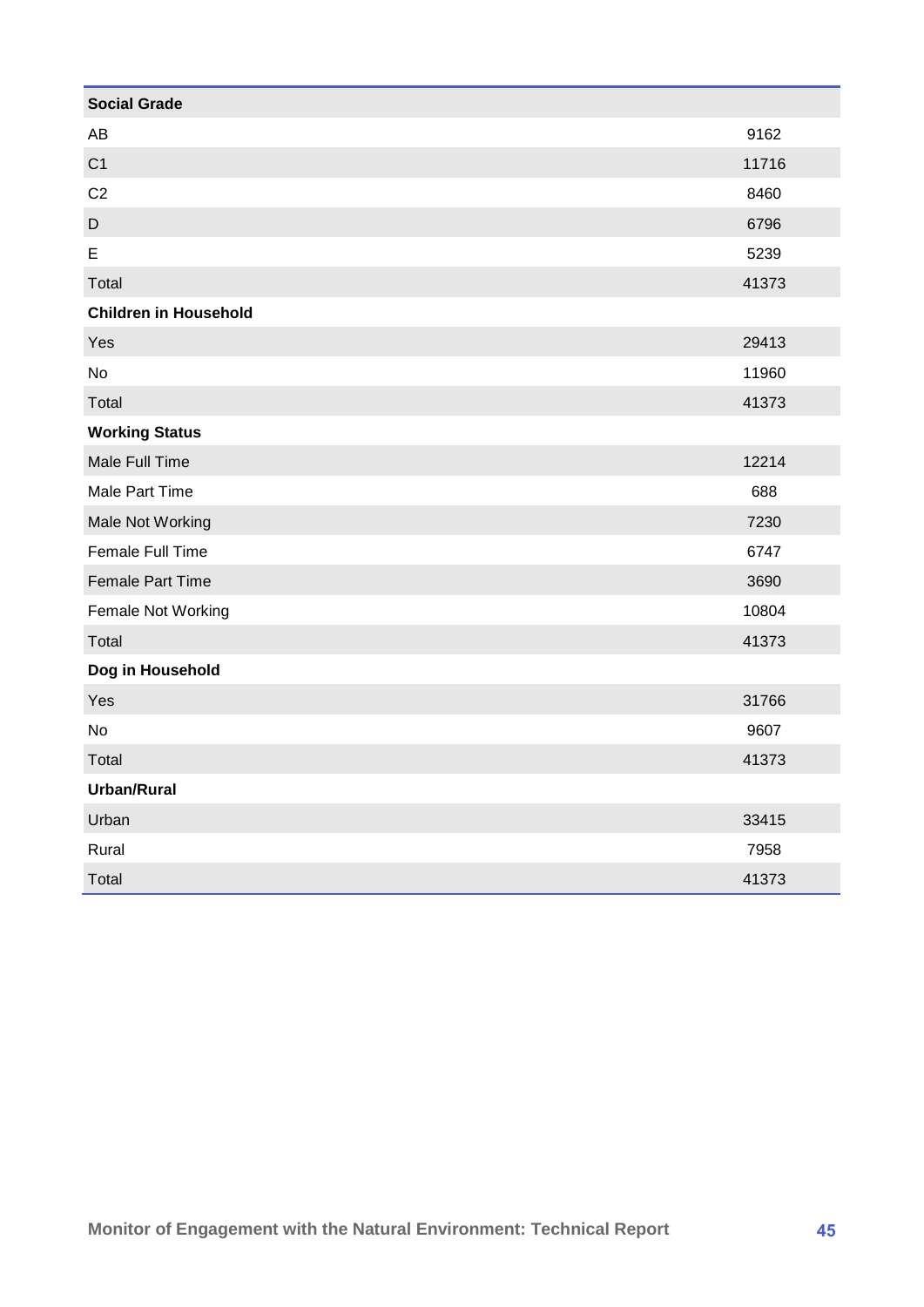# <span id="page-53-0"></span>**Appendix 4 – Review of demographics used in weighting**

### <span id="page-53-1"></span>**Table C**

|                          | <b>Population</b> | <b>Visits</b>     |                   |                        |               |                            |
|--------------------------|-------------------|-------------------|-------------------|------------------------|---------------|----------------------------|
|                          | '000s             | <b>Unweighted</b> | Weighted<br>'000s | <b>Unweighted</b><br>℅ | Weighted<br>% | <b>Visits</b><br>per adult |
| <b>TOTAL</b>             | 41373             | 273452            | 2843169           | 100%                   | 100%          | 68.7                       |
| Age*Gender               |                   |                   |                   |                        |               |                            |
| Male 16-24               | 2941              | 14661             | 161953            | 5%                     | 6%            | 55.1                       |
| Male 25-34               | 3324              | 15905             | 186053            | 6%                     | 7%            | 56                         |
| Male 35-44               | 3954              | 21340             | 276660            | 8%                     | 10%           | 70                         |
| Male 45-54               | 3345              | 23450             | 261273            | 9%                     | 9%            | 78.1                       |
| Male 55-64               | 3025              | 22303             | 243057            | 8%                     | 9%            | 80.3                       |
| Male 65-74               | 2044              | 19790             | 170354            | 7%                     | 6%            | 83.3                       |
| Male 75-84               | 1191              | 8263              | 62290             | 3%                     | 2%            | 52.3                       |
| Male 85+                 | 308               | 812               | 7895              | 0%                     | 0%            | 25.6                       |
| Female 16-24             | 2853              | 13410             | 151338            | 5%                     | 5%            | 53                         |
| Female 25-34             | 3357              | 21728             | 219767            | 8%                     | 8%            | 65.5                       |
| Female 35-44             | 4025              | 30676             | 332841            | 11%                    | 12%           | 82.7                       |
| Female 45-54             | 3413              | 25732             | 277627            | 9%                     | 10%           | 81.3                       |
| Female 55-64             | 3138              | 26147             | 258491            | 10%                    | 9%            | 82.4                       |
| Female 65-74             | 2233              | 19979             | 155803            | 7%                     | 5%            | 69.8                       |
| Female 75-84             | 1652              | 8420              | 69257             | 3%                     | 2%            | 41.9                       |
| Female 85+               | 570               | 836               | 8510              | 0%                     | 0%            | 14.9                       |
| <b>GOR</b>               |                   |                   |                   |                        |               |                            |
| East Midlands            | 3551              | 25232             | 263162            | 9%                     | 9%            | 74.1                       |
| East of England          | 4528              | 36801             | 369851            | 13%                    | 13%           | 81.7                       |
| London                   | 6183              | 25771             | 273246            | 9%                     | 10%           | 44.2                       |
| North East               | 2098              | 14979             | 158680            | 5%                     | 6%            | 75.6                       |
| North West               | 5602              | 29091             | 312709            | 11%                    | 11%           | 55.8                       |
| South East               | 6690              | 52742             | 512479            | 19%                    | 18%           | 76.6                       |
| South West               | 4220              | 38388             | 412582            | 14%                    | 15%           | 97.8                       |
| <b>West Midlands</b>     | 4358              | 23063             | 240311            | 8%                     | 8%            | 55.1                       |
| Yorkshire and the Humber | 4143              | 27391             | 285734            | 10%                    | 10%           | 69                         |

**Table continued...**